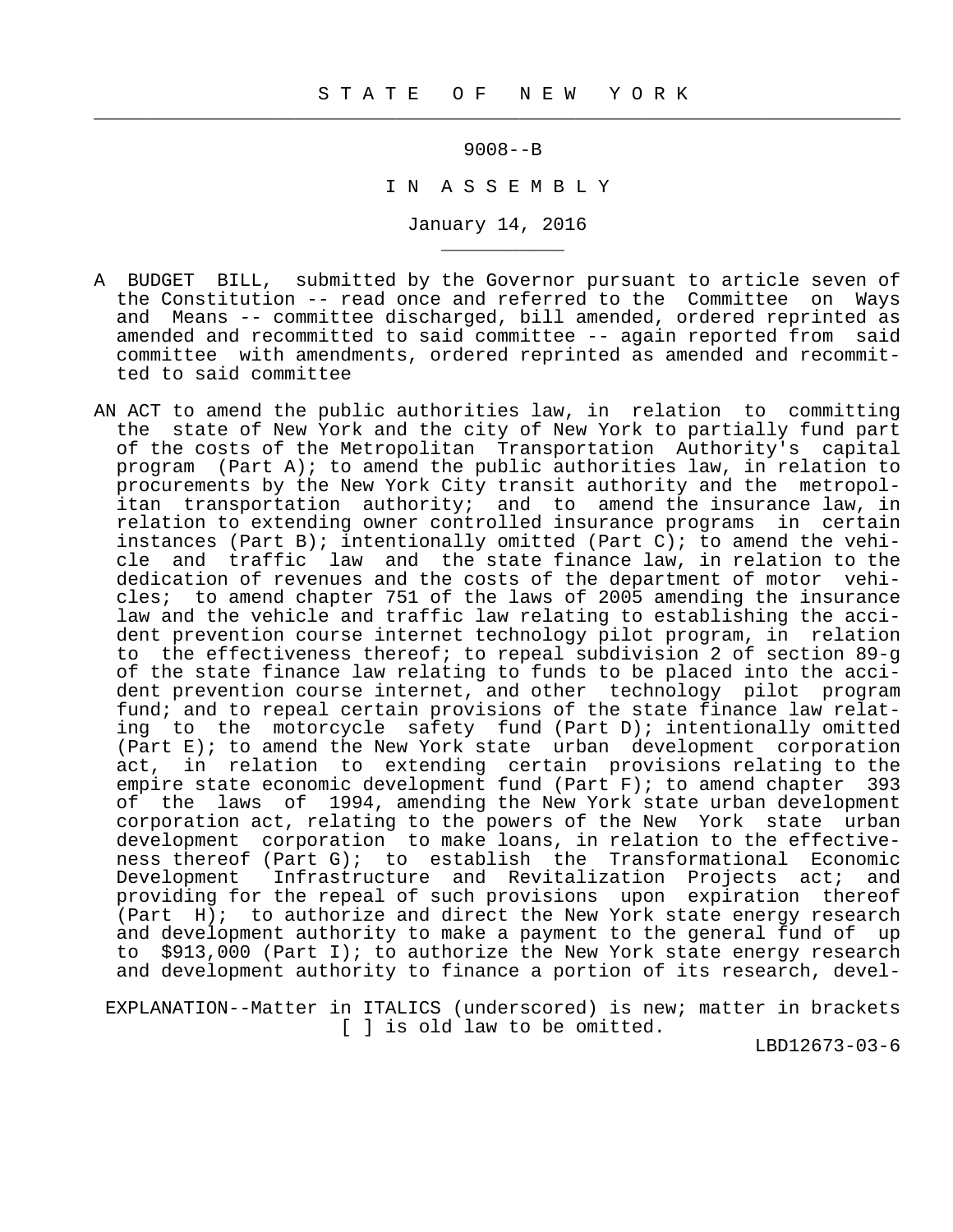opment and demonstration, policy and planning, and Fuel NY programs, and to finance the department of environmental conservation's climate change program, from an assessment on gas and electric corporations (Part  $J$ ); to authorize the department of health to finance certain activities with revenues generated from an assessment on cable tele vision companies (Part K); to amend the public service law, in relation to authorizing the department of public service to increase program efficiencies (Part L); to amend chapter 21 of the laws of 2003, amending the executive law, relating to permitting the secretary of state to provide special handling for all documents filed or issued by the division of corporations and to permit additional levels of such expedited service, in relation to extending the expiration date thereof (Part M); intentionally omitted (Part N); intentionally omit ted (Part O); to amend chapter 584 of the laws of 2011, amending the public authorities law relating to the powers and duties of the dormi tory authority of the state of New York relative to the establishment of subsidiaries for certain purposes in relation to the effectiveness thereof (Part P); to amend the public authorities law, in relation to eliminating the canal corporation; and to repeal certain provisions of such law relating thereto (Part Q); in relation to redistributing 2014 bond volume allocations made pursuant to section 146 of the federal tax reform act of 1986, in relation to allocation of the unified state bond volume ceiling, and in relation to enacting the private activity bond allocation act of 2016; and providing for the repeal of certain provisions upon expiration thereof (Part R); intentionally omitted (Part S); to amend the environmental conservation law, in relation to waste tire management (Part T); to amend the state finance law, in relation to creating a new climate change account in the environmental protection fund; to amend the environmental conservation law, in relation to local waterfront revitalization programs; and to amend the executive law, in relation to payments for local waterfront revitali zation programs (Part U); intentionally omitted (Part V); to amend chapter 77 of the laws of 2010 amending the environmental conservation law and the public health law relating to an environmental facility and cancer incidence map, in relation to making such provisions perma nent (Part W); relating to establishing a zero emissions vehicle and clean burning fuel vehicle rebate program (Part X); to direct the metropolitan transportation authority to conduct a comprehensive feasibility study of reactivating the Long Island Rail Road Rockaway Beach rail line and produce an environmental impact statement for the construction of a light rail system along the west shore of Staten Island and prohibits the use of state funds to study the construction of a tunnel from Long Island to connect to any location in Bronx coun-

ty, Westchester county, or the state of Connecticut (Part Y); and to amend chapter 20 of the laws of 2015 appropriating money for certain municipal corporations and school districts, in relation to increasing the amount of monies appropriated therefor to local government enti ties (Part Z)

 THE PEOPLE OF THE STATE OF NEW YORK, REPRESENTED IN SENATE AND ASSEM- BLY, DO ENACT AS FOLLOWS:

1 Section 1. This act enacts into law major components of legislation<br>2 which are necessary to implement the state fiscal plan for the 2016-2017 2 which are necessary to implement the state fiscal plan for the 2016-2017<br>3 state fiscal year, Each component is wholly contained within a Part state fiscal year. Each component is wholly contained within a Part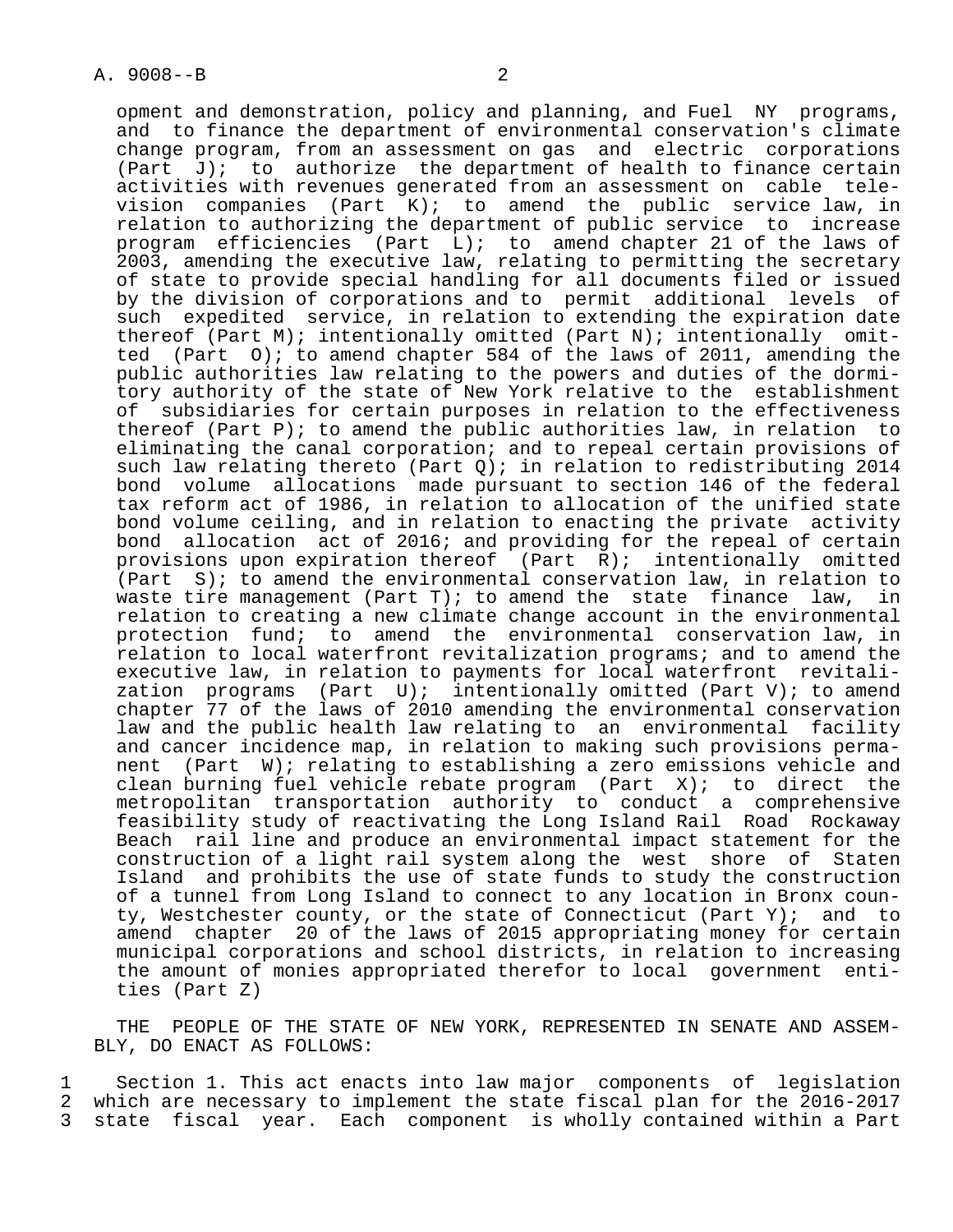### A. 9008--B 3

1 identified as Parts A through Z. The effective date for each particular<br>2 provision contained within such Part is set forth in the last section of 2 provision contained within such Part is set forth in the last section of<br>3 such Part, Any provision in any section contained within a Part, includ-3 such Part. Any provision in any section contained within a Part, includ-<br>4 ing the effective date of the Part, which makes a reference to a section 4 ing the effective date of the Part, which makes a reference to a section<br>5 "of this act", when used in connection with that particular component, 5 "of this act", when used in connection with that particular component,<br>6 shall be deemed to mean and refer to the corresponding section of the 6 shall be deemed to mean and refer to the corresponding section of the<br>7 Part in which it is found. Section three of this act sets forth the 7 Part in which it is found. Section three of this act sets forth the<br>8 general effective date of this act. general effective date of this act.

#### 9 PART A

10 Section 1. This act shall be known as the "Metropolitan Transportation<br>11 Authority (MTA) Capital Financing Act of 2016". This act commits the 11 Authority (MTA) Capital Financing Act of 2016". This act commits the<br>12 state of New York (state) and the city of New York (city) to fund, over state of New York (state) and the city of New York (city) to fund, over 13 a multi-year period, \$10,828,000,000 in capital costs related to 14 projects contained in the MTA's 2015-2019 capital program (capital 15 program). The state share of \$8,336,000,000 shall consist of 16 \$1,000,000,000 in appropriations first enacted in the 2015-2016 state 17 budget and additional funds sufficient for MTA to pay \$7,336,000,000 of 18 capital costs as provided herein. The city share of \$2,492,000,000 shall 19 consist of \$657,000,000 to be provided by the city from 2015 through 20 2019, and additional funds sufficient for MTA to pay \$1,835,000,000 of<br>21 capital costs for the capital program. The \$7,336,000,000 of additional 21 capital costs for the capital program. The \$7,336,000,000 of additional<br>22 funds to be provided by the state may be used by the MTA to pay direct 22 funds to be provided by the state may be used by the MTA to pay direct<br>23 capital costs and/or the state may fund such \$7,336,000,000 of capital 23 capital costs and/or the state may fund such \$7,336,000,000 of capital<br>24 costs through financing mechanisms undertaken by the MTA. 24 costs through financing mechanisms undertaken by the MTA.<br>25 S 2. (a) The additional funds provided by the stat

 25 S 2. (a) The additional funds provided by the state pursuant to 26 section one of this act shall be scheduled and made available to pay for 27 the costs of the capital program. State funds shall be required by, and<br>28 provided to, the MTA in an amount to support \$7,336,000,000 of capital 28 provided to, the MTA in an amount to support \$7,336,000,000 of capital 29 costs.<br>30 (b)

30 (b) Such funds may be provided to the MTA through direct payments from<br>31 the state and/or financing mechanisms undertaken by the MTA utilizing 31 the state and/or financing mechanisms undertaken by the MTA utilizing<br>32 aid paid by the state on a schedule sufficient to support the capital 32 aid paid by the state on a schedule sufficient to support the capital<br>33 costs outlined in this act. The director of the budget (director) shall 33 costs outlined in this act. The director of the budget (director) shall<br>34 annually determine the level of funding required to meet the state's annually determine the level of funding required to meet the state's 35 commitment and recommend such amounts for inclusion in the executive 36 budget. In making such determination, the director shall consider the<br>37 availability of MTA capital resources planned for the capital program, 37 availability of MTA capital resources planned for the capital program,<br>38 the current progress and timing of the MTA capital program, the financ-38 the current progress and timing of the MTA capital program, the financ-<br>39 ing mechanisms employed by the MTA, if any, and any other pertinent 39 ing mechanisms employed by the MTA, if any, and any other pertinent<br>40 factors. 40 factors.<br>41 (c) St

41 (c) State funding amounts, whether direct or in support of a financing<br>42 mechanism undertaken by the MTA, shall be subject to appropriation with-42 mechanism undertaken by the MTA, shall be subject to appropriation with-<br>43 in applicable annual state budgets; provided, however, that in the event 43 in applicable annual state budgets; provided, however, that in the event<br>44 the state does not appropriate the full amount of the funding required 44 the state does not appropriate the full amount of the funding required<br>45 pursuant to this act in any year, such action shall not reduce the pursuant to this act in any year, such action shall not reduce the 46 commitment of the state to fund the full state share specified in<br>47 section one of this act. No funds deposited in the metropolitan trans-47 section one of this act. No funds deposited in the metropolitan trans-<br>48 portation authority financial assistance fund pursuant to the provisions 48 portation authority financial assistance fund pursuant to the provisions<br>49 of section 92-ff of the state finance law, the dedicated mass transpor-49 of section 92-ff of the state finance law, the dedicated mass transpor-<br>50 tation trust fund pursuant to section 89-c of the state finance law, and tation trust fund pursuant to section 89-c of the state finance law, and 51 the mass transportation operating assistance fund pursuant to section 52 88-a of the state finance law shall be used to reduce or supplant the 53 commitment of the state to provide \$7,336,000,000 under section one of this act. The state shall fulfill its aggregate commitment in this act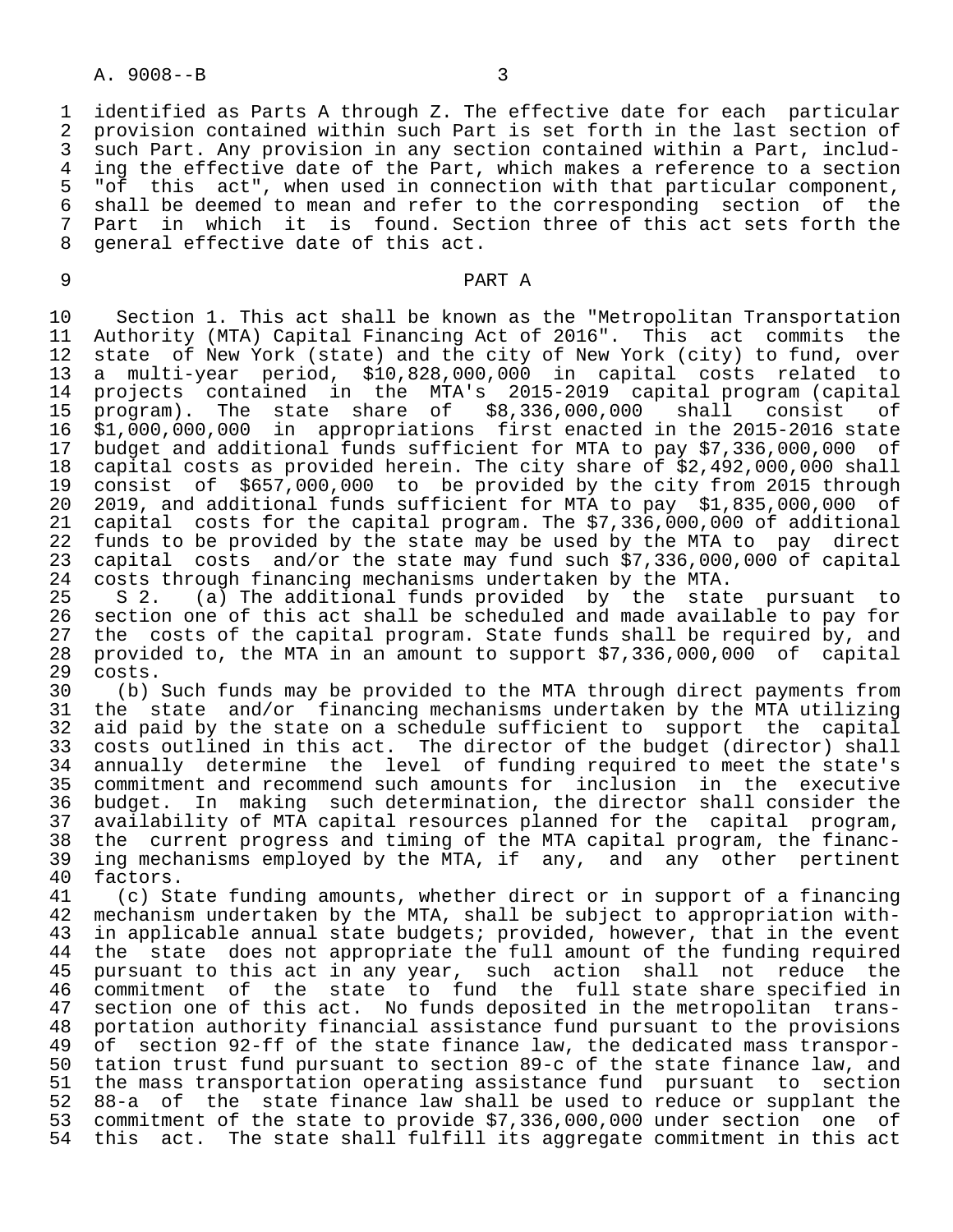1 no later than state fiscal year 2025-2026 or by the completion of the<br>2 capital program. In the event that the MTA has exhausted all currently 2 capital program. In the event that the MTA has exhausted all currently<br>3 available sources of funding, the MTA may, with the approval of the 3 available sources of funding, the MTA may, with the approval<br>4 director, issue anticipation notes or other obligations secure 4 director, issue anticipation notes or other obligations secured solely<br>5 by the additional funds specified in subdivision (a) of this section and 5 by the additional funds specified in subdivision (a) of this section and<br>6 shall provide for capitalized interest thereon. 6 shall provide for capitalized interest thereon.<br>7 S 3. In order to annually determine the adegu

7 S 3. In order to annually determine the adequacy and pace of the level<br>8 of state funding in support of the MTA's capital program, and to gauge 8 of state funding in support of the MTA's capital program, and to gauge<br>8 the availability of MTA capital resources planned for the capital 9 the availability of MTA capital resources planned for the capital<br>10 program, the director may request, and the MTA shall provide, periodic 10 program, the director may request, and the MTA shall provide, periodic<br>11 reports on the MTA's capital programs and financial activities in a form 11 reports on the MTA's capital programs and financial activities in a form<br>12 and on a schedule prescribed by the director. 12 and on a schedule prescribed by the director.<br>13 S 4. Subdivision 12 of section 1269 of the

13 S 4. Subdivision 12 of section 1269 of the public authorities law, as<br>14 amended by section 1 of part E of chapter 58 of the laws of 2012, is 14 amended by section 1 of part E of chapter 58 of the laws of 2012, is 15 amended to read as follows: 15 amended to read as follows:<br>16 12. The aggregate prin

16 12. The aggregate principal amount of bonds, notes or other obli-<br>17 gations issued after the first day of January, nineteen hundred ninety-17 gations issued after the first day of January, nineteen hundred ninety-<br>18 three by the authority, the Triborough bridge and tunnel authority and 18 three by the authority, the Triborough bridge and tunnel authority and<br>19 the New York city transit authority to fund projects contained in capi-19 the New York city transit authority to fund projects contained in capi-<br>20 tal program plans approved pursuant to section twelve hundred sixty- 20 tal program plans approved pursuant to section twelve hundred sixty- 21 nine-b of this title for the period nineteen hundred ninety-two through<br>22 two thousand [fourteen] NINETEEN shall not exceed [thirty-seven] FIFTY-22 two thousand [fourteen] NINETEEN shall not exceed [thirty-seven] FIFTY-<br>23 FIVE billion [two hundred eleven] FOUR HUNDRED NINETY-SEVEN million 23 FIVE billion [two hundred eleven] FOUR HUNDRED NINETY-SEVEN million<br>24 dollars [prior to January one, two thousand thirteen; shall not exceed 24 dollars [prior to January one, two thousand thirteen; shall not exceed<br>25 thirty-nine billion five hundred forty-four million prior to January 25 thirty-nine billion five hundred forty-four million prior to January 26 one, two thousand fourteen; and shall not exceed forty-one billion eight<br>27 hundred seventy-seven million dollars thereafter]. Such aggregate prin-27 hundred seventy-seven million dollars thereafter]. Such aggregate prin-<br>28 cipal amount of bonds, notes or other obligations or the expenditure 28 cipal amount of bonds, notes or other obligations or the expenditure<br>29 thereof shall not be subject to any limitation contained in any other 29 thereof shall not be subject to any limitation contained in any other<br>20 provision of law on the principal amount of bonds, notes or other obli-30 provision of law on the principal amount of bonds, notes or other obli-<br>31 gations or the expenditure thereof applicable to the authority, the 31 gations or the expenditure thereof applicable to the authority, the<br>32 Triborough bridge and tunnel authority or the New York city transit 32 Triborough bridge and tunnel authority or the New York city transit<br>33 authority. The aggregate limitation established by this subdivision 33 authority. The aggregate limitation established by this subdivision<br>34 shall not include (i) obligations issued to refund, redeem or otherwise 34 shall not include (i) obligations issued to refund, redeem or otherwise<br>35 repay, including by purchase or tender, obligations theretofore issued 35 repay, including by purchase or tender, obligations theretofore issued<br>36 either by the issuer of such refunding obligations or by the authority, either by the issuer of such refunding obligations or by the authority, 37 the New York city transit authority or the Triborough bridge and tunnel<br>38 authority, (ii) obligations issued to fund any debt service or other 38 authority, (ii) obligations issued to fund any debt service or other 39 reserve funds for such obligations, (iii) obligations issued or incurred<br>40 to fund the costs of issuance, the payment of amounts required under 40 to fund the costs of issuance, the payment of amounts required under<br>41 bond and note facilities, federal or other governmental loans, security 41 bond and note facilities, federal or other governmental loans, security<br>42 or credit arrangements or other agreements related thereto and the 42 or credit arrangements or other agreements related thereto and the<br>43 payment of other financing, ORIGINAL ISSUE PREMIUMS and related costs 43 payment of other financing, ORIGINAL ISSUE PREMIUMS and related costs<br>44 associated with such obligations, (iv) an amount equal to any original 44 associated with such obligations, (iv) an amount equal to any original<br>45 issue discount from the principal amount of such obligations or to fund issue discount from the principal amount of such obligations or to fund 46 capitalized interest, (v) obligations incurred pursuant to section 47 twelve hundred seven-m of this article, (vi) obligations incurred to 48 fund the acquisition of certain buses for the New York city transit 49 authority as identified in a capital program plan approved pursuant to<br>50 chapter fifty-three of the laws of nineteen hundred ninety-two. (vii) 50 chapter fifty-three of the laws of nineteen hundred ninety-two, (vii)<br>51 obligations incurred in connection with the leasing, selling or trans-51 obligations incurred in connection with the leasing, selling or trans-<br>52 ferring of equipment, and (viii) bond anticipation notes or other obli-52 ferring of equipment, and (viii) bond anticipation notes or other obli-<br>53 gations pavable solely from the proceeds of other bonds, notes or other 53 gations payable solely from the proceeds of other bonds, notes or other<br>54 obligations which would be included in the aggregate principal amount 54 obligations which would be included in the aggregate principal amount<br>55 specified in the first sentence of this subdivision, whether or not 55 specified in the first sentence of this subdivision, whether or not<br>56 additionally secured by revenues of the authority, or any of its subsidadditionally secured by revenues of the authority, or any of its subsid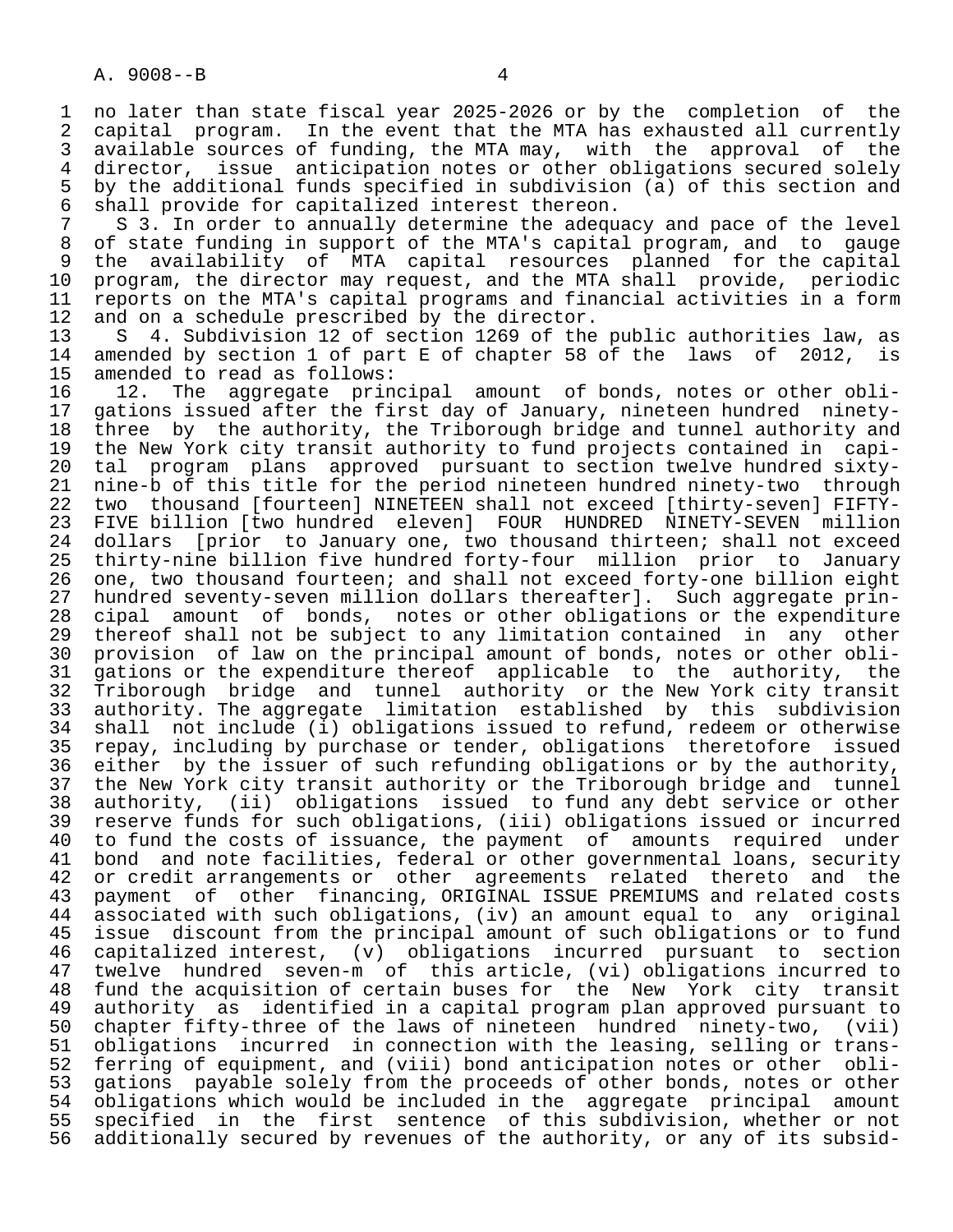1 iary corporations, New York city transit authority, or any of its<br>2 subsidiary corporations, or Triborough bridge and tunnel authority. 2 subsidiary corporations, or Triborough bridge and tunnel authority.<br>3 5 S. This act shall take effect immediately and shall be deem

3 S 5. This act shall take effect immediately and shall be deemed to<br>4 have been in full force and effect on and after April 1, 2016. have been in full force and effect on and after April 1, 2016.

# 5 PART B

 6 Section 1. Subdivision 7 of section 1209 of the public authorities 7 law, as amended by chapter 334 of the laws of  $2001$ , is amended to read  $8$  as follows: 8 as follows:<br>9 7. (a) Ex

9 7. (a) Except as otherwise provided in this section, all purchase<br>10 contracts for supplies, materials or equipment involving an estimated 10 contracts for supplies, materials or equipment involving an estimated<br>11 expenditure in excess of [fifteen] ONE HUNDRED thousand dollars and all 11 expenditure in excess of [fifteen] ONE HUNDRED thousand dollars and all<br>12 contracts for public work involving an estimated expenditure in excess contracts for public work involving an estimated expenditure in excess 13 of [twenty-five] ONE HUNDRED thousand dollars shall be awarded by the<br>14 authority to the lowest responsible bidder after obtaining sealed bids 14 authority to the lowest responsible bidder after obtaining sealed bids<br>15 in the manner hereinafter set forth. The aforesaid shall not apply to 15 in the manner hereinafter set forth. The aforesaid shall not apply to<br>16 contracts for personal, architectural, engineering or other professional 16 contracts for personal, architectural, engineering or other professional<br>17 services. The authority may reject all bids and obtain new bids in the 17 services. The authority may reject all bids and obtain new bids in the<br>18 manner provided by this section when it is deemed in the public interest 18 manner provided by this section when it is deemed in the public interest<br>19 to do so or, in cases where two or more responsible bidders submit iden-19 to do so or, in cases where two or more responsible bidders submit iden-<br>20 tical bids which are the lowest bids, award the contract to any of such 20 tical bids which are the lowest bids, award the contract to any of such<br>21 bidders or obtain new bids from such bidders. Nothing herein shall obli-21 bidders or obtain new bids from such bidders. Nothing herein shall obli-<br>22 gate the authority to seek new bids after the rejection of bids or after 22 gate the authority to seek new bids after the rejection of bids or after<br>23 cancellation of an invitation to bid. Nothing in this section shall cancellation of an invitation to bid. Nothing in this section shall 24 prohibit the evaluation of bids on the basis of costs or savings includ-<br>25 ing life cycle costs of the item to be purchased, discounts, and 25 ing life cycle costs of the item to be purchased, discounts, and 26 inspection services so long as the invitation to bid reasonably sets 27 forth the criteria to be used in evaluating such costs or savings. Life<br>28 cycle costs may include but shall not be limited to costs or savings 28 cycle costs may include but shall not be limited to costs or savings<br>29 associated with installation, energy use, maintenance, operation and 29 associated with installation, energy use, maintenance, operation and<br>30 salvage or disposal.

30 salvage or disposal.<br>31 (b) Section twen 31 (b) Section twenty-eight hundred seventy-nine of this chapter shall<br>32 apply to the authority's acquisition of goods or services of any kind, 32 apply to the authority's acquisition of goods or services of any kind,<br>33 in the actual or estimated amount of fifteen thousand dollars or more, 33 in the actual or estimated amount of fifteen thousand dollars or more,<br>34 provided that (I) a contract for [personal] services in the actual or provided that (I) a contract for [personal] services in the actual or 35 estimated amount of less than [twenty] ONE HUNDRED thousand dollars<br>36 shall not require approval by the board of the authority reqardless of 36 shall not require approval by the board of the authority regardless of<br>37 the length of the period over which the services are rendered, and 37 the length of the period over which the services are rendered, and<br>38 provided further that a contract for [personal] services in the actual 38 provided further that a contract for [personal] services in the actual<br>39 or estimated amount of [twenty] ONE HUNDRED thousand dollars or more 39 or estimated amount of [twenty] ONE HUNDRED thousand dollars or more<br>40 shall require approval by the board of the authority regardless of the 40 shall require approval by the board of the authority regardless of the<br>41 length of the period over which the services are rendered UNLESS SUCH A 41 length of the period over which the services are rendered UNLESS SUCH A<br>42 CONTRACT IS AWARDED TO THE LOWEST RESPONSIBLE BIDDER AFTER OBTAINING 42 CONTRACT IS AWARDED TO THE LOWEST RESPONSIBLE BIDDER AFTER OBTAINING<br>43 SEALED BIDS AND (II) THE BOARD OF THE AUTHORITY MAY BY RESOLUTION ADOPT SEALED BIDS AND (II) THE BOARD OF THE AUTHORITY MAY BY RESOLUTION ADOPT 44 GUIDELINES THAT AUTHORIZE THE AWARD OF CONTRACTS TO SMALL BUSINESS<br>45 CONCERNS, TO SERVICE DISABLED VETERAN OWNED BUSINESSES CERTIFIED PURSU- 45 CONCERNS, TO SERVICE DISABLED VETERAN OWNED BUSINESSES CERTIFIED PURSU- 46 ANT TO ARTICLE SEVENTEEN-B OF THE EXECUTIVE LAW, OR MINORITY OR 47 WOMEN-OWNED BUSINESS ENTERPRISES CERTIFIED PURSUANT TO ARTICLE FIFTEEN-A<br>48 OF THE EXECUTIVE LAW, OR PURCHASES OF GOODS OR TECHNOLOGY THAT ARE RECY-48 OF THE EXECUTIVE LAW, OR PURCHASES OF GOODS OR TECHNOLOGY THAT ARE RECY-<br>49 CLED OR REMANUFACTURED, IN AN AMOUNT NOT TO EXCEED FOUR HUNDRED THOUSAND 49 CLED OR REMANUFACTURED, IN AN AMOUNT NOT TO EXCEED FOUR HUNDRED THOUSAND<br>50 DOLLARS WITHOUT A FORMAL COMPETITIVE PROCESS AND WITHOUT FURTHER BOARD 50 DOLLARS WITHOUT A FORMAL COMPETITIVE PROCESS AND WITHOUT FURTHER BOARD<br>51 APPROVAL. THE BOARD OF THE AUTHORITY SHALL ADOPT GUIDELINES WHICH SHALL 51 APPROVAL. THE BOARD OF THE AUTHORITY SHALL ADOPT GUIDELINES WHICH SHALL<br>52 BE MADE PUBLICLY AVAILABLE FOR THE AWARDING OF ANY CONTRACT WITHOUT A 52 BE MADE PUBLICLY AVAILABLE FOR THE AWARDING OF ANY CONTRACT WITHOUT A<br>53 FORMAL COMPETITIVE PROCESS. 53 FORMAL COMPETITIVE PROCESS.<br>54 S 2. Intentionally omitte

S 2. Intentionally omitted.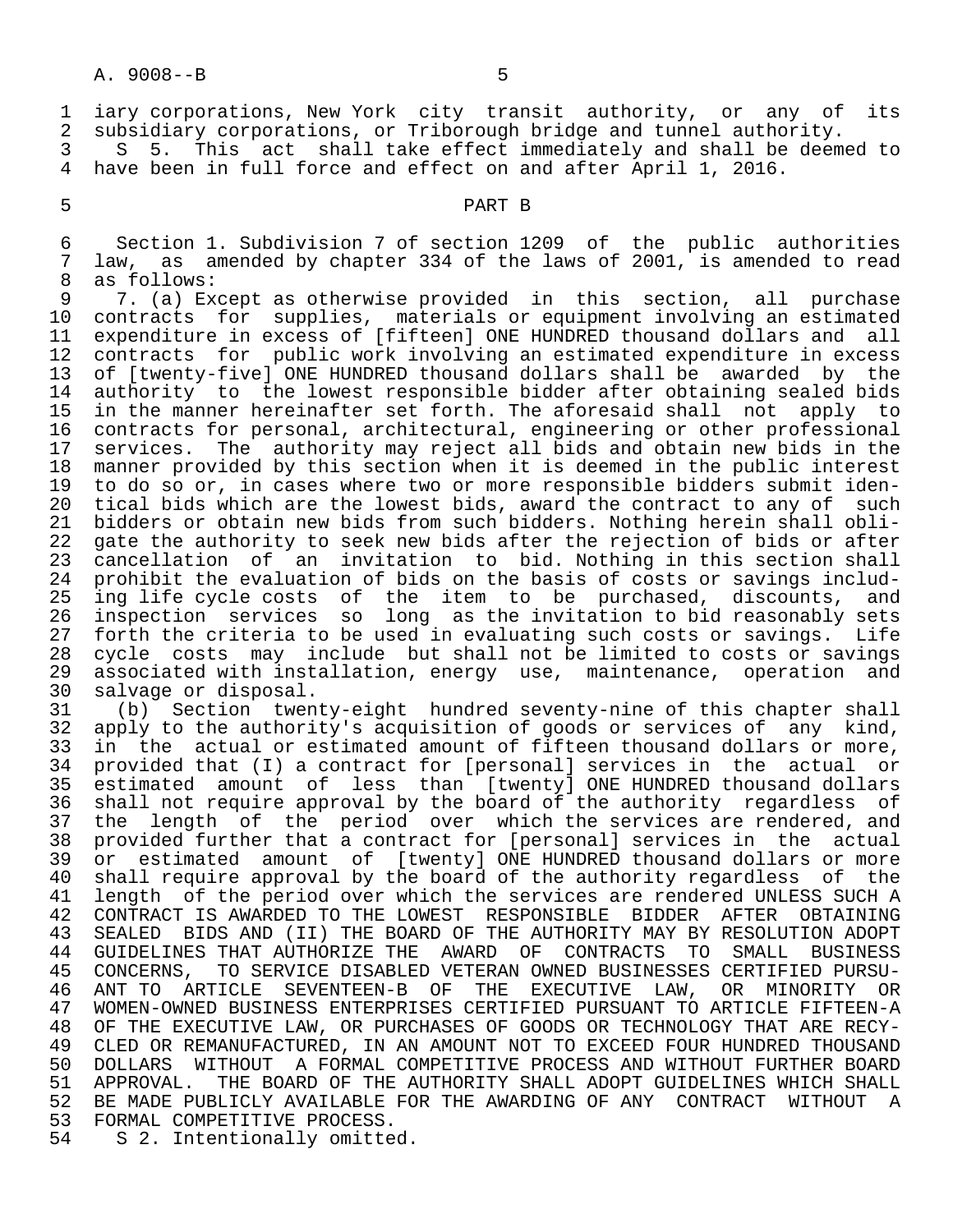1 S 3. Subparagraph (i) of paragraph f and subparagraph (i) of paragraph 2 g of subdivision 9 of section 1209 of the public authorities law,<br>3 subparagraph (i) of paragraph f as added by chapter 929 of the laws of 3 subparagraph (i) of paragraph f as added by chapter 929 of the laws of 4 1986, and subparagraph (i) of paragraph g as amended by chapter 725 of the laws of 1993, are amended to read as follows: 5 the laws of 1993, are amended to read as follows:

 6 (i) [The] EXCEPT FOR A CONTRACT WITH A VALUE OF ONE MILLION DOLLARS OR LESS THAT IS AWARDED PURSUANT TO THIS PARAGRAPH TO THE PROPOSER WHOSE 8 PROPOSAL IS THE LOWEST COST, THE authority may award a contract pursuant 9 to this paragraph only after a resolution approved by a two-thirds vote<br>10 of its members then in office at a public meeting of the authority with 10 of its members then in office at a public meeting of the authority with<br>11 such resolution (A) disclosing the other proposers and the substance of 11 such resolution (A) disclosing the other proposers and the substance of<br>12 their proposals, (B) summarizing the negotiation process including the their proposals, (B) summarizing the negotiation process including the 13 opportunities, if any, available to proposers to present and modify<br>14 their proposals, and (C) setting forth the criteria upon which the their proposals, and  $(C)$  setting forth the criteria upon which the

15 selection was made.<br>16 (i) [The] EXCEPT 16 The Same The Contract with a value of one million dollars or the sextern results are contracted in the sext<br>17 LESS THAT IS AWARDED PURSUANT TO THIS PARAGRAPH TO THE PROPOSER WHOSE 17 LESS THAT IS AWARDED PURSUANT TO THIS PARAGRAPH TO THE PROPOSER WHOSE<br>18 PROPOSAL IS THE LOWEST COST, THE authority may award a contract pursuant 18 PROPOSAL IS THE LOWEST COST, THE authority may award a contract pursuant<br>19 to this paragraph only after a resolution approved by a vote of not less 19 to this paragraph only after a resolution approved by a vote of not less<br>20 than two-thirds of its members then in office at a public meeting of the 20 than two-thirds of its members then in office at a public meeting of the<br>21 authority with such resolution (A) disclosing the other proposers and 21 authority with such resolution (A) disclosing the other proposers and<br>22 the substance of their proposals, (B) summarizing the negotiation proc-22 the substance of their proposals, (B) summarizing the negotiation proc-<br>23 ess including the opportunities, if any, available to proposers to presess including the opportunities, if any, available to proposers to pres-24 ent and modify their proposals, and  $(C)$  setting forth the criteria upon 25 which the selection was made. which the selection was made.

26 S 4. Subdivision 13 of section 1209 of the public authorities law is<br>27 renumbered subdivision 14 and a new subdivision 13 is added to read as 27 renumbered subdivision 14 and a new subdivision 13 is added to read as

28 follows:<br>29 13. NO 29 13. NOTWITHSTANDING ANY OTHER PROVISIONS IN THIS SECTION, THE AUTHORI-<br>30 TY SHALL BE ALLOWED TO USE AN ELECTRONIC BIDDING SYSTEM THAT MAY INFORM TY SHALL BE ALLOWED TO USE AN ELECTRONIC BIDDING SYSTEM THAT MAY INFORM 31 BIDDERS WHETHER THEIR BID IS THE CURRENT LOW BID, AND ALLOW BIDDERS TO<br>32 SUBMIT NEW BIDS BEFORE THE DATE AND TIME ASSIGNED FOR THE OPENING OF 32 SUBMIT NEW BIDS BEFORE THE DATE AND TIME ASSIGNED FOR THE OPENING OF<br>33 BIDS. SUCH PROCEDURE SHALL NOT CONSTITUTE DISCLOSURE OF BIDS IN 33 BIDS. SUCH PROCEDURE SHALL NOT CONSTITUTE DISCLOSURE OF BIDS<br>34 VIOLATION OF SECTION TWENTY-EIGHT HUNDRED SEVENTY-EIGHT OF THIS CHAP 34 VIOLATION OF SECTION TWENTY-EIGHT HUNDRED SEVENTY-EIGHT OF THIS CHAPTER.<br>35 S.S. Subdivision 7 of section 1265 of the public authorities law, as 35 S 5. Subdivision 7 of section 1265 of the public authorities law, as<br>36 added by chapter 324 of the laws of 1965, is amended to read as follows: added by chapter 324 of the laws of 1965, is amended to read as follows: 37 7. To acquire, hold and dispose of real or personal property in the 38 exercise of its powers[;], INCLUDING, THE POWER TO DISPOSE OF PERSONAL 39 PROPERTY WITH A VALUE OF TWO HUNDRED THOUSAND DOLLARS OR LESS BY PUBLIC<br>40 AUCTION IN ACCORDANCE WITH GUIDELINES ADOPTED BY THE AUTHORITY PURSUANT 40 AUCTION IN ACCORDANCE WITH GUIDELINES ADOPTED BY THE AUTHORITY PURSUANT<br>41 TO TITLE FIVE-A OF ARTICLE NINE OF THIS CHAPTER. THE BOARD SHALL ADOPT 41 TO TITLE FIVE-A OF ARTICLE NINE OF THIS CHAPTER. THE BOARD SHALL ADOPT<br>42 GUIDELINES THAT SHALL PROVIDE FOR ADVERTISING AND SUCH OTHER SAFEGUARDS

42 GUIDELINES THAT SHALL PROVIDE FOR ADVERTISING AND SUCH OTHER SAFEGUARDS<br>43 AS THE AUTHORITY MAY DEEM APPROPRIATE IN THE PUBLIC INTEREST.

43 AS THE AUTHORITY MAY DEEM APPROPRIATE IN THE PUBLIC INTEREST.<br>44 S 6. Subdivision 3 of section 1204 of the public authorit 44 S 6. Subdivision 3 of section 1204 of the public authorities law, as amended by chapter 980 of the laws of 1958, is amended to read as 46 follows:<br>47 3. To

 47 3. To acquire, hold, use and dispose of equipment, devices and 48 appurtenances, and other property for its corporate purposes, INCLUDING, 49 THE POWER TO DISPOSE OF PERSONAL PROPERTY WITH A VALUE OF TWO HUNDRED<br>50 THOUSAND DOLLARS OR LESS BY PUBLIC AUCTION IN ACCORDANCE WITH GUIDELINES 50 THOUSAND DOLLARS OR LESS BY PUBLIC AUCTION IN ACCORDANCE WITH GUIDELINES<br>51 ADOPTED BY THE METROPOLITAN TRANSPORTATION AUTHORITY PURSUANT TO SECTION 51 ADOPTED BY THE METROPOLITAN TRANSPORTATION AUTHORITY PURSUANT TO SECTION<br>52 TWELVE HUNDRED SIXTY-FIVE OF THIS ARTICLE AND TITLE FIVE-A OF ARTICLE 52 TWELVE HUNDRED SIXTY-FIVE OF THIS ARTICLE AND TITLE FIVE-A OF ARTICLE<br>53 NINE OF THIS CHAPTER. 53 NINE OF THIS CHAPTER.<br>54 S 7. Subdivision 3

54 S 7. Subdivision 3 of section 553 of the public authorities law is<br>55 amended to read as follows: amended to read as follows: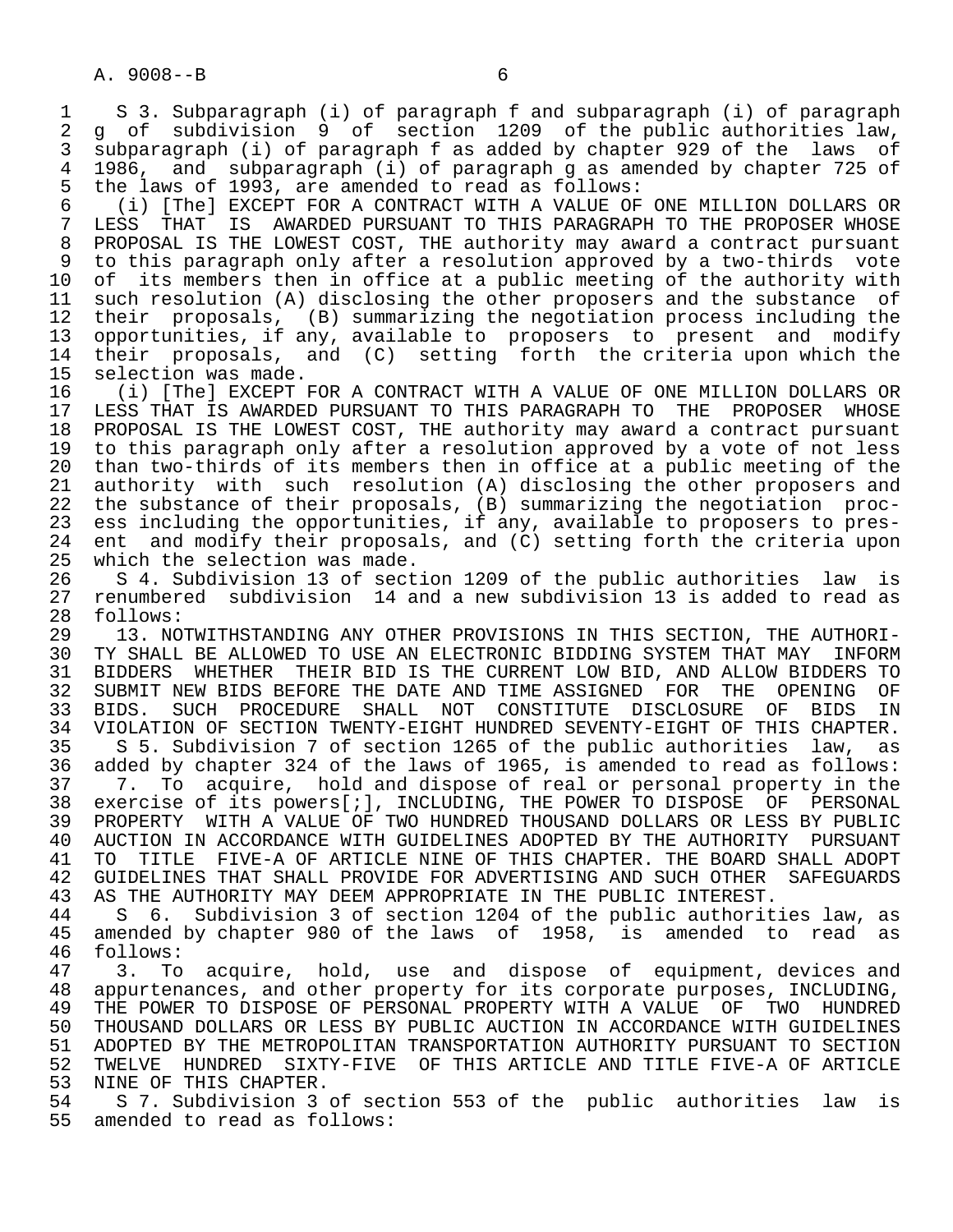1 3. To acquire, hold and dispose of personal property for its corporate<br>2 purposes[*i].* INCLUDING, THE POWER TO DISPOSE OF PERSONAL PROPERTY WITH A 2 purposes[;], INCLUDING, THE POWER TO DISPOSE OF PERSONAL PROPERTY WITH A<br>3 VALUE OF TWO HUNDRED THOUSAND DOLLARS OR LESS BY PUBLIC AUCTION IN 3 VALUE OF TWO HUNDRED THOUSAND DOLLARS OR LESS BY PUBLIC AUCTION IN<br>4 ACCORDANCE WITH GUIDELINES ADOPTED BY THE AUTHORITY PURSUANT TO TITLE 4 ACCORDANCE WITH GUIDELINES ADOPTED BY THE AUTHORITY PURSUANT TO TITLE<br>5 FIVE-A OF ARTICLE NINE OF THIS CHAPTER. THE BOARD SHALL ADOPT GUIDE-5 FIVE-A OF ARTICLE NINE-OF THIS CHAPTER.<br>6 LINES THAT SHALL PROVIDE FOR ADVERTISING AND 6 LINES THAT SHALL PROVIDE FOR ADVERTISING AND SUCH OTHER SAFEGUARDS AS<br>7 THE AUTHORITY MAY DEEM APPROPRIATE IN THE PUBLIC INTEREST. 7 THE AUTHORITY MAY DEEM APPROPRIATE IN THE PUBLIC INTEREST.<br>8 S. 8 Paragraphs (a) and (b) of subdivision 2 of section

8 S 8. Paragraphs (a) and (b) of subdivision 2 of section 1265-a of the<br>9 public authorities law, as amended by chapter 334 of the laws of 2001, 9 public authorities law, as amended by chapter 334 of the laws of 2001,<br>10 are amended to read as follows: 10 are amended to read as follows:<br>11 (a) Except as otherwise p

 11 (a) Except as otherwise provided in this section, all purchase 12 contracts for supplies, materials or equipment involving an estimated<br>13 expenditure in excess of [fifteen] ONE HUNDRED thousand dollars and all 13 expenditure in excess of [fifteen] ONE HUNDRED thousand dollars and all<br>14 contracts for public work involving an estimated expenditure in excess 14 contracts for public work involving an estimated expenditure in excess<br>15 of [twenty-five] ONE HUNDRED thousand dollars shall be awarded by the 15 of [twenty-five] ONE HUNDRED thousand dollars shall be awarded by the<br>16 authority to the lowest responsible bidder after obtaining sealed bids 16 authority to the lowest responsible bidder after obtaining sealed bids<br>17 in the manner hereinafter set forth. For purposes hereof, contracts for 17 in the manner hereinafter set forth. For purposes hereof, contracts for<br>18 public work shall exclude contracts for personal, engineering and archi-18 public work shall exclude contracts for personal, engineering and archi-<br>19 tectural, or professional services. The authority may reject all bids 19 tectural, or professional services. The authority may reject all bids 20 and obtain new bids in the manner provided by this section when it is 21 deemed in the public interest to do so or, in cases where two or more<br>22 responsible bidders submit identical bids which are the lowest bids, 22 responsible bidders submit identical bids which are the lowest bids,<br>23 award the contract to any of such bidders or obtain new bids from such 23 award the contract to any of such bidders or obtain new bids from such<br>24 bidders. Nothing herein shall obligate the authority to seek new bids 24 bidders. Nothing herein shall obligate the authority to seek new bids<br>25 after the rejection of bids or after cancellation of an invitation to after the rejection of bids or after cancellation of an invitation to 26 bid. Nothing in this section shall prohibit the evaluation of bids on 27 the basis of costs or savings including life cycle costs of the item to<br>28 be purchased, discounts, and inspection services so long as the invita-28 be purchased, discounts, and inspection services so long as the invita-<br>29 tion to bid reasonably sets forth the criteria to be used in evaluating 29 tion to bid reasonably sets forth the criteria to be used in evaluating<br>20 such costs or savings. Life cycle costs may include but shall not be 30 such costs or savings. Life cycle costs may include but shall not be 31 limited to costs or savings associated with installation, energy use. 31 limited to costs or savings associated with installation, energy use,<br>32 maintenance, operation and salvage or disposal. 32 maintenance, operation and salvage or disposal.

33 (b) Section twenty-eight hundred seventy-nine of this chapter shall<br>34 apply to the authority's acquisition of goods or services of any kind, 34 apply to the authority's acquisition of goods or services of any kind,<br>35 in the actual or estimated amount of fifteen thousand dollars or more, 35 in the actual or estimated amount of fifteen thousand dollars or more,<br>36 provided (I) that a contract for [personal] services in the actual or 36 provided (I) that a contract for [personal] services in the actual or 37 estimated amount of less than [twenty] ONE HUNDRED thousand dollars 38 shall not require approval by the board of the authority regardless of<br>39 the length of the period over which the services are rendered, and 39 the length of the period over which the services are rendered, and<br>40 provided further that a contract for [personal] services in the actual 40 provided further that a contract for [personal] services in the actual<br>41 or estimated amount of [twenty] ONE HUNDRED thousand dollars or more 41 or estimated amount of [twenty] ONE HUNDRED thousand dollars or more<br>42 shall require approval by the board of the authority regardless of the 42 shall require approval by the board of the authority regardless of the<br>43 length of the period over which the services are rendered UNLESS SUCH A 43 length of the period over which the services are rendered UNLESS SUCH A<br>44 CONTRACT IS AWARDED TO THE LOWEST RESPONSIBLE BIDDER AFTER OBTAINING 44 CONTRACT IS AWARDED TO THE LOWEST RESPONSIBLE BIDDER AFTER OBTAINING<br>45 SEALED BIDS, AND (II) THE BOARD OF THE AUTHORITY MAY BY RESOLUTION ADOPT SEALED BIDS, AND (II) THE BOARD OF THE AUTHORITY MAY BY RESOLUTION ADOPT 46 GUIDELINES THAT AUTHORIZE THE AWARD OF CONTRACTS TO SMALL BUSINESS<br>47 CONCERNS, TO SERVICE DISABLED VETERAN OWNED BUSINESSES CERTIFIED PURSU-47 CONCERNS, TO SERVICE DISABLED VETERAN OWNED BUSINESSES CERTIFIED PURSU-<br>48 ANT TO ARTICLE SEVENTEEN-B OF THE EXECUTIVE LAW, OR MINORITY OR 48 ANT TO ARTICLE SEVENTEEN-B OF THE EXECUTIVE LAW, OR MINORITY OR 49 WOMEN-OWNED BUSINESS ENTERPRISES CERTIFIED PURSUANT TO ARTICLE FIFTEEN-A<br>50 OF THE EXECUTIVE LAW, OR PURCHASES OF GOODS OR TECHNOLOGY THAT ARE RECY-50 OF THE EXECUTIVE LAW, OR PURCHASES OF GOODS OR TECHNOLOGY THAT ARE RECY-<br>51 CLED OR REMANUFACTURED, IN AN AMOUNT NOT TO EXCEED FOUR HUNDRED THOUSAND 51 CLED OR REMANUFACTURED, IN AN AMOUNT NOT TO EXCEED FOUR HUNDRED THOUSAND<br>52 DOLLARS WITHOUT A FORMAL COMPETITIVE PROCESS AND WITHOUT FURTHER BOARD 52 DOLLARS WITHOUT A FORMAL COMPETITIVE PROCESS AND WITHOUT FURTHER BOARD<br>53 APPROVAL. THE BOARD OF THE AUTHORITY SHALL ADOPT GUIDELINES WHICH SHALL 53 APPROVAL. THE BOARD OF THE AUTHORITY SHALL ADOPT GUIDELINES WHICH SHALL<br>54 BE MADE PUBLICLY AVAILABLE FOR THE AWARDING OF ANY CONTRACT WITHOUT A 54 BE MADE PUBLICLY AVAILABLE FOR THE AWARDING OF ANY CONTRACT WITHOUT A<br>55 FORMAL COMPETITIVE PROCESS. FORMAL COMPETITIVE PROCESS.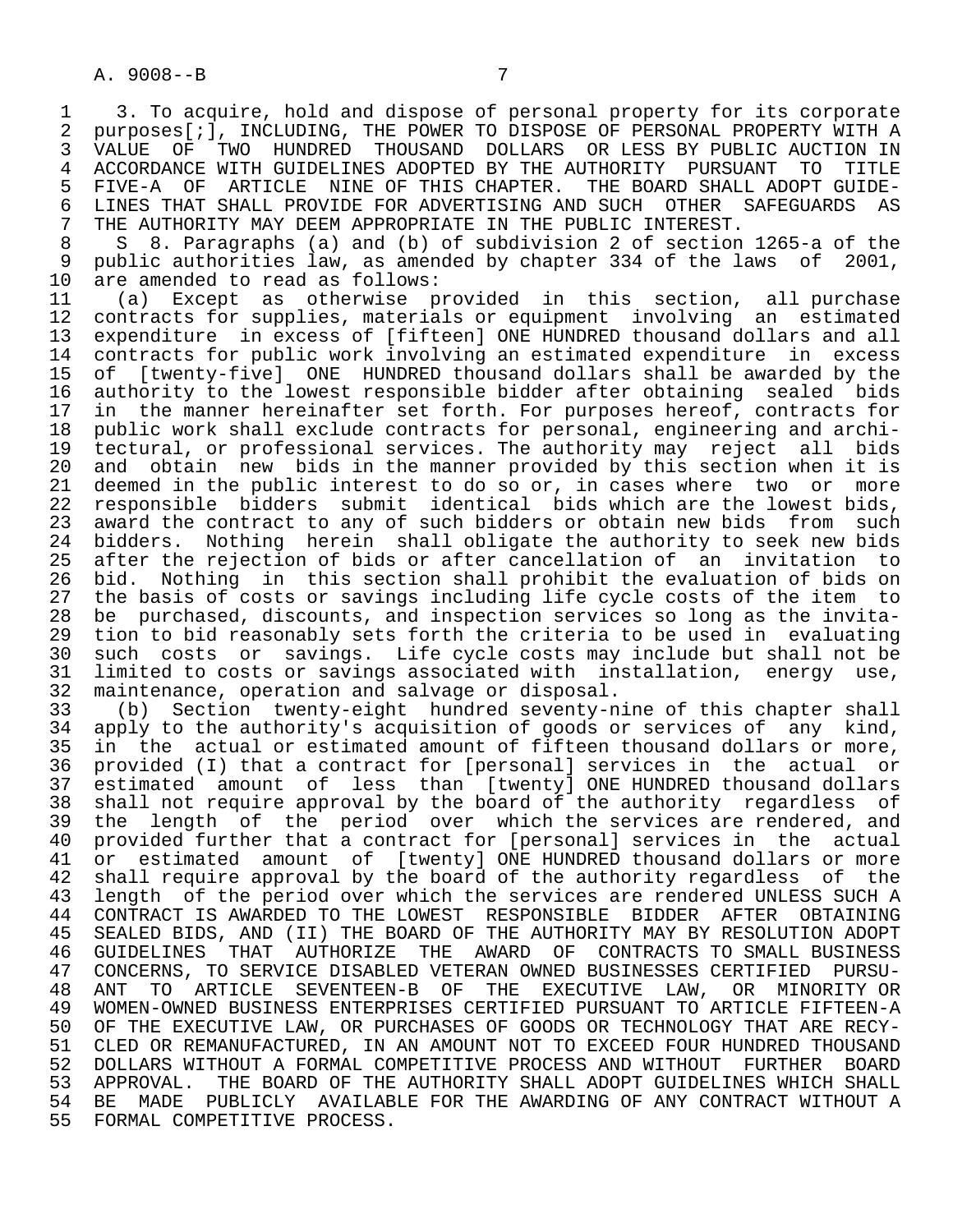1 S 9. Subparagraph (i) of paragraph f and subparagraph (i) of paragraph<br>2 g of subdivision 4 of section 1265-a of the public authorities law. 2 g of subdivision 4 of section 1265-a of the public authorities law,<br>3 subparagraph (i) of paragraph f as added by chapter 929 of the laws of 3 subparagraph (i) of paragraph f as added by chapter 929 of the laws of 4 1986, and subparagraph (i) of paragraph g as amended by chapter 256 of 5 the laws of 1998, are amended to read as follows:

 6 (i) [The] EXCEPT FOR A CONTRACT WITH A VALUE OF ONE MILLION DOLLARS OR LESS THAT IS AWARDED PURSUANT TO THIS PARAGRAPH TO THE PROPOSER WHOSE 8 PROPOSAL IS THE LOWEST COST, THE authority may award a contract pursuant 9 to this paragraph only after a resolution approved by a two-thirds vote<br>10 of its members then in office at a public meeting of the authority with 10 of its members then in office at a public meeting of the authority with<br>11 such resolution (A) disclosing the other proposers and the substance of 11 such resolution (A) disclosing the other proposers and the substance of<br>12 their proposals, (B) summarizing the negotiation process including the 12 their proposals, (B) summarizing the negotiation process including the<br>13 opportunities, if any, available to proposers to present and modify 13 opportunities, if any, available to proposers to present and modify<br>14 their proposals, and (C) setting forth the criteria upon which the 14 their proposals, and (C) setting forth the criteria upon which the 15 selection was made.

15 selection was made.<br>16 (i) [The] EXCEPT 16 The Same The Contract with a value of one million dollars or the sextern results are contracted in the sext<br>17 LESS THAT IS AWARDED PURSUANT TO THIS PARAGRAPH TO THE PROPOSER WHOSE 17 LESS THAT IS AWARDED PURSUANT TO THIS PARAGRAPH TO THE PROPOSER WHOSE<br>18 PROPOSAL IS THE LOWEST COST, THE authority may award a contract pursuant 18 PROPOSAL IS THE LOWEST COST, THE authority may award a contract pursuant<br>19 to this paragraph only after a resolution approved by a vote of not less 19 to this paragraph only after a resolution approved by a vote of not less<br>20 than a two-thirds vote of its members then in office at a public meeting 20 than a two-thirds vote of its members then in office at a public meeting<br>21 of the authority with such resolution (A) disclosing the other proposers 21 of the authority with such resolution (A) disclosing the other proposers<br>22 and the substance of their proposals, (B) summarizing the negotiation 22 and the substance of their proposals, (B) summarizing the negotiation<br>23 process including the opportunities, if any, available to proposers to process including the opportunities, if any, available to proposers to 24 present and modify their proposals, and  $(C)$  setting forth the criteria<br>25 upon which the selection was made. upon which the selection was made.

26 S 10. Intentionally omitted.<br>27 S 11. Subdivision 8 of secti 27 S 11. Subdivision 8 of section 1265-a of the public authorities law is 28 renumbered subdivision 9 and a new subdivision 8 is added to read as 29 follows:<br>30 8. NOT

30 8. NOTWITHSTANDING ANY OTHER PROVISIONS IN THIS SECTION, THE AUTHORITY<br>31 SHALL BE ALLOWED TO USE AN ELECTRONIC BIDDING SYSTEM THAT MAY INFORM 31 SHALL BE ALLOWED TO USE AN ELECTRONIC BIDDING SYSTEM THAT MAY INFORM<br>32 BIDDERS WHETHER THEIR BID IS THE CURRENT LOW BID, AND ALLOW BIDDERS TO 32 BIDDERS WHETHER THEIR BID IS THE CURRENT LOW BID, AND ALLOW BIDDERS<br>33 SUBMIT NEW BIDS BEFORE THE DATE AND TIME ASSIGNED FOR THE OPENING 33 SUBMIT NEW BIDS BEFORE THE DATE AND TIME ASSIGNED FOR THE OPENING OF<br>34 BIDS. SUCH PROCEDURE SHALL NOT CONSTITUTE DISCLOSURE OF BIDS IN 34 BIDS. SUCH PROCEDURE SHALL NOT CONSTITUTE DISCLOSURE OF BIDS IN<br>35 VIOLATION OF SECTION TWENTY-EIGHT HUNDRED SEVENTY-EIGHT OF THIS CHAPTER. 35 VIOLATION OF SECTION TWENTY-EIGHT HUNDRED SEVENTY-EIGHT OF THIS CHAPTER.<br>36 S 12. Section 553 of the public authorities law is amended by adding a 36 S 12. Section 553 of the public authorities law is amended by adding a<br>37 new subdivision 22 to read as follows:

 37 new subdivision 22 to read as follows: 38 22. SECTION TWENTY-EIGHT HUNDRED SEVENTY-NINE OF THIS CHAPTER SHALL<br>39 APPLY TO THE AUTHORITY'S ACOUISITION OF GOODS OR SERVICES OF ANY KIND. 39 APPLY TO THE AUTHORITY'S ACQUISITION OF GOODS OR SERVICES OF ANY KIND,<br>40 IN THE ACTUAL OR ESTIMATED AMOUNT OF FIFTEEN THOUSAND DOLLARS OR MORE, 40 IN THE ACTUAL OR ESTIMATED AMOUNT OF FIFTEEN THOUSAND DOLLARS OR MORE,<br>41 PROVIDED THAT (I) A CONTRACT FOR SERVICES IN THE ACTUAL OR ESTIMATED 41 PROVIDED THAT (I) A CONTRACT FOR SERVICES IN THE ACTUAL OR ESTIMATED<br>42 AMOUNT OF LESS THAN ONE HUNDRED THOUSAND-DOLLARS SHALL NOT-REOUIRE 42 AMOUNT OF LESS THAN ONE HUNDRED THOUSAND-DOLLARS SHALL NOT REQUIRE<br>43 APPROVAL BY THE BOARD OF THE AUTHORITY REGARDLESS OF THE LENGTH OF THE 43 APPROVAL BY THE BOARD OF THE AUTHORITY REGARDLESS OF THE LENGTH OF THE THE AUTHOR THAT A 44 PERIOD OVER WHICH THE SERVICES ARE RENDERED, AND PROVIDED FURTHER THAT A<br>45 CONTRACT FOR SERVICES IN THE ACTUAL OR ESTIMATED AMOUNT OF ONE HUNDRED 45 CONTRACT FOR SERVICES IN THE ACTUAL OR ESTIMATED AMOUNT OF ONE HUNDRED 46 THOUSAND DOLLARS OR MORE SHALL REQUIRE APPROVAL BY THE BOARD OF THE 47 AUTHORITY REGARDLESS OF THE LENGTH OF THE PERIOD OVER WHICH THE SERVICES 48 ARE RENDERED UNLESS SUCH A CONTRACT IS AWARDED TO THE LOWEST RESPONSIBLE 49 BIDDER AFTER OBTAINING SEALED BIDS AND (II) THE BOARD OF THE AUTHORITY<br>50 MAY BY RESOLUTION ADOPT GUIDELINES THAT AUTHORIZE THE AWARD OF CONTRACTS 50 MAY BY RESOLUTION ADOPT GUIDELINES THAT AUTHORIZE THE AWARD OF CONTRACTS<br>51 TO SMALL BUSINESS CONCERNS, TO SERVICE DISABLED VETERAN OWNED BUSINESSES 51 TO SMALL BUSINESS CONCERNS, TO SERVICE DISABLED VETERAN OWNED BUSINESSES<br>52 CERTIFIED PURSUANT TO ARTICLE SEVENTEEN-B OF THE EXECUTIVE LAW, OR 52 CERTIFIED PURSUANT TO ARTICLE SEVENTEEN-B OF THE EXECUTIVE LAW, OR<br>53 MINORITY OR WOMEN-OWNED BUSINESS ENTERPRISES CERTIFIED PURSUANT TO ARTI- 53 MINORITY OR WOMEN-OWNED BUSINESS ENTERPRISES CERTIFIED PURSUANT TO ARTI- 54 CLE FIFTEEN-A OF THE EXECUTIVE LAW, OR PURCHASES OF GOODS OR TECHNOLOGY<br>55 THAT ARE RECYCLED OR REMANUFACTURED, IN AN AMOUNT NOT TO EXCEED FOUR 55 THAT ARE RECYCLED OR REMANUFACTURED, IN AN AMOUNT NOT TO EXCEED FOUR<br>56 HUNDRED THOUSAND DOLLARS WITHOUT A FORMAL COMPETITIVE PROCESS AND WITH-56 HUNDRED THOUSAND DOLLARS WITHOUT A FORMAL COMPETITIVE PROCESS AND WITH-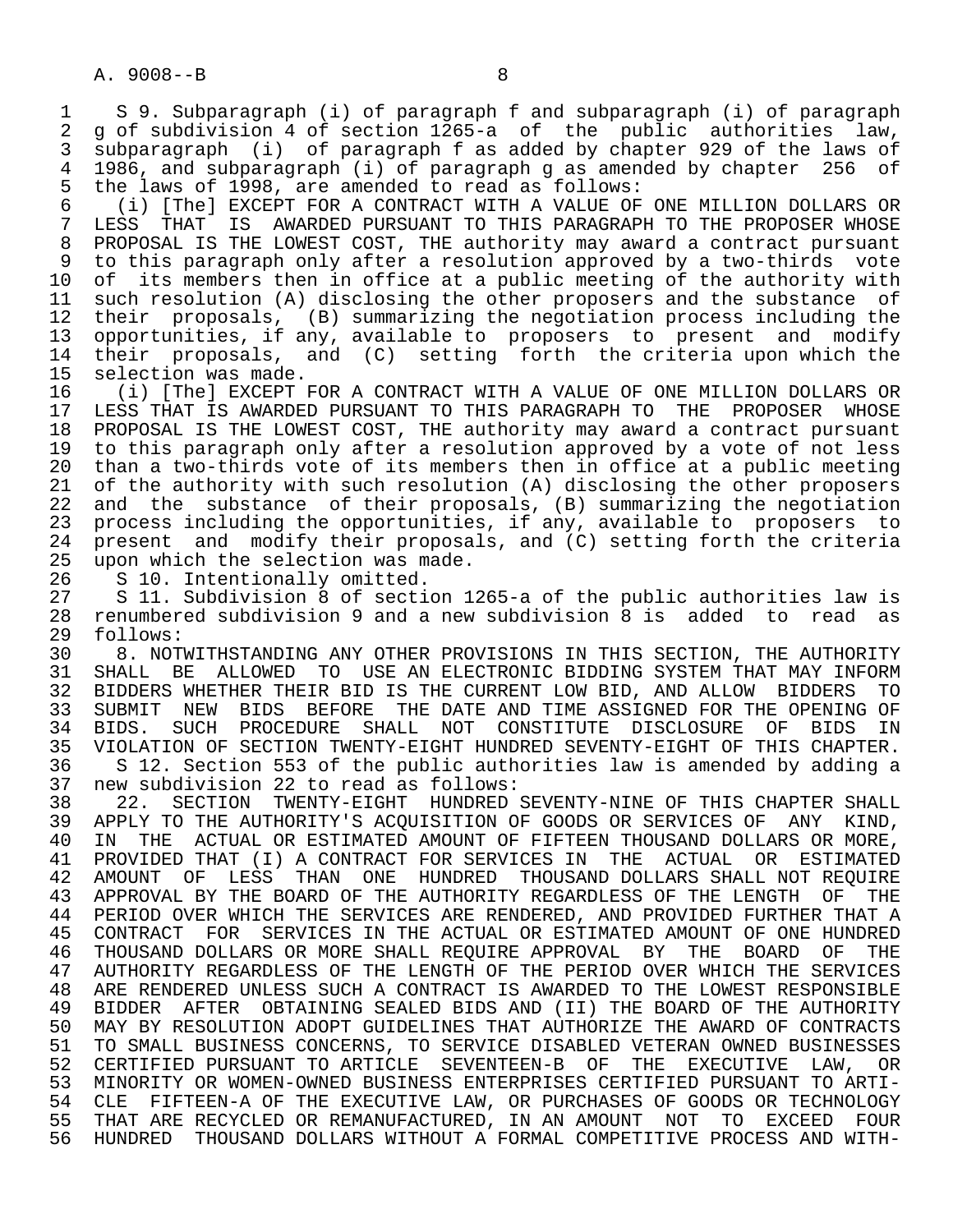1 OUT FURTHER BOARD APPROVAL. THE BOARD OF THE AUTHORITY SHALL ADOPT<br>2 GUIDELINES WHICH SHALL BE MADE PUBLICLY AVAILABLE FOR THE AWARDING OF 2 GUIDELINES WHICH SHALL BE MADE PUBLICLY AVAILABLE FOR THE AWARDING OF<br>3 ANY CONTRACT WITHOUT A FORMAL COMPETITIVE PROCESS. 3 ANY CONTRACT WITHOUT A FORMAL COMPETITIVE PROCESS.<br>4 S 13. Intentionally omitted. 4 S 13. Intentionally omitted.<br>5 S 14. Intentionally omitted. 5 S 14. Intentionally omitted.<br>6 S 15. This act shall take ef S 15. This act shall take effect immediately. 7 PART C 8 Intentionally Omitted 9 PART D 10 Section 1. Section 399-l of the vehicle and traffic law, as added by 11 chapter 751 of the laws of 2005, is amended to read as follows: 12 S 399-l. Application. Applicants for participation in the pilot 13 program established pursuant to this article shall be among those acci-<br>14 dent prevention course sponsoring agencies that have a course approved

dent prevention course sponsoring agencies that have a course approved 15 by the commissioner pursuant to article twelve-B of this title prior to<br>16 the effective date of this article and which deliver such course to the 16 the effective date of this article and which deliver such course to the<br>17 public. Provided, however, the commissioner may, in his or her 17 public. Provided, however, the commissioner may, in his or<br>18 discretion, approve applications after such date. In order to 18 discretion, approve applications after such date. In order to be<br>19 approved for participation in such pilot program, the course must comply 19 approved for participation in such pilot program, the course must comply<br>20 with the provisions of law, rules and regulations applicable thereto. 20 with the provisions of law, rules and regulations applicable thereto.<br>21 The commissioner may, in his or her discretion, impose a fee for the 21 The commissioner may, in his or her discretion, impose a fee for the<br>22 submission of each application to participate in the pilot program 22 submission of each application to participate in the pilot program 23 established pursuant to this article. Such fee shall not exceed seven<br>24 thousand five hundred dollars. The proceeds from such fee shall be 24 thousand five hundred dollars. The proceeds from such fee shall be<br>25 deposited [in the accident prevention course internet technology pilot 25 deposited [in the accident prevention course internet technology pilot 26 program fund as established by section eighty-nine-g of the state 27 finance law] BY THE COMPTROLLER INTO THE SPECIAL OBLIGATION RESERVE AND<br>28 PAYMENT ACCOUNT OF THE DEDICATED HIGHWAY AND BRIDGE TRUST FUND ESTAB-28 PAYMENT ACCOUNT OF THE DEDICATED HIGHWAY AND BRIDGE TRUST FUND ESTAB-<br>29 LISHED PURSUANT TO SECTION EIGHTY-NINE-B OF THE STATE FINANCE LAW FOR 29 LISHED PURSUANT TO SECTION EIGHTY-NINE-B OF THE STATE FINANCE LAW FOR<br>30 THE PURPOSES ESTABLISHED IN THIS SECTION. 30 THE PURPOSES ESTABLISHED IN THIS SECTION.<br>31 S 2. Subdivision 2 of section 89-

31 S 2. Subdivision 2 of section 89-g of the state finance law is<br>32 REPEALED and subdivisions 3 and 4 are renumbered subdivisions 2 and 3. REPEALED and subdivisions 3 and 4 are renumbered subdivisions 2 and 3. 33 S 3. Section 5 of chapter 751 of the laws of 2005, amending the insur- 34 ance law and the vehicle and traffic law relating to establishing the<br>35 accident prevention course internet technology pilot program, as amended 35 accident prevention course internet technology pilot program, as amended<br>36 by section 1 of part E of chapter 57 of the laws of 2014, is amended to 36 by section 1 of part E of chapter 57 of the laws of 2014, is amended to

37 read as follows:<br>38 S 5. This act 38 S 5. This act shall take effect on the one hundred eightieth day after<br>39 it shall have become a law and shall expire and be deemed repealed [Mav 39 it shall have become a law and shall expire and be deemed repealed [May 40 31, 2019] APRIL 1, 2020; provided that any rules and regulations neces-<br>41 sary to implement the provisions of this act on its effective date are 41 sary to implement the provisions of this act on its effective date are<br>42 authorized and directed to be completed on or before such date. 42 authorized and directed to be completed on or before such date.<br>43 S 4. Paragraph a of subdivision 5 of section 410 of the ve

S 4. Paragraph a of subdivision 5 of section 410 of the vehicle and 44 traffic law, as amended by section 16 of part G of chapter 59 of the 45 laws of 2009, is amended to read as follows:

46 a. The annual fee for registration or reregistration of a motorcycle<br>47 shall be eleven dollars and fifty cents. Beginning April first, nineshall be eleven dollars and fifty cents. Beginning April first, nine-48 teen hundred ninety-eight the annual fee for registration or reregistra-<br>49 tion of a motorcycle shall be seventeen dollars and fifty cents, of tion of a motorcycle shall be seventeen dollars and fifty cents, of 50 which two dollars and fifty cents shall be deposited BY THE COMPTROLLER<br>51 into the [motorcycle safety fund established pursuant to section nineinto the [motorcycle safety fund established pursuant to section nine-52 ty-two-g of the state finance law] SPECIAL OBLIGATION RESERVE AND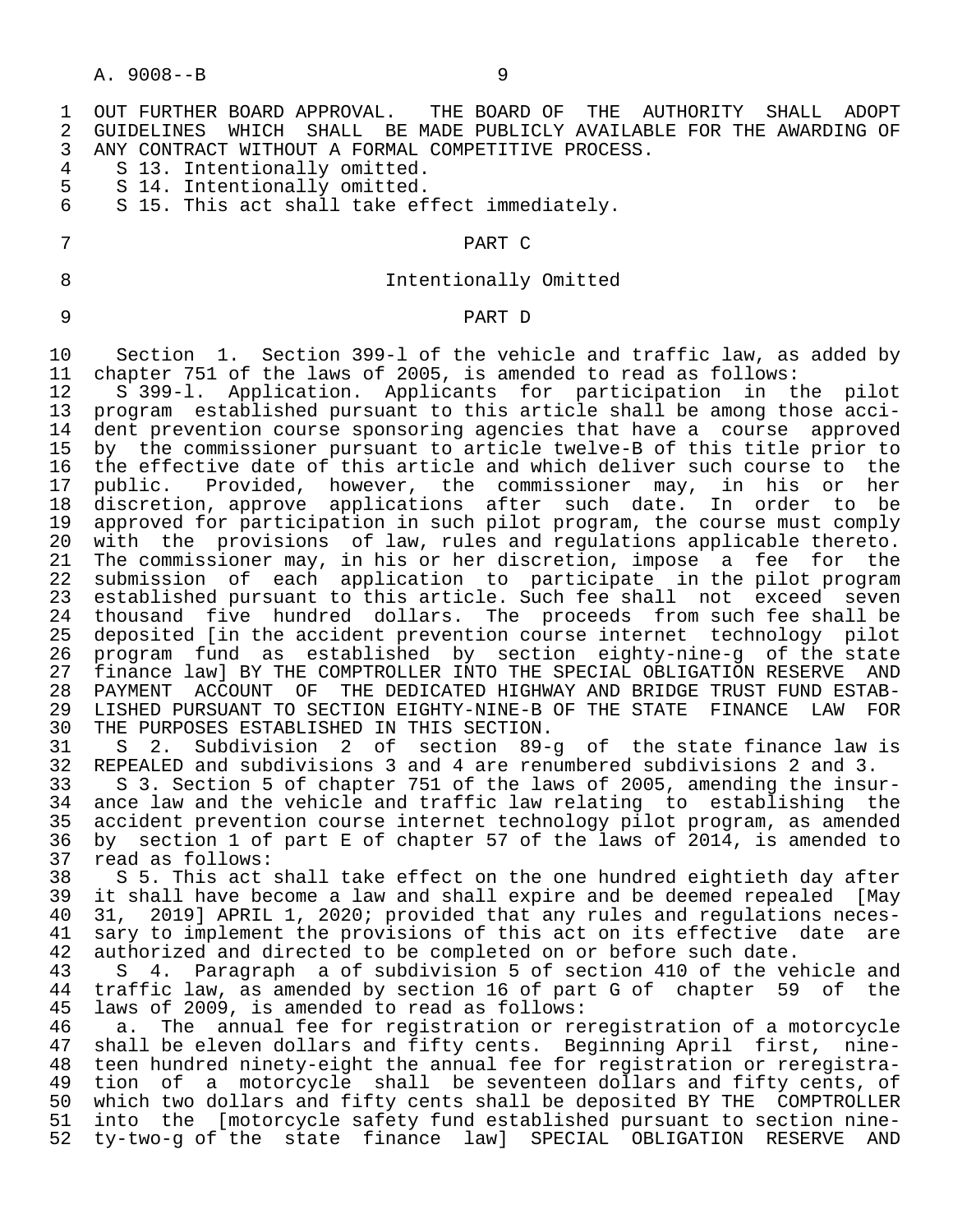1 PAYMENT ACCOUNT OF THE DEDICATED HIGHWAY AND BRIDGE TRUST FUND ESTAB-<br>2 LISHED PURSUANT TO SECTION EIGHTY-NINE-B OF THE STATE FINANCE LAW FOR 2 LISHED PURSUANT TO SECTION EIGHTY-NINE-B OF THE STATE FINANCE LAW FOR<br>3 THE PURPOSES ESTABLISHED IN THIS SECTION. 3 THE PURPOSES ESTABLISHED IN THIS SECTION.<br>4 5 5 Paragraph (c-1) of subdivision

 4 S 5. Paragraph (c-1) of subdivision 2 of section 503 of the vehicle 5 and traffic law, as added by chapter 435 of the laws of 1997, is amended<br>6 to read as follows: 6 to read as follows:<br>7 (c-1) In addition

 7 (c-1) In addition to the fees established in paragraphs (b) and (c) of 8 this subdivision, a fee of fifty cents for each six months or portion<br>9 thereof of the period of validity shall be paid upon the issuance of any 9 thereof of the period of validity shall be paid upon the issuance of any<br>10 permit, license or renewal of a license which is valid for the operation 10 permit, license or renewal of a license which is valid for the operation<br>11 of a motorcycle, except a limited use motorcycle. Fees collected pursu-11 of a motorcycle, except a limited use motorcycle. Fees collected pursu-<br>12 ant to this paragraph shall be deposited BY THE COMPTROLLER into the 12 ant to this paragraph shall be deposited BY THE COMPTROLLER into the<br>13 Imotorcycle safety fund established pursuant to section ninety-two-g of 13 [motorcycle safety fund established pursuant to section ninety-two-g of 14 the state finance law] SPECIAL OBLIGATION RESERVE AND PAYMENT ACCOUNT OF 15 THE DEDICATED HIGHWAY AND BRIDGE TRUST FUND ESTABLISHED PURSUANT TO 16 SECTION EIGHTY-NINE-B OF THE STATE FINANCE LAW FOR THE PURPOSES ESTAB-<br>17 LISHED IN THIS SECTION.

17 LISHED IN THIS SECTION.<br>18 S 6. Subdivision 2 of 18 S 6. Subdivision 2 of section 92-g of the state finance law is<br>19 REPEALED and subdivisions 3 and 4 are renumbered subdivisions 2 and 3. 19 REPEALED and subdivisions 3 and 4 are renumbered subdivisions 2 and 3.<br>20 S 7. Section 92-g of the state finance law is REPEALED.

20 S 7. Section 92-g of the state finance law is REPEALED.

21 S 8. Section 317 of the vehicle and traffic law is amended by adding a<br>22 new subdivision 5 to read as follows: 22 new subdivision 5 to read as follows:<br>23 5. ALL ASSESSMENTS CHARGED AND COL

23 5. ALL ASSESSMENTS CHARGED AND COLLECTED BY THE COMMISSIONER PURSUANT<br>24 TO THIS SECTION SHALL BE DEPOSITED BY THE COMPTROLLER INTO THE SPECIAL 24 TO THIS SECTION SHALL BE DEPOSITED BY THE COMPTROLLER INTO THE SPECIAL<br>25 OBLIGATION RESERVE AND PAYMENT ACCOUNT OF THE DEDICATED HIGHWAY AND 25 OBLIGATION RESERVE AND PAYMENT ACCOUNT OF THE DEDICATED HIGHWAY AND 26 BRIDGE TRUST FUND ESTABLISHED PURSUANT TO SECTION EIGHTY-NINE-B OF THE 27 STATE FINANCE LAW.<br>28 S 9. Paragraph

28 S 9. Paragraph (b) of subdivision 1-a of section 318 of the vehicle<br>29 and traffic law, as amended by section 1-b of part A of chapter 63 of 29 and traffic law, as amended by section 1-b of part A of chapter 63 of<br>30 the laws of 2005, is amended to read as follows: 30 the laws of 2005, is amended to read as follows:

 31 (b) Notwithstanding the provisions of paragraph (a) of this subdivi- 32 sion, an order of suspension issued pursuant to paragraph (a) or (e) of<br>33 this subdivision may be terminated if the registrant pays to the commis-33 this subdivision may be terminated if the registrant pays to the commis-<br>34 sioner a civil penalty in the amount of eight dollars for each day up to 34 sioner a civil penalty in the amount of eight dollars for each day up to<br>35 thirty days for which financial security was not in effect, plus ten 35 thirty days for which financial security was not in effect, plus ten<br>36 dollars for each day from the thirty-first to the sixtieth day for which dollars for each day from the thirty-first to the sixtieth day for which 37 financial security was not in effect, plus twelve dollars for each day 38 from the sixty-first to the ninetieth day for which financial security<br>39 was not in effect. Of each eight dollar penalty, six dollars will be 39 was not in effect. Of each eight dollar penalty, six dollars will be 40 deposited in the general fund and two dollars in the [miscellaneous<br>41 special revenue fund - compulsory insurance account] SPECIAL OBLIGATION 41 special revenue fund - compulsory insurance account] SPECIAL OBLIGATION 42 RESERVE AND PAYMENT ACCOUNT OF THE DEDICATED HIGHWAY AND BRIDGE TRUST<br>43 FUND ESTABLISHED PURSUANT TO SECTION EIGHTY-NINE-B OF THE STATE FINANCE 43 FUND ESTABLISHED PURSUANT TO SECTION EIGHTY-NINE-B OF THE STATE FINANCE<br>44 LAW FOR THE PURPOSES ESTABLISHED IN THIS SECTION. Of each ten dollar 44 LAW FOR THE PURPOSES ESTABLISHED IN THIS SECTION. Of each ten dollar<br>45 penalty collected, six dollars will be deposited in the general fund, 45 penalty collected, six dollars will be deposited in the general fund, 46 two dollars will be deposited in the [miscellaneous special revenue fund 47 - compulsory insurance account] SPECIAL OBLIGATION RESERVE AND PAYMENT<br>48 ACCOUNT OF THE DEDICATED HIGHWAY AND BRIDGE TRUST FUND ESTABLISHED 48 ACCOUNT OF THE DEDICATED HIGHWAY AND BRIDGE TRUST FUND ESTABLISHED<br>49 PURSUANT TO SECTION EIGHTY-NINE-B OF THE STATE-FINANCE-LAW-FOR-THE 49 PURSUANT TO SECTION EIGHTY-NINE-B OF THE STATE-FINANCE LAW FOR THE 50 PURSUANT TO SECTION EIGHTY-NINE-B OF THE STANDER Shall be deposited 50 PURPOSES ESTABLISHED IN THIS SECTION, and two dollars shall be deposited 51 in the dedicated highway and bridge trust fund established pursuant to 52 section eighty-nine-b of the state finance law and the dedicated mass 53 transportation fund established pursuant to section eighty-nine-c of the 54 state finance law and distributed according to the provisions of subdi- 55 vision (d) of section three hundred one-j of the tax law. Of each twelve 56 dollar penalty collected, six dollars will be deposited into the general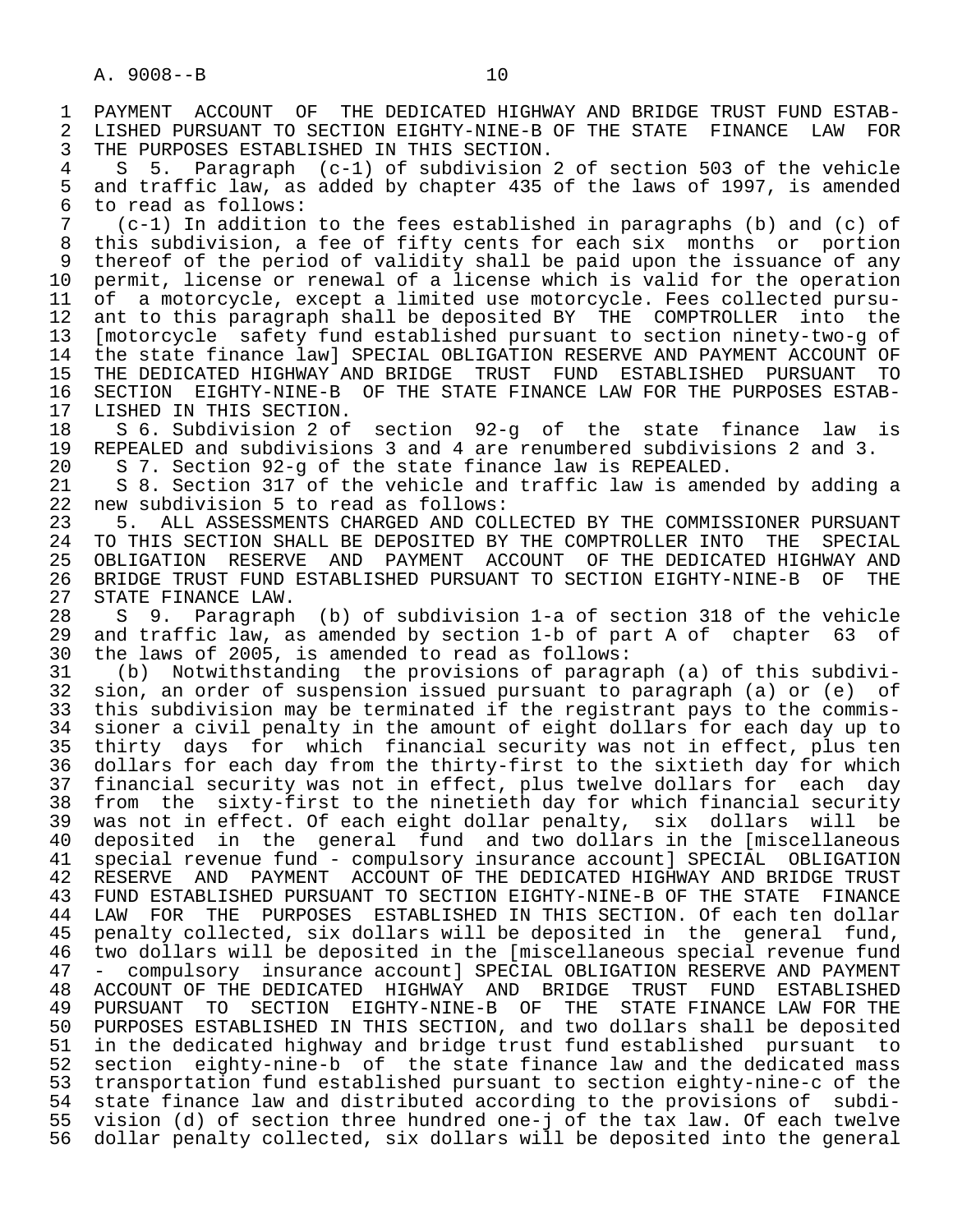1 fund, two dollars will be deposited into the [miscellaneous special 2 revenue fund - compulsory insurance account] SPECIAL OBLIGATION RESERVE<br>3 AND PAYMENT ACCOUNT OF THE DEDICATED HIGHWAY AND BRIDGE TRUST FUND 3 AND PAYMENT ACCOUNT OF THE DEDICATED HIGHWAY—AND—BRIDGE—TRUST—FUND—<br>3 ESTABLISHED—PURSUANT—TO SECTION—EIGHTY-NINE-B OF THE STATE—FINANCE—LAW 4 ESTABLISHED PURSUANT TO SECTION EIGHTY-NINE-B OF THE STATE FINANCE LAW<br>5 FOR THE PURPOSES ESTABLISHED IN THIS SECTION, and four dollars shall be 5 FOR THE PURPOSES ESTABLISHED IN THIS SECTION, and four dollars shall be<br>6 deposited in the dedicated highway and bridge trust fund established 6 deposited in the dedicated highway and bridge trust fund established<br>7 pursuant to section eighty-nine-b of the state finance law and the dedi-7 pursuant to section eighty-nine-b of the state finance law and the dedi-<br>8 cated mass transportation fund established pursuant to section eighty-8 cated mass transportation fund established pursuant to section eighty-<br>9 nine-c of the state finance law and distributed according to the 9 nine-c of the state finance law and distributed according to the<br>10 provisions of subdivision (d) of section three hundred one-i of the tax 10 provisions of subdivision (d) of section three hundred one-j of the tax<br>11 law, The foregoing provision shall apply only once during any thirty-six 11 law. The foregoing provision shall apply only once during any thirty-six<br>12 month period and only if the registrant surrendered the certificate of 12 month period and only if the registrant surrendered the certificate of<br>13 registration and number plates to the commissioner not more than ninety 13 registration and number plates to the commissioner not more than ninety<br>14 days from the date of termination of financial security or submits to days from the date of termination of financial security or submits to 15 the commissioner new proof of financial security which took effect not<br>16 more than ninety days from the termination of financial security. 16 more than ninety days from the termination of financial security.<br>17 S 10. Section 423-a of the vehicle and traffic law is ame

17 S 10. Section 423-a of the vehicle and traffic law is amended by<br>18 adding a new subdivision 6 to read as follows: 18 adding a new subdivision 6 to read as follows:<br>19 6. ALL FUNDS COLLECTED FROM THE DEPARTMENT'S

 19 6. ALL FUNDS COLLECTED FROM THE DEPARTMENT'S SHARE OF THE SALE OF 20 ASSETS PURSUANT TO THIS SECTION SHALL BE DEPOSITED BY THE COMPTROLLER<br>21 INTO THE SPECIAL OBLIGATION RESERVE AND PAYMENT ACCOUNT OF THE DEDICATED 21 INTO THE SPECIAL OBLIGATION RESERVE AND PAYMENT ACCOUNT OF THE DEDICATED<br>22 HIGHWAY AND BRIDGE TRUST FUND ESTABLISHED PURSUANT TO SECTION 22 HIGHWAY AND BRIDGE TRUST FUND ESTABLISHED PURSUANT TO SECTION<br>23 EIGHTY-NINE-BOF THE STATE FINANCE LAW. 23 EIGHTY-NINE-B OF THE STATE FINANCE LAW.<br>24 S 11. Paragraph (a) of subdivisi

 24 S 11. Paragraph (a) of subdivision 3 of section 89-b of the state finance law, as amended by section 8 of part C of chapter 57 of the laws 26 of 2014, is amended to read as follows:<br>27 (a) The special obligation reserve and

27 (a) The special obligation reserve and payment account shall consist<br>28 (i) of all moneys required to be deposited in the dedicated highway and 28 (i) of all moneys required to be deposited in the dedicated highway and 29 bridge trust fund pursuant to the provisions of sections two hundred<br>20 five, two hundred eighty-nine-e, three hundred one-i, five hundred 30 five, two hundred eighty-nine-e, three hundred one-j, five hundred 31 fifteen and eleven hundred sixty-seven of the tax law, section four<br>32 hundred one of the vehicle and traffic law, and section thirty-one of 32 hundred one of the vehicle and traffic law, and section thirty-one of<br>33 chapter fifty-six of the laws of nineteen hundred ninety-three, (ii) all 33 chapter fifty-six of the laws of nineteen hundred ninety-three, (ii) all<br>34 fees, fines or penalties collected by the commissioner of transportation 34 fees, fines or penalties collected by the commissioner of transportation<br>35 AND THE COMMISSIONER OF MOTOR VEHICLES pursuant to section fifty-two. 35 AND THE COMMISSIONER OF MOTOR VEHICLES pursuant to section fifty-two, section three hundred twenty-six, section eighty-eight of the highway 37 law, subdivision fifteen of section three hundred eighty-five, SECTION 38 FOUR HUNDRED TWENTY-THREE-A, SECTION FOUR-HUNDRED-TEN, SECTION-THREE (1999)<br>39 HUNDRED SEVENTEEN, SECTION-THREE HUNDRED-EIGHTEEN, ARTICLE TWELVE-C, AND 39 HUNDRED SEVENTEEN, SECTION THREE HUNDRED EIGHTEEN, ARTICLE TWELVE-C, AND<br>40 PARAGRAPH (C-1) OF SUBDIVISION TWO OF SECTION FIVE HUNDRED THREE of the 40 PARAGRAPH (C-1) OF SUBDIVISION TWO OF SECTION FIVE HUNDRED THREE of the<br>41 vehicle and traffic law, section two of the chapter of the laws of two 41 vehicle and traffic law, section two of the chapter of the laws of two<br>42 thousand three that amended this paragraph, subdivision (d) of section 42 thousand three that amended this paragraph, subdivision (d) of section<br>43 three hundred four-a, paragraph one of subdivision (a) and subdivision 43 three hundred four-a, paragraph one of subdivision (a) and subdivision<br>44 (d) of section three hundred five, subdivision six-a of section four 44 (d) of section three hundred five, subdivision six-a of section four 45 hundred fifteen and subdivision (g) of section twenty-one hundred twen-<br>46 ty-five of the vehicle and traffic law, section fifteen of this chapter, 46 ty-five of the vehicle and traffic law, section fifteen of this chapter,<br>47 excepting moneys deposited with the state on account of betterments 47 excepting moneys deposited with the state on account of betterments<br>48 performed pursuant to subdivision twenty-seven or subdivision thirty- 48 performed pursuant to subdivision twenty-seven or subdivision thirty- 49 five of section ten of the highway law, and sections ninety-four, one<br>50 hundred thirty-five, [one hundred forty-four] and one hundred forty-five 50 hundred thirty-five, [one hundred forty-four] and one hundred forty-five<br>51 of the transportation law, (iii) any moneys collected by the department 51 of the transportation law, (iii) any moneys collected by the department<br>52 of transportation for services provided pursuant to agreements entered 52 of transportation for services provided pursuant to agreements entered<br>53 into in accordance with section ninety-nine-r of the general municipal 53 into in accordance with section ninety-nine-r of the general municipal<br>54 law, and (iv) any other moneys collected therefor or credited or trans-54 law, and (iv) any other moneys collected therefor or credited or trans-<br>55 ferred thereto from any other fund, account or source. ferred thereto from any other fund, account or source.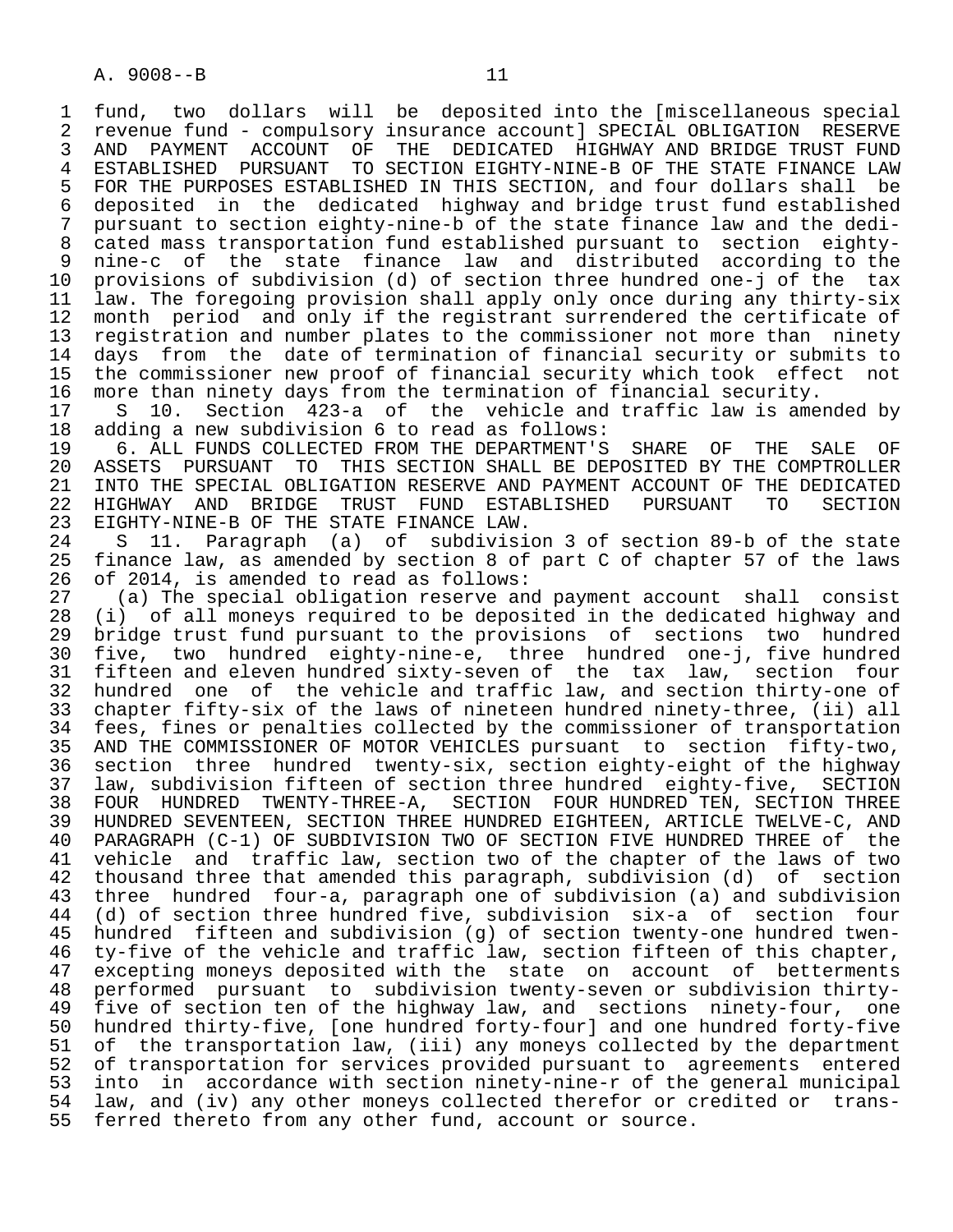1 S 12. Paragraph (a) of subdivision 3 of section 89-b of the state<br>2 finance law, as amended by section 9 of part C of chapter 57 of the laws 2 finance law, as amended by section 9 of part C of chapter 57 of the laws<br>3 of 2014, is amended to read as follows:

3 of 2014, is amended to read as follows:<br>4 (a) The special obligation reserve. 4 (a) The special obligation reserve and payment account shall consist 5 (i) of all moneys required to be deposited in the dedicated highway and 6 bridge trust fund pursuant to the provisions of sections two hundred 7 eighty-nine-e, three hundred one-j, five hundred fifteen and eleven 8 hundred sixty-seven of the tax law, section four hundred one of the<br>9 vehicle and traffic law, and section thirty-one of chapter fifty-six of 9 vehicle and traffic law, and section thirty-one of chapter fifty-six of<br>10 the laws of nineteen hundred ninety-three, (ii) all fees, fines or 10 the laws of nineteen hundred ninety-three, (ii) all fees, fines or<br>11 penalties collected by the commissioner of transportation AND THE 11 penalties collected by the commissioner of transportation AND THE<br>12 COMMISSIONER OF MOTOR VEHICLES pursuant to section fifty-two, section 12 COMMISSIONER OF MOTOR VEHICLES pursuant to section fifty-two, section<br>13 three hundred twenty-six, section eighty-eight of the highway law, 13 three hundred twenty-six, section eighty-eight of the highway law,<br>14 subdivision fifteen of section three hundred eighty-five, SECTION FOUR subdivision fifteen of section three hundred eighty-five, SECTION FOUR 15 HUNDRED TWENTY-THREE-A, SECTION FOUR HUNDRED TEN, SECTION THREE HUNDRED<br>16 SEVENTEEN, SECTION THREE HUNDRED EIGHTEEN, ARTICLE TWELVE-C, AND PARA-16 SEVENTEEN, SECTION THREE HUNDRED EIGHTEEN, ARTICLE TWELVE-C, AND PARA-<br>17 GRAPH (C-1) OF SUBDIVISION TWO OF SECTION FIVE HUNDRED THREE of the 17 GRAPH (C-1) OF SUBDIVISION TWO OF SECTION FIVE HUNDRED THREE of the<br>18 vehicle and traffic law, section fifteen of this chapter, excepting 18 vehicle and traffic law, section fifteen of this chapter, excepting<br>19 moneys deposited with the state on account of betterments performed 19 moneys deposited with the state on account of betterments performed<br>20 pursuant to subdivision twenty-seven or subdivision thirty-five of 20 pursuant to subdivision twenty-seven or subdivision thirty-five of<br>21 section ten of the highway law, and sections ninety-four, one hundred 21 section ten of the highway law, and sections ninety-four, one hundred<br>22 thirty-five, [one hundred forty-four] and one hundred forty-five of the 22 thirty-five, [one hundred forty-four] and one hundred forty-five of the<br>23 transportation law, (iii) any moneys collected by the department of 23 transportation law, (iii) any moneys collected by the department of<br>24 transportation for services provided pursuant to agreements entered into 24 transportation for services provided pursuant to agreements entered into<br>25 in accordance with section ninetv-nine-r of the general municipal law. in accordance with section ninety-nine-r of the general municipal law, 26 and (iv) any other moneys collected therefor or credited or transferred<br>27 thereto from any other fund, account or source. 27 thereto from any other fund, account or source.<br>28 S 13. This act shall take effect immediately

28 S 13. This act shall take effect immediately; provided, however, that<br>29 section seven of this act shall take effect April 1, 2020; provided 29 section seven of this act shall take effect April 1, 2020; provided<br>30 further, however, that the amendments to section 399-1 of the vehicle 30 further, however, that the amendments to section 399-1 of the vehicle 31 and traffic law made by section one of this act shall not affect the<br>32 repeal of such section and shall be deemed repealed therewith; and 32 repeal of such section and shall be-deemed-repealed-therewith; and<br>33 provided-further, however, that the amendments to paragraph (a) of 33 provided further, however, that the amendments to paragraph (a) of 34 subdivision 3 of section 89-b of the state finance law made by section 35 eleven of this act shall be subject to the expiration and reversion of<br>36 such paragraph pursuant to section 13 of part U1 of chapter 62 of the such paragraph pursuant to section 13 of part U1 of chapter 62 of the 37 laws of 2003, as amended, when upon such date the provisions of section<br>38 twelve of this act shall take effect. twelve of this act shall take effect.

### 39 PART E

## 40 Intentionally Omitted

### 41 PART F

 42 Section 1. Subdivision 3 of section 16-m of section 1 of chapter 174 43 of the laws of 1968 constituting the New York state urban development<br>44 corporation act, as amended by section 1 of part M of chapter 58 of the 44 corporation act, as amended by section 1 of part M of chapter 58 of the<br>45 laws of 2015, is amended to read as follows: 45 laws of 2015, is amended to read as follows:

46 3. The provisions of this section shall expire, notwithstanding any<br>47 inconsistent provision of subdivision 4 of section 469 of chapter 309 of inconsistent provision of subdivision 4 of section 469 of chapter 309 of 48 the laws of 1996 or of any other law, on July 1, [2016] 2017.

49 S 2. This act shall take effect immediately and shall be deemed to<br>50 have been in full force and effect on and after July 1, 2016. have been in full force and effect on and after July 1, 2016.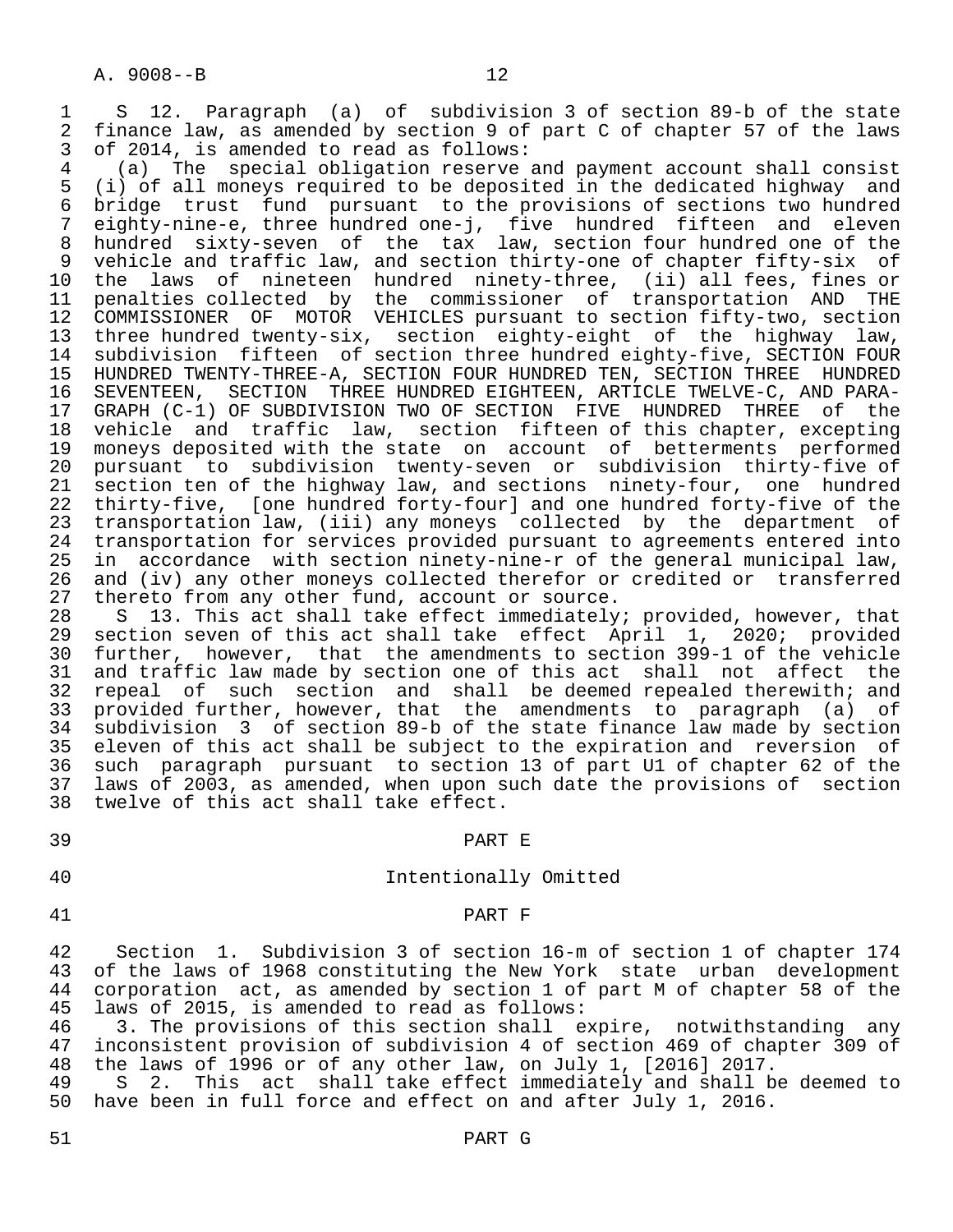A. 9008--B 13

1 Section 1. Section 2 of chapter 393 of the laws of 1994, amending the<br>2 New York state urban development corporation act, relating to the powers 2 New York state urban development corporation act, relating to the powers<br>3 of New York state urban development corporation to make loans, as New York state urban development corporation to make loans, as 4 amended by section 1 of part N of chapter 58 of the laws of 2015, is<br>5 amended to read as follows: 5 amended to read as follows:<br>6 S 2. This act shall ta

6 S 2. This act shall take effect immediately provided, however, that<br>7 section one of this act shall expire on July 1. [2016] 2017. at which section one of this act shall expire on July 1, [2016] 2017, at which 8 time the provisions of subdivision 26 of section 5 of the New York state 9 urban development corporation act shall be deemed repealed; provided,<br>10 however, that neither the expiration nor the repeal of such subdivision 10 however, that neither the expiration nor the repeal of such subdivision<br>11 as provided for herein shall be deemed to affect or impair in any manner 11 as provided for herein shall be deemed to affect or impair in any manner<br>12 any loan made pursuant to the authority of such subdivision prior to 12 any loan made pursuant to the authority of such subdivision prior to 13 such expiration and repeal.

 14 S 2. This act shall take effect immediately and shall be deemed to 15 have been in full force and effect on and after April 1, 2016.

# 16 PART H

 17 Section 1. This act shall be known and may be cited as the "Transfor- 18 mational Economic Development Infrastructure and Revitalization Projects<br>19 act". 19 act".<br>20 S 2

20 S 2. Definitions. For the purposes of this act, the following terms<br>21 shall have the following meanings: shall have the following meanings:

22 1. "Transformational Economic Development Infrastructure and Revitali-<br>23 zation Projects act" or "projects" shall mean construction projects in 23 zation Projects act" or "projects" shall mean construction projects in 24 the county of New York related to the redevelopment of the Jacob V.<br>25 Javits Convention Center, the Empire State Station Complex, the James A. 25 Javits Convention Center, the Empire State Station Complex, the James A.<br>26 Farley Building, and Pennsylvania Station. The term "project" shall 26 Farley Building, and Pennsylvania Station.<br>27 refer to any of these construction projects. 27 refer to any of these construction projects.<br>28 2. "Authorized entity" shall mean the New

28 2. "Authorized entity" shall mean the New York State Urban Development<br>29 Corporation, the New York Convention Center Development Corporation, and 29 Corporation, the New York Convention Center Development Corporation, and<br>30 their subsidiaries. 30 their subsidiaries.<br>31 3. "Best value" s

31 3. "Best value" shall mean the basis for awarding contracts for<br>32 services to the bidder that optimize quality, cost and efficiency, price 32 services to the bidder that optimize quality, cost and efficiency, price<br>33 and performance criteria, which may include, but is not limited to: 33 and performance criteria, which may include, but is not limited to:<br>34 (a) The quality of the contractor's performance on previous proje

34 (a) The quality of the contractor's performance on previous projects;<br>35 (b) The timeliness of the contractor's performance on previou 35 (b) The timeliness of the contractor's performance on previous 36 projects;<br>37 (c) The

 37 (c) The level of customer satisfaction with the contractor's perform- 38 ance on previous projects;<br>39 (d) The contractor's re

 39 (d) The contractor's record of performing previous projects on budget 40 and ability to minimize cost overruns;<br>41 (e) The contractor's ability to limi

41 (e) The contractor's ability to limit change orders;<br>42 (f) The contractor's ability to prepare appropriate

42 (f) The contractor's ability to prepare appropriate project plans;<br>43 (q) The contractor's technical capacities;

43 (g) The contractor's technical capacities;<br>44 (h) The individual qualifications of the co

44 (h) The individual qualifications of the contractor's key personnel;<br>45 (i) The contractor's ability to assess and manage risk and minimi

 $(i)$  The contractor's ability to assess and manage risk and minimize 46 risk impact; and<br>47 (j) The cont:

 47 (j) The contractor's past record of encouraging women and minority- 48 owned business enterprise participation and compliance with article 15-A<br>49 of the executive law. 49 of the executive law.<br>50 Such basis shall re

Such basis shall reflect, wherever possible, objective and quantifi-

51 able analysis.<br>52 4. "Design-b 52 4. "Design-build contract" shall mean, in conformity with the require-<br>53 ments of this act, a contract for the design and construction of the ments of this act, a contract for the design and construction of the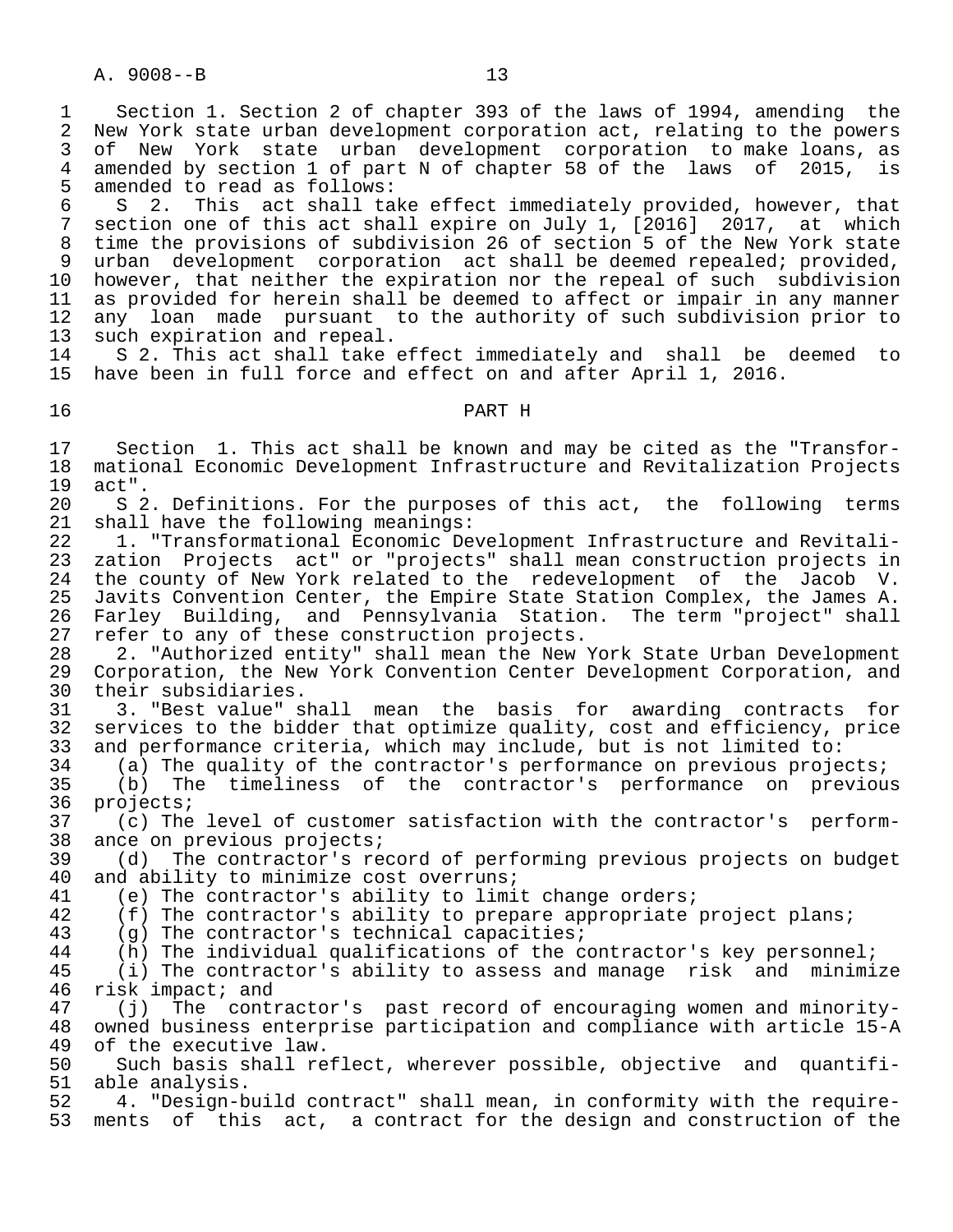A. 9008--B 14 1 projects with a single entity, which may be a team comprised of separate<br>2 entities. 2 entities.<br>3 5. "Pro 3 5. "Procurement record" shall mean documentation of the decisions made<br>4 and the approach taken in the procurement process. 4 and the approach taken in the procurement process.<br>5 6. "Project labor agreement" shall mean a pre-hi 5 6. "Project labor agreement" shall mean a pre-hire collective bargain- 6 ing agreement between a contractor and a bona fide building and 7 construction trade labor organization establishing the labor organiza- 8 tion as the collective bargaining representative for all persons who 9 will perform work on the project, and which provides that only contrac-<br>10 tors and subcontractors who sign a pre-negotiated agreement with the 10 tors and subcontractors who sign a pre-negotiated agreement with the<br>11 labor organization can perform project work. 11 labor organization can perform project work.<br>12 S 3. Notwithstanding the provisions of any 12 S 3. Notwithstanding the provisions of any law to the contrary, in<br>13 conformity with the requirements of this act, and only when a project 13 conformity with the requirements of this act, and only when a project<br>14 labor agreement is performed, the authorized entity may utilize the 14 labor agreement is performed, the authorized entity may utilize the 15 alternative delivery method referred to as a design-build contract for 16 the project. The authorized entity shall ensure that its procurement<br>17 record reflects the design-build contract process authorized by this 17 record reflects the design-build contract process authorized by this<br>18 act. 18 act.<br>19 S 19 S 4. An entity selected by the authorized entity to enter into a<br>20 design-build contract for the project shall be selected through a two- 20 design-build contract for the project shall be selected through a two- 21 step method, as follows:<br>22 1. Step one. Generatio 22 1. Step one. Generation of a list of entities that have demonstrated<br>23 the general capability to perform a design-build contract for the the general capability to perform a design-build contract for the 23 cm suncture superfield to the constant of a specified number of entities, as<br>25 determined by the authorized entity, and shall be generated based upon determined by the authorized entity, and shall be generated based upon 26 the authorized entity's review of responses to a publicly advertised 27 request for qualifications for the project. The authorized entity's<br>28 request for qualifications for the project shall include a general

28 request for qualifications for the project shall include a general<br>29 description of the project, the maximum number of entities to be 29 description of the project, the maximum number of entities to be<br>30 included on the list, and the selection criteria to be used in generat-30 included on the list, and the selection criteria to be used in generat-<br>31 ing the list, Such selection criteria shall include the qualifications 31 ing the list. Such selection criteria shall include the qualifications<br>32 and experience of the design and construction team, organization, demon-32 and experience of the design and construction team, organization, demon-<br>33 strated responsibility, ability of the team or of a member or members of 33 strated responsibility, ability of the team or of a member or members of<br>34 the team to comply with applicable requirements, including the 34 the team to comply with applicable requirements, including the 35 provisions of articles 145, 147 and 148 of the education law, past 36 record of compliance with the labor law including prevailing wage 37 requirements under state and federal law; the past record of compliance<br>38 with existing labor standards and maintaining harmonious labor 38 with existing labor standards and maintaining harmonious labor<br>39 relations; the record of protecting the health and safety of workers on 39 relations; the record of protecting the health and safety of workers on<br>40 public works projects and job sites as demonstrated by the experience 40 public works projects and job sites as demonstrated by the experience<br>41 modification rate for each of the last three years; the prospective 41 modification rate for each of the last three years; the prospective<br>42 bidder's ability to undertake the particular type and complexity of 42 bidder's ability to undertake the particular type and complexity of 43 work; the financial capability, responsibility and reliability of the 44 prospective bidder for such type and complexity of work; the prospective<br>45 bidder's compliance with equal employment opportunity requirements and 45 bidder's compliance with equal employment opportunity requirements and 46 anti-discrimination laws, and demonstrated commitment to working with 47 minority and women-owned business enterprises through joint ventures or 48 subcontractor relationships; whether or not the prospective bidder or a<br>49 person or entity with an interest of at least ten per centum in the 49 person or entity with an interest of at least ten per centum in the<br>50 prospective bidder, is debarred for having disregarded obligations to 50 prospective bidder, is debarred for having disregarded obligations to<br>51 employees under the Davis-Bacon Act pursuant to 40 U.S.C. 3144 and 29 51 employees under the Davis-Bacon Act pursuant to 40 U.S.C. 3144 and 29<br>52 C.F.R. 5.12 and such other qualifications the authorized entity deems 52 C.F.R. 5.12 and such other qualifications the authorized entity deems<br>53 appropriate which may include but are not limited to project understand-53 appropriate which may include but are not limited to project understand-<br>54 ing, financial capability and record of past performance. The authorized 54 ing, financial capability and record of past performance. The authorized<br>55 entity shall evaluate and rate all entities responding to the request 55 entity shall evaluate and rate all entities responding to the request<br>56 for qualifications. Based upon such ratings, the authorized entity shall for qualifications. Based upon such ratings, the authorized entity shall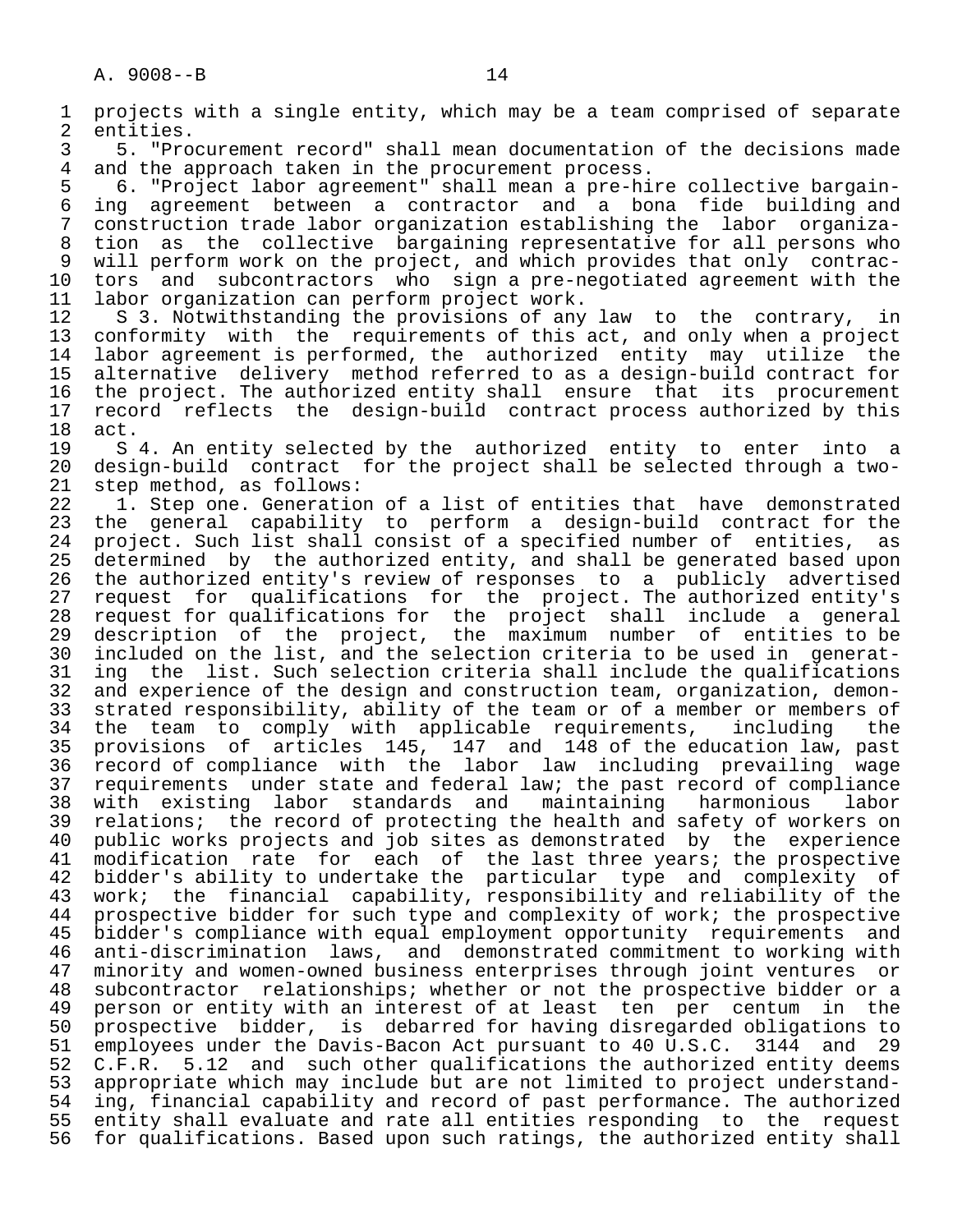1 list the entities that shall receive a request for proposals in accord-<br>2 ance with subdivision two of this section. To the extent consistent with 2 ance with subdivision two of this section. To the extent consistent with<br>3 applicable federal law, the authorized entity shall consider, when 3 applicable federal law, the authorized entity shall consider, when<br>4 awarding any contract pursuant to this act, the participation of: (a) 4 awarding any contract pursuant to this act, the participation of: (a)<br>5 firms certified pursuant to article 15-A of the executive law as minori-5 firms certified pursuant to article 15-A of the executive law as minori-<br>6 ty or women-owned business enterprises and the ability of other busi- 6 ty or women-owned business enterprises and the ability of other busi- 7 nesses under consideration to work with minority and women-owned busi-<br>8 ness enterprises so as to promote and assist participation by such 8 ness enterprises so as to promote and assist participation by such<br>8 businesses; and (b) small business concerns identified pursuant to 9 businesses; and (b) small business concerns identified pursuant to<br>10 subdivision (b) of section 139-g of the state finance law.

 10 subdivision (b) of section 139-g of the state finance law. 11 2. Step two. Selection of the proposal which is the best value to the<br>12 authorized entity. The authorized entity shall issue a request for 12 authorized entity. The authorized entity shall issue a request for 13 proposals for the project to the entities listed pursuant to subdivision 14 one of this section. If such an entity consists of a team of separate 15 entities, the entities that comprise such a team must remain unchanged<br>16 from the entity as listed pursuant to subdivision one of this section 16 from the entity as listed pursuant to subdivision one of this section<br>17 unless otherwise approved by the authorized entity. The request for 17 unless otherwise approved by the authorized entity.<br>18 proposals for the project shall set forth the project's 18 proposals for the project shall set forth the project's scope of work,<br>19 and other requirements, as determined by the authorized entity. The 19 and other requirements, as determined by the authorized entity. The<br>20 request for proposals shall specify the criteria to be used to evaluate 20 request for proposals shall specify the criteria to be used to evaluate<br>21 the responses and the relative weight of each such criteria. Such crite-21 the responses and the relative weight of each such criteria. Such crite-<br>22 ria shall include the proposal's cost, the quality of the proposal's 22 ria shall include the proposal's cost, the quality of the proposal's<br>23 solution, the qualifications and experience of the design-build entity, 23 solution, the qualifications and experience of the design-build entity,<br>24 and other factors deemed pertinent by the authorized entity, which may 24 and other factors deemed pertinent by the authorized entity, which may<br>25 include, but shall not be limited to, the proposal's project implementainclude, but shall not be limited to, the proposal's project implementa-26 tion, ability to complete the work in a timely and satisfactory manner,<br>27 maintenance costs of the completed project, maintenance of traffic 27 maintenance costs of the completed project, maintenance of traffic<br>28 approach, and community impact. Any contract awarded pursuant to this 28 approach, and community impact. Any contract awarded pursuant to this<br>29 act shall be awarded to a responsive and responsible entity that submits 29 act shall be awarded to a responsive and responsible entity that submits<br>30 the proposal, which, in consideration of these and other specified 30 the proposal, which, in consideration of these and other specified<br>31 criteria deemed pertinent to the project, offers the best value to the 31 criteria deemed pertinent to the project, offers the best value to the<br>32 authorized entity, as determined by the authorized entity. Nothing in 32 authorized entity, as determined by the authorized entity. Nothing in<br>33 this act shall be construed to prohibit the authorized entity from nego-33 this act shall be construed to prohibit the authorized entity from nego-<br>34 tiating final contract terms and conditions including cost. 34 tiating final contract terms and conditions including cost.<br>35 3. Notwithstanding the foregoing provisions of this secti-

35 3. Notwithstanding the foregoing provisions of this section, when any<br>36 person or entity is debarred for having disregarded obligations to 36 person or entity is debarred for having disregarded obligations to 37 employees under the Davis-Bacon Act pursuant to 40 U.S.C. 3144 and 29 38 C.F.R. 5.12, such person or entity, and any firm, corporation, partner- 39 ship or association in which the person or entity owns or controls at<br>40 least ten per centum, shall be ineligible to submit a bid on or be 40 least ten per centum, shall be ineligible to submit a bid on or be<br>41 awarded any contract authorized by this act while the name of the person 41 awarded any contract authorized by this act while the name of the person<br>42 or entity is published in the list of debarred contractors pursuant to 42 or entity is published in the list of debarred contractors pursuant to<br>43 40 U.S.C. 3144. The department of labor will notify the person or entity 43 40 U.S.C. 3144. The department of labor will notify the person or entity<br>44 immediately of such ineligibility and such person or entity must be 44 immediately of such ineligibility and such person or entity must be<br>45 afforded the opportunity to appeal to the department of labor. 45 afforded the opportunity to appeal to the department of labor.<br>46 S 5. Any contract entered into pursuant to this act shall

46 S 5. Any contract entered into pursuant to this act shall include a<br>47 clause requiring that any professional services requlated by articles 47 clause requiring that any professional services regulated by articles<br>48 145, 147 and 148 of the education law shall be performed and stamped and 48 145, 147 and 148 of the education law shall be performed and stamped and<br>49 sealed, where appropriate, by a professional licensed in accordance with 49 sealed, where appropriate, by a professional licensed in accordance with 50 such articles. 50 such articles.<br>51 S 6. The con

51 S 6. The construction, demolition, reconstruction, excavation, reha-<br>52 bilitation, repair, renovation of the project undertaken by the author-52 bilitation, repair, renovation of the project undertaken by the author-<br>53 ized entity pursuant to this act shall be deemed a "public work" to be 53 ized entity pursuant to this act shall be deemed a "public work" to be<br>54 performed in accordance with the provisions of article 8 of the labor 54 performed in accordance with the provisions of article 8 of the labor<br>55 law, as well as subject to sections 200, 240, 241 and 242 of the labor law, as well as subject to sections 200, 240, 241 and 242 of the labor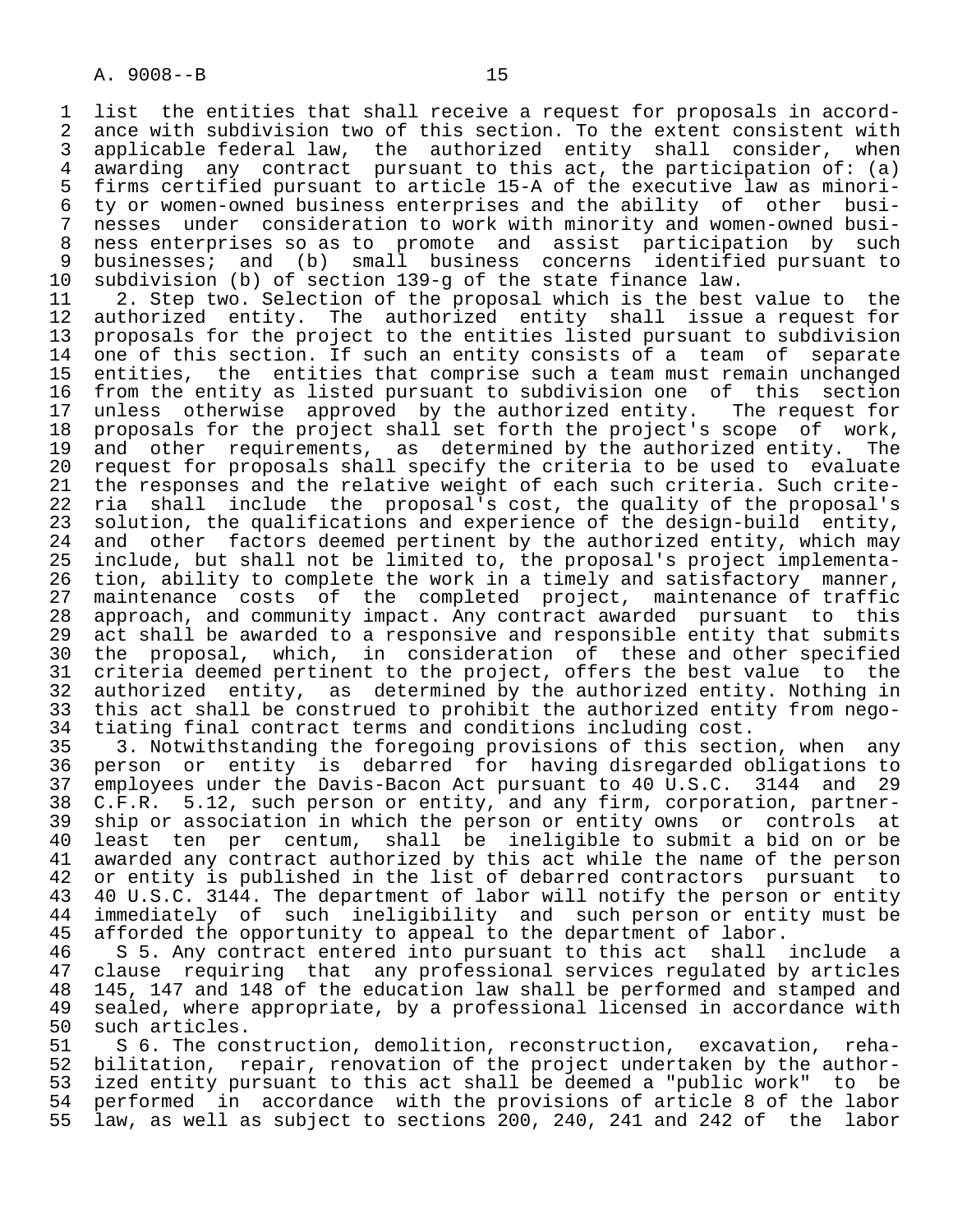1 law and enforcement of prevailing wage requirements by the New York<br>2 state department of labor. 2 state department of labor.<br>3 S 7. A project labor.

3 S 7. A project labor agreement shall be included in the request for<br>4 proposals for the project, provided that, based upon a study done by or 4 proposals for the project, provided that, based upon a study done by or<br>5 for the authorized entity, the authorized entity determines that its 5 for the authorized entity, the authorized entity determines that its<br>6 interests are best met by requiring a project labor agreement. The 6 interests are best met by requiring a project labor agreement. The<br>7 authorized entity shall conduct such a study and the project labor shall conduct such a study and the project labor 8 agreement shall be performed consistent with the provisions of section<br>9 222 of the labor law. If a project labor agreement is not performed on 9 222 of the labor law. If a project labor agreement is not performed on<br>10 the project: (1) the authorized entity shall not utilize a design-build 10 the project: (1) the authorized entity shall not utilize a design-build<br>11 contract for the project; and (2) section 135 of the state finance law 11 contract for the project; and (2) section 135 of the state finance law<br>12 shall apply to the project. 12 shall apply to the project.<br>13 S 8. Each contract entered

13 S 8. Each contract entered into by the authorized entity pursuant to<br>14 this act shall comply, whenever practical, with the objectives and goals this act shall comply, whenever practical, with the objectives and goals 15 of the minority and women-owned business enterprise program pursuant to<br>16 article 15-A of the executive law or, if the project receives federal 16 article 15-A of the executive law or, if the project receives federal 17 aid, shall comply with applicable federal requirements for disadvantaged<br>18 business enterprises. 18 business enterprises.<br>19 S 9. The project up

19 S 9. The project undertaken by the authorized entity pursuant to this<br>20 act shall be subject to the requirements of article 8 of the environ-20 act shall be subject to the requirements of article 8 of the environ-<br>21 mental conservation law, and, where applicable, the requirements of the 21 mental conservation law, and, where applicable, the requirements of the 22 national environmental policy act. 22 national environmental policy act.<br>23 S 9-a. If otherwise applicable,

23 S 9-a. If otherwise applicable, the project undertaken by the author-<br>24 ized entity pursuant to this act shall be governed by sections 139-d. 24 ized entity pursuant to this act shall be governed by sections 139-d,<br>25 139-i, 139-k, and paragraph f of subdivision 1 and paragraph g of subdi- 25 139-j, 139-k, and paragraph f of subdivision 1 and paragraph g of subdi- 26 vision 9 of section 163 of the state finance law.

27 S 9-b. (a) A report shall be submitted by January 1, 2017, to the<br>28 governor, the temporary president of the senate and the speaker of the 28 governor, the temporary president of the senate and the speaker of the<br>29 assembly by each authorized entity that has entered into a design-build 29 assembly by each authorized entity that has entered into a design-build<br>20 contract pursuant to this act. Such report shall contain the following 30 contract pursuant to this act. Such report shall contain the following<br>31 information: a detailed description of and progress report for each 31 information: a detailed description of and progress report for each<br>32 project authorized under this act; information regarding the basis for 32 project authorized under this act; information regarding the basis for<br>33 determining the list of entities required to be named pursuant to subdi-33 determining the list of entities required to be named pursuant to subdi-<br>34 vision one of section four of this act; information regarding the basis 34 vision one of section four of this act; information regarding the basis<br>35 for determining the proposal which is the best value to the authorized 35 for determining the proposal which is the best value to the authorized<br>36 entity as required by subdivision two of section four of this act; the entity as required by subdivision two of section four of this act; the 37 total cost of each project authorized under this act; the estimated cost<br>38 and time savings of each project and an explanation of how such savings 38 and time savings of each project and an explanation of how such savings<br>39 were determined. 39 were determined.<br>40 (b) A report s

40 (b) A report shall be submitted by January 1, 2018, notwithstanding<br>41 the expiration and repeal of this act annually thereafter, by each 41 the expiration and repeal of this act-annually-thereafter, by-each<br>42 authorized entity that is a party to a design-build contract entered 42 authorized entity that is a party to a design-build contract entered<br>43 into pursuant to this act, to the governor, the temporary president of 43 into pursuant to this act, to the governor, the temporary president of<br>44 the senate and the speaker of the assembly. Such report shall provide a 44 the senate and the speaker of the assembly. Such report shall provide a<br>45 detailed description of the progress of each project undertaken, includdetailed description of the progress of each project undertaken, includ-46 ing, but not limited to, whether such projects are on schedule and with-<br>47 in budget, any changes to the total cost of each project, and any chang-47 in budget, any changes to the total cost of each project, and any chang-<br>48 es to the cost and time savings anticipated as reported pursuant to 48 es to the cost and time savings anticipated as reported pursuant to<br>49 subdivision (a) of this section. 49 subdivision (a) of this section.<br>50 S 10. The submission of a pro

50 S 10. The submission of a proposal or responses or the execution of a<br>51 design-build contract pursuant to this act shall not be construed to be 51 design-build contract pursuant to this act shall not be construed to be 52 a violation of section 6512 of the education law. 52 a violation of section 6512 of the education law.<br>53 S 11. Nothing contained in this act shall l

53 S 11. Nothing contained in this act shall limit the right or obli-<br>54 gation of the authorized entity to comply with the provisions of any 54 gation of the authorized entity to comply with the provisions of any<br>55 existing contract, including any existing contract with or for the beneexisting contract, including any existing contract with or for the bene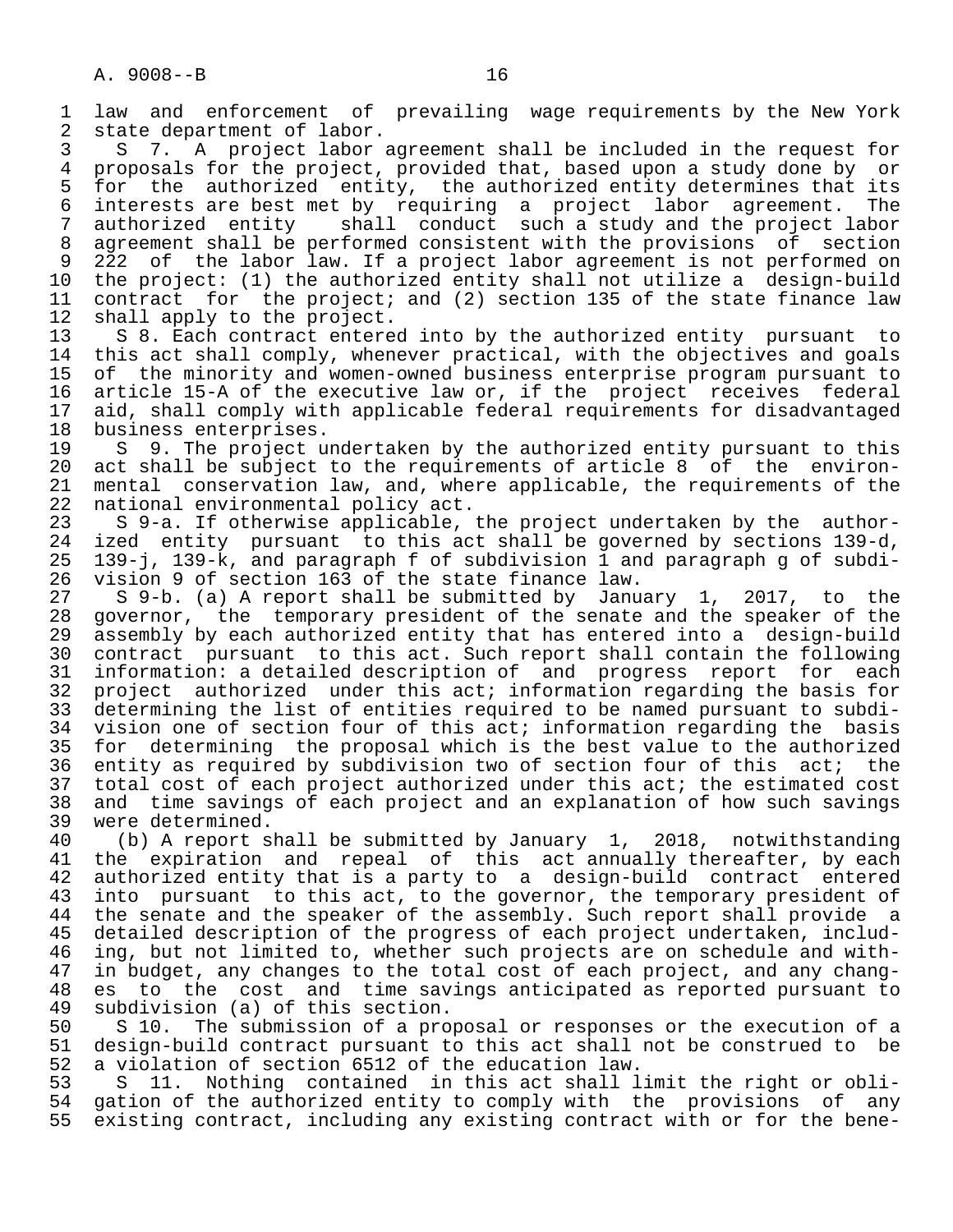A. 9008--B 17

1 fit of the holders of the obligations of the authorized entity, or to<br>2 award contracts as otherwise provided by law. 2 award contracts as otherwise provided by law.<br>3 S 12. This act shall take effect immediate

3 S 12. This act shall take effect immediately, and shall expire and be<br>4 deemed repealed three vears after such date, provided that if the 4 deemed repealed three years after such date, provided that if the<br>5 authorized entity has issued requests for qualifications for the project 5 authorized entity has issued requests for qualifications for the project<br>6 prior to such repeal, such project shall be permitted to continue under 6 prior to such repeal, such project shall be permitted to continue under<br>7 this act notwithstanding such repeal; provided that the New York State 7 this act notwithstanding such repeal; provided that the New York State<br>8 urban development corporation and the New York convention center devel- 8 urban development corporation and the New York convention center devel- 9 opment corporation shall notify the legislative bill drafting commission<br>10 upon the occurrence of the enactment of the legislation provided for in 10 upon the occurrence of the enactment of the legislation provided for<br>11 this act in order that the commission may maintain an accurate and t 11 this act in order that the commission may maintain an accurate and time-<br>12 ly effective data base of the official text of the laws of the state of 12 ly effective data base of the official text of the laws of the state of<br>13 New York in furtherance of effectuating the provisions of section 44 of 13 New York in furtherance of effectuating the provisions of section 44 of<br>14 the legislative law and section 70-b of the public officers law. the legislative law and section 70-b of the public officers law.

### 15 PART I

16 Section 1. Notwithstanding any law to the contrary, the comptroller is<br>17 hereby authorized and directed to receive for deposit to the credit of 17 hereby authorized and directed to receive for deposit to the credit of<br>18 the general fund the amount of up to \$913,000 from the New York state 18 the general fund the amount of up to \$913,000 from the New York state<br>19 energy research and development authority. 19 energy research and development authority.<br>20 S 2. This act shall take effect imme

20 S 2. This act shall take effect immediately and shall be deemed to<br>21 have been in full force and effect on and after April 1, 2016. have been in full force and effect on and after April 1, 2016.

#### 22 PART J

 23 Section 1. Expenditures of moneys by the New York state energy 24 research and development authority for services and expenses of the 25 energy research, development and demonstration program, including 26 grants, the energy policy and planning program, and the Fuel NY program<br>27 shall be subject to the provisions of this section. Notwithstanding the 27 shall be subject to the provisions of this section. Notwithstanding the<br>28 provisions of subdivision 4-a of section 18-a of the public service law, 28 provisions of subdivision 4-a of section 18-a of the public service law, 29 all moneys committed or expended in an amount not to exceed \$19,700,000<br>20 shall be reimbursed by assessment against gas corporations, as defined 30 shall be reimbursed by assessment against gas corporations, as defined<br>31 in subdivision 11 of section 2 of the public service law and electric 31 in subdivision 11 of section 2 of the public service law and electric corporations as defined in subdivision 13 of section 2 of the public 33 service law, where such gas corporations and electric corporations have<br>34 gross revenues from intrastate utility operations in excess of \$500,000 34 gross revenues from intrastate utility operations in excess of<br>35 in the preceding calendar year, and the total amount whi 35 in the preceding calendar year, and the total amount which may be<br>36 charged to any gas corporation and any electric corporation shall not 36 charged to any gas corporation and any electric corporation shall not 37 exceed one cent per one thousand cubic feet of gas sold and .010 cent<br>38 per kilowatt-hour of electricity sold by such corporations in their 38 per kilowatt-hour of electricity sold by such corporations in their 39 intrastate utility operations in calendar year 2014. Such amounts shall 40 be excluded from the general assessment provisions of subdivision 2 of<br>41 section 18-a of the public service law. The chair of the public service 41 section 18-a of the public service law. The chair of the public service<br>42 commission shall bill such gas and/or electric corporations for such 42 commission shall bill such gas and/or electric corporations for such<br>43 amounts on or before August 10, 2016 and such amounts shall be paid to 43 amounts on or before August 10, 2016 and such amounts shall be paid to<br>44 the New York state energy research and development authority on or 44 the New York state energy research and development authority on or<br>45 before September 10, 2016. Upon receipt, the New York state energy 45 before September 10, 2016. Upon receipt, the New York state energy<br>46 research and development authority shall deposit such funds in the ener-46 research and development authority shall deposit such funds in the ener-<br>47 gy research and development operating fund established pursuant to 47 gy research and development operating fund established pursuant to 48 section 1859 of the public authorities law. The New York state energy<br>49 research and development authority is authorized and directed to: (1) research and development authority is authorized and directed to: (1) 50 transfer \$1 million to the state general fund for services and expenses<br>51 of the department of environmental conservation and to transfer \$750,000 51 of the department of environmental conservation and to transfer \$750,000<br>52 to the University of Rochester laboratory for laser energetics from the to the University of Rochester laboratory for laser energetics from the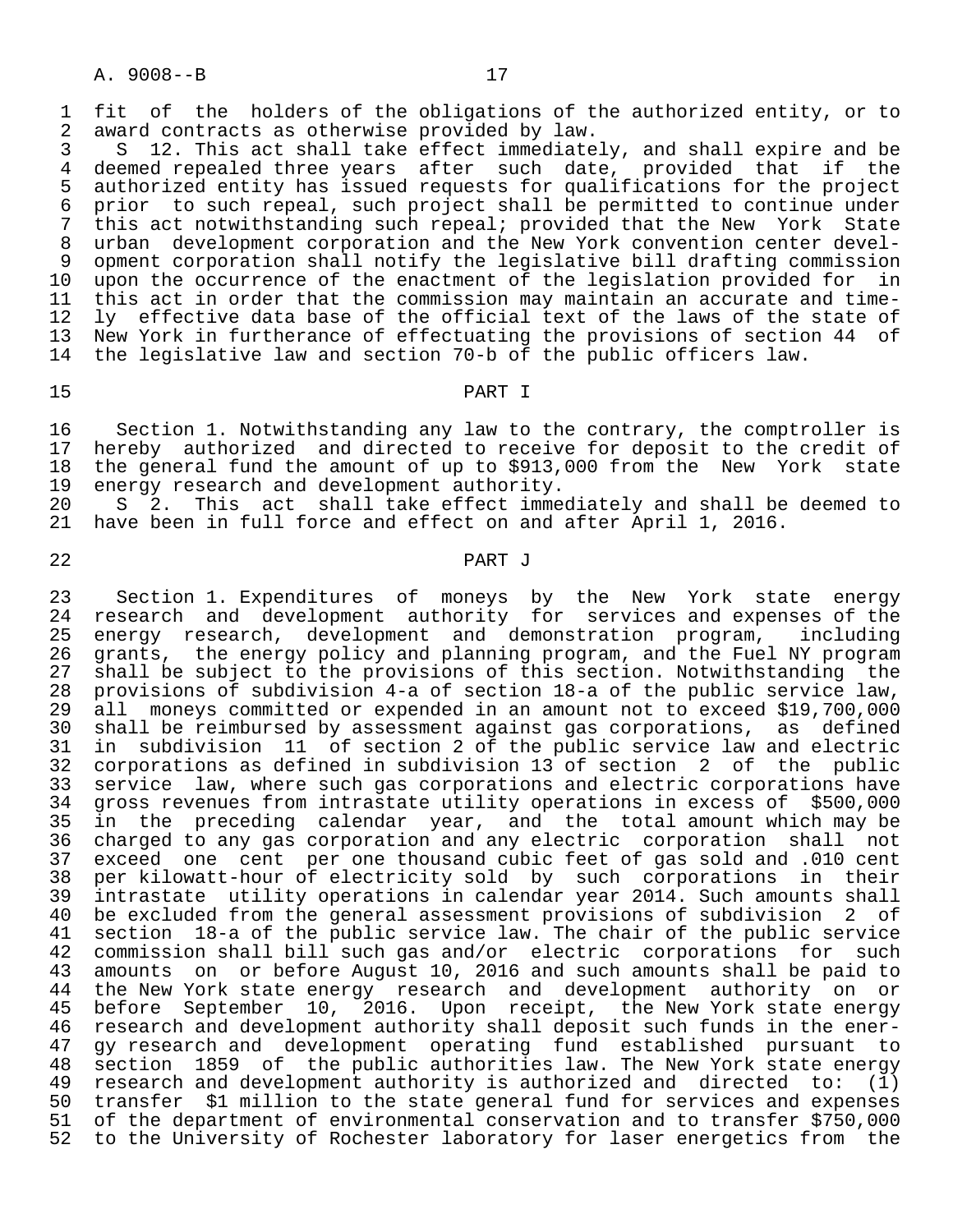1 funds received; and (2) commencing in 2016, provide to the chair of the<br>2 public service commission and the director of the budget and the chairs 2 public service commission and the director of the budget and the chairs<br>3 and secretaries of the legislative fiscal committees, on or before 3 and secretaries of the legislative fiscal committees, on or before<br>4 August first of each vear, an itemized record, certified by the presi-4 August first of each year, an itemized record, certified by the presi-<br>5 dent and chief executive officer of the authority, or his or her desig-5 dent and chief executive officer of the authority, or his or her desig-<br>6 nee, detailing any and all expenditures and commitments ascribable to 6 nee, detailing any and all expenditures and commitments ascribable to<br>7 moneys received as a result of this assessment by the chair of the 7 moneys received as a result of this assessment by the chair of the<br>8 department of public service pursuant to section 18-a of the public 8 department of public service pursuant to section 18-a of the public 9 service law. This itemized record shall include an itemized breakdown<br>10 of the programs being funded by this section and the amount committed to 10 of the programs being funded by this section and the amount committed to<br>11 each program. The authority shall not commit for any expenditure, any 11 each program. The authority shall not commit for any expenditure, any<br>12 moneys derived from the assessment provided for in this section, until 12 moneys derived from the assessment provided for in this section, until<br>13 the chair of such authority shall have submitted, and the director of 13 the chair of such authority shall have submitted, and the director of<br>14 the budget shall have approved, a comprehensive financial plan encomthe budget shall have approved, a comprehensive financial plan encom-15 passing all moneys available to and all anticipated commitments and<br>16 expenditures by such authority from any source for the operations of 16 expenditures by such authority from any source for the operations of 17 such authority. Copies of the approved comprehensive financial plan 18 shall be immediately submitted by the chair to the chairs and secre-<br>19 taries of the legislative fiscal committees. Any such amount not 19 taries of the legislative fiscal committees.<br>20 committed by such authority to contracts or contra 20 committed by such authority to contracts or contracts to be awarded or<br>21 otherwise expended by the authority during the fiscal year shall be 21 otherwise expended by the authority during the fiscal year shall be<br>22 refunded by such authority on a pro-rata basis to such gas and/or elec-22 refunded by such authority on a pro-rata basis to such gas and/or elec-<br>23 tric corporations, in a manner to be determined by the department of 23 tric corporations, in a manner to be determined by the department of 24 public service. 24 public service.<br>25 S 2. This act

 25 S 2. This act shall take effect immediately and shall be deemed to 26 have been in full force and effect on and after April 1, 2016.

# 27 PART K

28 Section 1. Notwithstanding any other law, rule or regulation to the<br>29 contrary, expenses of the department of health public service education 29 contrary, expenses of the department of health public service education<br>20 program incurred pursuant to appropriations from the cable television 30 program incurred pursuant to appropriations from the cable television<br>31 account of the state miscellaneous special revenue funds shall be deemed 31 account of the state miscellaneous special revenue funds shall be deemed<br>32 expenses of the department of public service. 32 expenses of the department of public service.<br>33 S 2. This act shall take effect immediately

33 S 2. This act shall take effect immediately and shall be deemed to<br>34 have been in full force and effect on and after April 1, 2016. have been in full force and effect on and after April 1, 2016.

#### 35 PART L

 36 Section 1. Paragraph (c) of subdivision 12 of section 66 of the public 37 service law, as amended by chapter 162 of the laws of 1998, is amended 38 to read as follows: 38 to read as follows:<br>39 (c) For the purpo:

39 (c) For the purpose of this subdivision, "major changes" shall mean an<br>40 increase in the rates and charges which would increase the aggregate 40 increase in the rates and charges which would increase the aggregate<br>41 revenues of the applicant more than the greater of three hundred thou-41 revenues of the applicant more than the greater of three hundred thou-<br>42 sand dollars or two and one-half percent, but shall not include changes 42 sand dollars or two and one-half percent, but shall not include changes<br>43 in rates, charges or rentals (I) allowed to go into effect by the 43 in rates, charges or rentals (I) allowed to go into effect by the 44 commission or made by the utility pursuant to an order of the commission 44 commission or made by the utility pursuant to an order of the commission<br>45 after hearings held upon notice to the public, OR (II) PROPOSED BY A 45 after hearings held upon notice to the public, OR (II) PROPOSED BY A<br>46 MUNICIPALITY. 46 MUNICIPALITY.<br>47 S 2. Para

 47 S 2. Paragraph (f) of subdivision 12 of section 66 of the public 48 service law, as amended by chapter 154 of the laws of 1989, is amended 49 to read as follows: 49 to read as follows:<br>50 (f) Whenever th

50 (f) Whenever there shall be filed with the commission by any utility<br>51 any schedule stating a new rate or charge, or any change in any form of any schedule stating a new rate or charge, or any change in any form of 52 contract or agreement or any rule or regulation relating to any rate,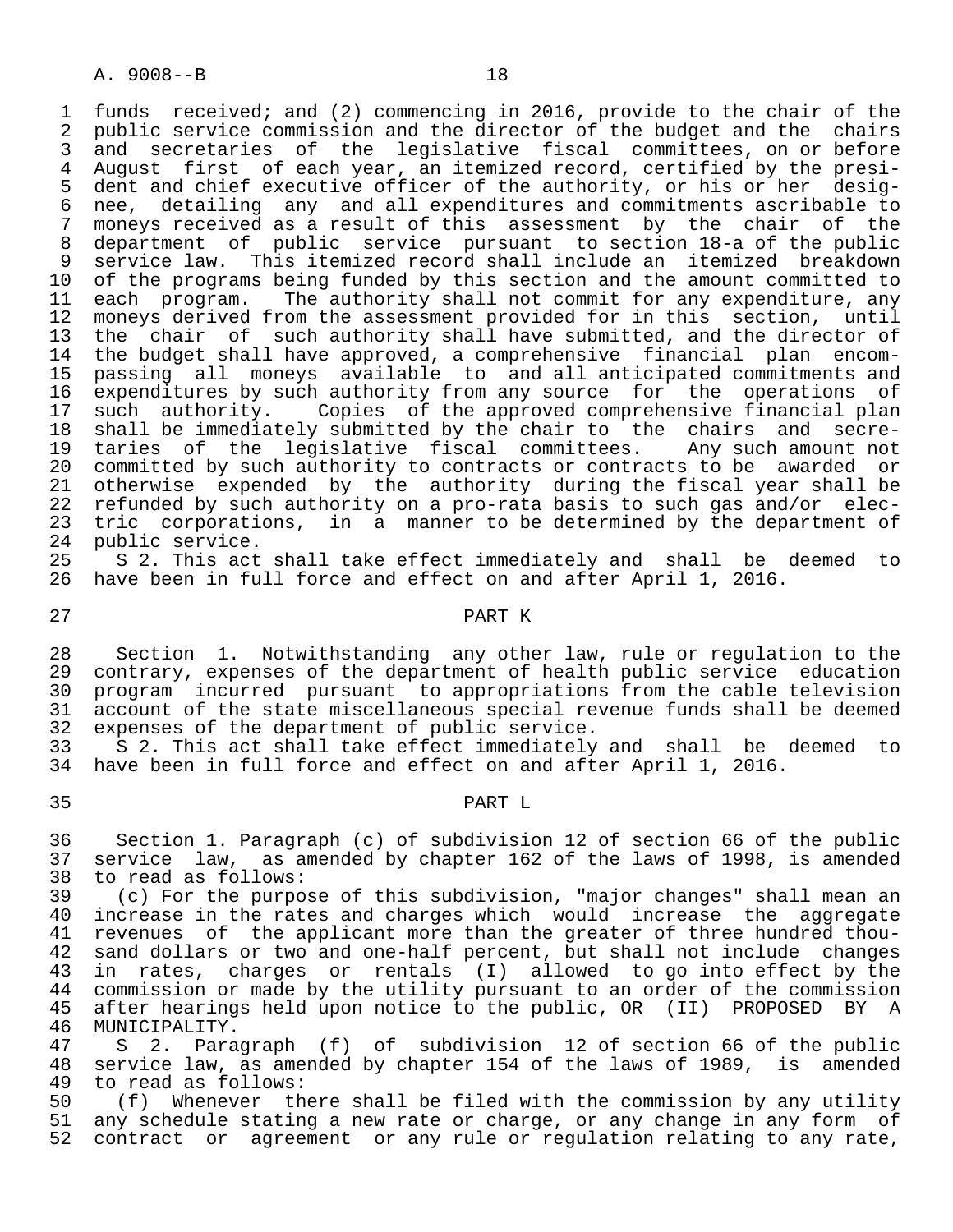1 charge or service, or in any general privilege or facility, the commis-<br>2 sion may, at any time within sixty days from the date when such schedule 2 sion may, at any time within sixty days from the date when such schedule<br>3 would or has become effective, either upon complaint or upon its own 3 would or has become effective, either upon complaint or upon its own<br>4 initiative, and, if it so orders, without answer or other formal plead- 4 initiative, and, if it so orders, without answer or other formal plead- 5 ing by the utility, but upon reasonable notice, hold a hearing concern-<br>6 ing the propriety of a change proposed by the filing. If such change is 6 ing the propriety of a change proposed by the filing. If such change is<br>7 a major change, the commission shall hold such a hearing. Pending such a major change, the commission shall hold such a hearing. Pending such 8 hearing and decision thereon, the commission, upon filing with such 9 schedule and delivering to the utility, a statement in writing of its<br>10 reasons therefor, may suspend the operation of such schedule, but not 10 reasons therefor, may suspend the operation of such schedule, but not<br>11 for a longer period than [one hundred and twenty days] FOUR MONTHS 11 for a longer period than [one hundred and twenty days] FOUR MONTHS<br>12 beyond the time when it would otherwise go into effect. After full hear-12 beyond the time when it would otherwise go into effect. After full hear-<br>13 ing, whether completed before or after the schedule goes into effect, 13 ing, whether completed before or after the schedule goes into effect,<br>14 the commission may make such order in reference thereto as would be the commission may make such order in reference thereto as would be 15 proper in a proceeding begun after the rate, charge, form of contract or<br>16 agreement, rule, regulation, service, general privilege or facility had 16 agreement, rule, regulation, service, general privilege or facility had<br>17 become effective. If any such hearing cannot be concluded within the 17 become effective. If any such hearing cannot be concluded within the<br>18 period of suspension as above stated, the commission may extend the 18 period of suspension as above stated, the commission may extend the<br>19 suspension for a further period, not exceeding [six] TEN months. IF AT 19 suspension for a further period, not exceeding [six] TEN months. IF AT<br>20 THE END OF SUCH PERIOD, THE FILED PETITION HAS NOT BEEN ACTED UPON BY 20 THE END OF SUCH PERIOD, THE FILED PETITION HAS NOT BEEN ACTED UPON BY<br>21 THE COMMISSION, THE COMMISSION SHALL UTILIZE THE PROPOSAL FILED BY THE 21 THE COMMISSION, THE COMMISSION SHALL UTILIZE THE PROPOSAL FILED BY<br>22 STAFF OF THE DEPARTMENT TO ESTABLISH TEMPORARY RATES FOR THE PETITI 22 STAFF OF THE DEPARTMENT TO ESTABLISH TEMPORARY RATES FOR THE PETITIONER,<br>23 SUBJECT TO REFUND OR REPARATION AS PROVIDED IN SECTION ONE HUNDRED THIR-23 SUBJECT TO REFUND OR REPARATION AS PROVIDED IN SECTION ONE HUNDRED THIR-<br>24 TEEN OF THIS CHAPTER.

24 TEEN OF THIS CHAPTER.<br>25 S 3. Paragraph ( 25 S 3. Paragraph (f) of subdivision 10 of section 80 of the public 26 service law, as amended by chapter 154 of the laws of 1989, is amended<br>27 to read as follows: 27 to read as follows:<br>28 (f) Whenever th

28 (f) Whenever there shall be filed with the commission by any utility<br>29 any schedule stating a new rate or charge, or any change in any form of 29 any schedule stating a new rate or charge, or any change in any form of 20 and the value or agreement or any rule or regulation relating to any rate. 30 contract or agreement or any rule or regulation relating to any rate,<br>31 charge or service, or in any general privilege or facility, the commis-31 charge or service, or in any general privilege or facility, the commis-<br>32 sion may, at any time within sixty days from the date when such schedule 32 sion may, at any time within sixty days from the date when such schedule<br>33 would or has become effective, either upon complaint or upon its own 33 would or has become effective, either upon complaint or upon its own<br>34 initiative, and, if it so orders, without answer or other formal plead-34 initiative, and, if it so orders, without answer or other formal plead-<br>35 ing by the utility, but upon reasonable notice, hold a hearing concern-35 ing by the utility, but upon reasonable notice, hold a hearing concern-<br>36 ing the propriety of a change proposed by the filing. If such change is ing the propriety of a change proposed by the filing. If such change is 37 a major change, the commission shall hold such a hearing. Pending such<br>38 hearing and decision thereon the commission, upon filing with such sche- 38 hearing and decision thereon the commission, upon filing with such sche- 39 dule and delivering to the utility, a statement in writing of its<br>40 reasons therefor, may suspend the operation of such schedule, but not 40 reasons therefor, may suspend the operation of such schedule, but not 41 for a longer period than [one hundred and twenty days] FOUR MONTHS<br>42 bevond the time when it would otherwise go into effect. After full hear-42 beyond the time when it would otherwise go into effect. After full hear-<br>43 ing, whether completed before or after the schedule goes into effect, 43 ing, whether completed before or after the schedule goes into effect,<br>44 the commission may make such order in reference thereto as would be 44 the commission may make such order in reference thereto as would be<br>45 proper in a proceeding begun after the rate, charge, form of contract or 45 proper in a proceeding begun after the rate, charge, form of contract or 46 agreement, rule, regulation, service, general privilege or facility had<br>47 become effective. If such hearing cannot be concluded within the period become effective. If such hearing cannot be concluded within the period 48 of suspension as above stated, the commission may extend the suspension<br>49 for a further period not exceeding [six] TEN months. IF AT THE END OF 49 for a further period not exceeding [six] TEN months. IF AT THE END OF<br>50 SUCH PERIOD, THE FILED PETITION HAS NOT BEEN ACTED UPON BY THE COMMIS-50 SUCH PERIOD, THE FILED PETITION HAS NOT BEEN ACTED UPON BY THE COMMIS-<br>51 SION, THE COMMISSION SHALL UTILIZE THE PROPOSAL FILED BY THE STAFF OF 51 SION, THE COMMISSION SHALL UTILIZE THE PROPOSAL FILED BY THE STAFF OF<br>52 THE DEPARTMENT TO ESTABLISH TEMPORARY RATES FOR THE PETITIONER, SUBJECT 52 THE DEPARTMENT TO ESTABLISH TEMPORARY RATES FOR THE PETITIONER, SUBJECT<br>53 TO REFUND OR REPARATION AS PROVIDED IN SECTION ONE HUNDRED THIRTEEN OF 53 TO REFUND OR REPARATION AS PROVIDED IN SECTION ONE HUNDRED THIRTEEN OF<br>54 THIS CHAPTER. THIS CHAPTER.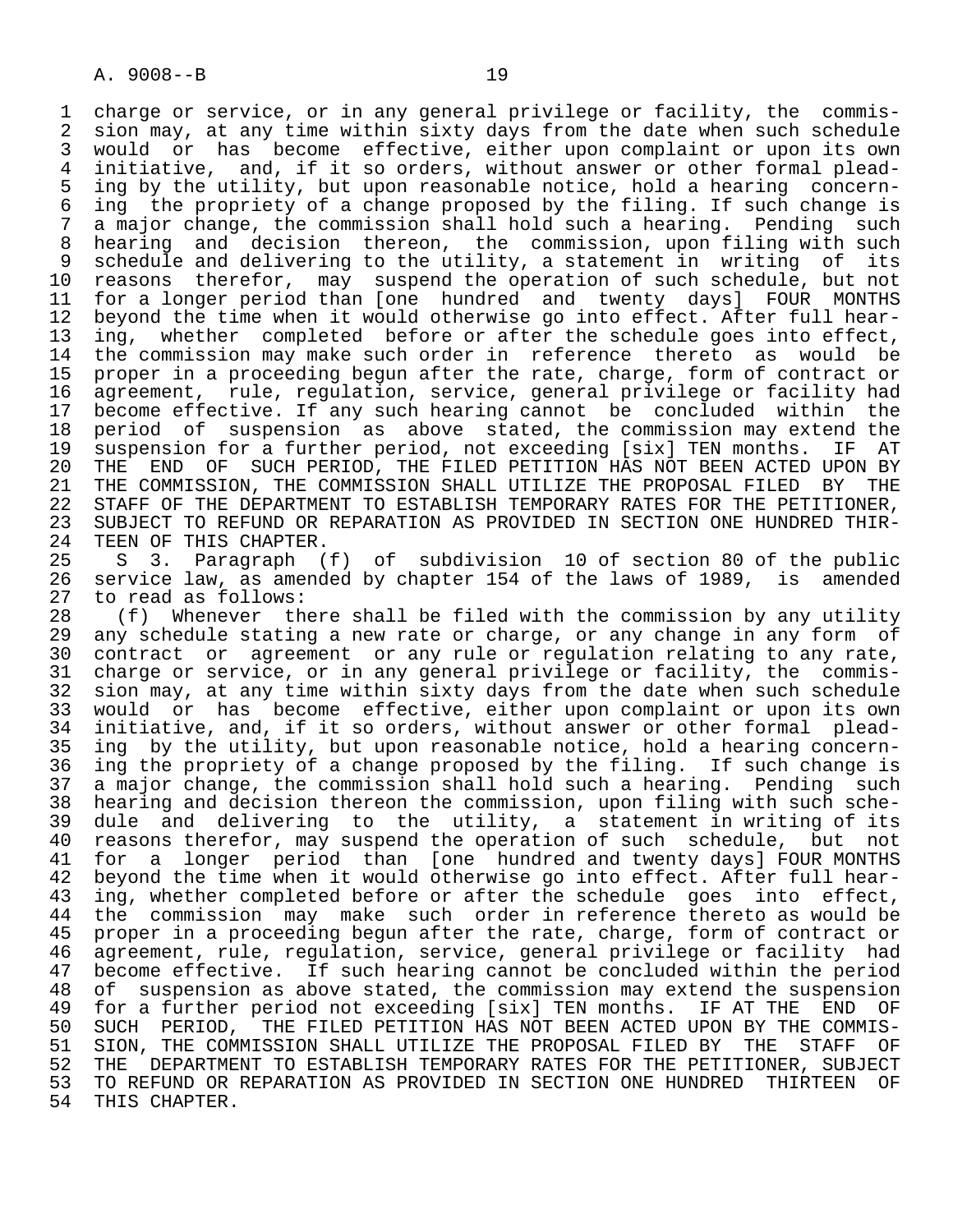1 S 4. Paragraph (f) of subdivision 10 of section 89-c of the public<br>2 service law, as amended by chapter 154 of the laws of 1989, is amended 2 service law, as amended by chapter 154 of the laws of 1989, is amended<br>3 to read as follows:

3 to read as follows:<br>4 (f) Whenever th 4 (f) Whenever there shall be filed with the commission by any water-<br>5 works corporation any schedule stating a new rate or charge, or any 5 works corporation any schedule stating a new rate or charge, or any<br>6 change in any form of contract or agreement or any rule or regulation 6 change in any form of contract or agreement or any rule or regulation<br>7 relating to any rate, charge or service, or in any general privilege or 7 relating to any rate, charge or service, or in any general privilege or<br>8 facility, the commission may, at any time within sixty days from the 8 facility, the commission may, at any time within sixty days from the<br>9 date when such schedule would or has become effective, either upon 9 date when such schedule would or has become effective, either upon 10 complaint or upon its own initiative, and, if it so orders, without 11 answer or other formal pleading by the interested corporation, but upon<br>12 reasonable notice, hold a hearing concerning the propriety of a change 12 reasonable notice, hold a hearing concerning the propriety of a change<br>13 proposed by the filing. If such change is a major change, the commission 13 proposed by the filing. If such change is a major change, the commission<br>14 shall hold such a hearing. Pending such hearing and decision thereon. shall hold such a hearing. Pending such hearing and decision thereon, 15 the commission, upon filing with such schedule and delivering to the 16 corporation affected thereby a statement in writing of its reasons<br>17 therefor, may suspend the operation of such schedule, but not for a 17 therefor, may suspend the operation of such schedule, but not for a<br>18 longer period than [one hundred and twenty days] FOUR MONTHS beyond the 18 longer period than [one hundred and twenty days] FOUR MONTHS beyond the<br>19 time when it would otherwise go into effect. After a full hearing, 19 time when it would otherwise go into effect. After a full hearing,<br>20 whether completed before or after the schedule goes into effect, the 20 whether completed before or after the schedule goes into effect, the<br>21 commission may make such order in reference thereto as would be proper 21 commission may make such order in reference thereto as would be proper<br>22 in a proceeding begun after the rate, charge, form of contract or agree-22 in a proceeding begun after the rate, charge, form of contract or agree-<br>23 ment, rule, regulation, service, general privilege or facility had ment, rule, regulation, service, general privilege or facility had 24 become effective. If any such hearing cannot be concluded within the<br>25 period of suspension as above stated, the commission may extend the 25 period of suspension as above stated, the commission may extend the 26 suspension for a further period not exceeding [six] TEN months. IF AT<br>27 THE END OF SUCH PERIOD, THE FILED PETITION HAS NOT BEEN ACTED UPON BY 27 THE END OF SUCH PERIOD, THE FILED PETITION HAS NOT BEEN ACTED UPON BY<br>28 THE COMMISSION, THE COMMISSION SHALL UTILIZE THE PROPOSAL FILED BY THE 28 THE COMMISSION, THE COMMISSION SHALL UTILIZE THE PROPOSAL FILED BY THE 29 STAFF OF THE DEPARTMENT TO ESTABLISH TEMPORARY RATES FOR THE PETITIONER, 29 STAFF OF THE DEPARTMENT TO ESTABLISH TEMPORARY RATES FOR THE PETITIONER,<br>30 SUBJECT TO REFUND OR REPARATION AS PROVIDED IN SECTION ONE HUNDRED THIR-30 SUBJECT TO REFUND OR REPARATION AS PROVIDED IN SECTION ONE HUNDRED THIR-<br>31 TEEN OF THIS CHAPTER. 31 TEEN OF THIS CHAPTER.<br>32 S 5. This act shall

# 33 PART M

 34 Section 1. Section 2 of chapter 21 of the laws of 2003, amending the 35 executive law relating to permitting the secretary of state to provide<br>36 special handling for all documents filed or issued by the division of 36 special handling for all documents filed or issued by the division of<br>37 corporations and to permit additional levels of such expedited service, 37 corporations and to permit additional levels of such expedited service,<br>38 as amended by section 1 of part T of chapter 58 of the laws of 2015, is 38 as amended by section 1 of part T of chapter 58 of the laws of 2015, is 39 amended to read as follows:<br>40 S 2. This act shall ta

40 S 2. This act shall take effect immediately, provided however, that<br>41 section one of this act shall be deemed to have been in full force and 41 section one of this act shall be deemed to have been in full force and<br>42 effect on and after April 1, 2003 and shall expire March 31, [2016] 42 effect on and after April 1, 2003 and shall expire March 31, [2016] 43 2017.

44 S 2. This act shall take effect immediately and shall be deemed to<br>45 have been in full force and effect on and after March 31, 2016. have been in full force and effect on and after March 31, 2016.

# 46 PART N

- 47 Intentionally Omitted
	-

# 48 PART O

49 Intentionally Omitted

S 5. This act shall take effect immediately.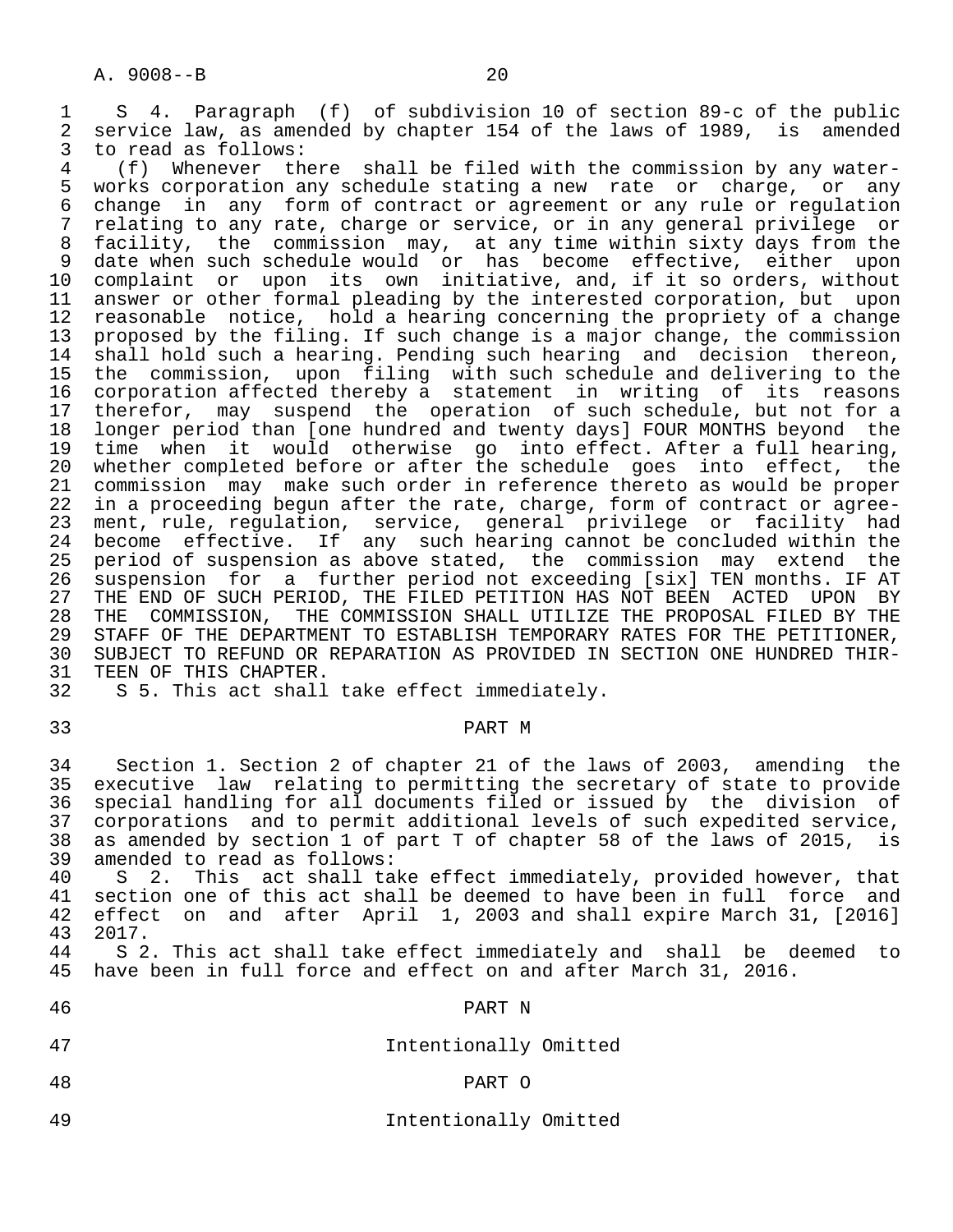#### 1 PART P

2 Section 1. Section 2 of chapter 584 of the laws of 2011, amending the<br>3 public authorities law relating to the powers and duties of the dormito-3 public authorities law relating to the powers and duties of the dormito-<br>4 ry authority of the state of New York relative to the establishment of 4 ry authority of the state of New York relative to the establishment of<br>5 subsidiaries for certain purposes, as amended by section 1 of part X of 5 subsidiaries for certain purposes, as amended by section 1 of part X of<br>6 chapter 57 of the laws of 2014, is amended to read as follows:

6 chapter 57 of the laws of 2014, is amended to read as follows:<br>7 S.2. This act shall take effect immediately and shall expire 7 S 2. This act shall take effect immediately and shall expire and be<br>8 deemed repealed on July 1, [2016] 2018; provided however, that the expi-8 deemed repealed on July 1, [2016] 2018; provided however, that the expi-<br>9 ration of this act shall not impair or otherwise affect any of the 9 ration of this act shall not impair or otherwise affect any of the<br>10 powers, duties, responsibilities, functions, rights or liabilities of 10 powers, duties, responsibilities, functions, rights or liabilities of 11 any subsidiary duly created pursuant to subdivision twenty-five of 12 section 1678 of the public authorities law prior to such expiration. 13 S 2. This act shall take effect immediately.

### 14 PART Q

- 15 Sections 1-4 Intentionally omitted.<br>16 S 5. Subdivisions 2 and 3 of section
- 16 S 5. Subdivisions 2 and 3 of section 357-a of the public authorities<br>17 law are REPEALED and subdivision 1, as added by section 1 of part E of 17 law are REPEALED and subdivision 1, as added by section 1 of part E of 18 chapter 58 of the laws of 2013, is amended to read as follows: 18 chapter 58 of the laws of 2013, is amended to read as follows:
- 19 1. Enforcement assistance [shall be] provided by the division of state<br>20 police at [a level consistent with historical precedents, as a matter of police at [a level consistent with historical precedents, as a matter of 21 state interest, on all sections of the thruway. The authority shall<br>22 provide goods and services to the division of state police in connection 22 provide goods and services to the division of state police in connection<br>23 with its enforcement activity on the thruway. The division of state 23 with its enforcement activity on the thruway. The division of state<br>24 police and the authority shall enter into an agreement identifying those 24 police and the authority shall enter into an agreement identifying those<br>25 goods and services that the authority will provide to the division of 25 goods and services that the authority will provide to the division of<br>26 state police and determine reporting and other requirements related 26 state police and determine reporting and other requirements related<br>27 thereto. Any costs borne by the state police outside of such agreement 27 thereto. Any costs borne by the state police outside of such agreement<br>28 shall not be reimbursed by the authority nor shall they be deemed costs 28 shall not be reimbursed by the authority nor shall they be deemed costs<br>29 of the authorityl THE REOUEST OF THE AUTHORITY SHALL BE REIMBURSED BY 29 of the authority] THE REQUEST OF THE AUTHORITY SHALL BE REIMBURSED BY<br>20 THE AUTHORITY TO THE DIVISION OF STATE POLICE FROM THE GENERAL RESERVE 30 THE AUTHORITY TO THE DIVISION OF STATE POLICE FROM THE GENERAL RESERVE<br>31 FUND ESTABLISHED BY THE AUTHORITY UNDER ITS AGREEMENT WITH BONDHOLDERS, FUND ESTABLISHED BY THE AUTHORITY UNDER ITS AGREEMENT WITH BONDHOLDERS, 32 AFTER PAYMENT OF ANY AMOUNTS DUE ON ANY BONDS OR NOTES OF THE AUTHORITY.<br>33 THE COMPTROLLER IS HEREBY AUTHORIZED AND DIRECTED TO DEPOSIT TO THE COMPTROLLER IS HEREBY AUTHORIZED AND DIRECTED TO DEPOSIT TO THE 34 POLICING NYS THRUWAY ACCOUNT, REVENUES RECEIVED FROM THE AUTHORITY AS<br>35 REIMBURSEMENT FOR PERSONAL SERVICE EXPENSES INCLUDING-GENERAL-STATE FOR PERSONAL SERVICE EXPENSES INCLUDING<br>DITION, THE AUTHORITY SHALL REIMBURSE THE 36 CHARGES. IN ADDITION, THE AUTHORITY SHALL REIMBURSE THE DIVISION OF<br>37 STATE POLICE FOR NON-PERSONAL SERVICE EXPENSES CONNECTED WITH SUCH 37 STATE POLICE FOR NON-PERSONAL SERVICE EXPENSES CONNECTED—WITH—SUCH SUCH SUCH RESERVE 38 ASSISTANCE. SUCH REIMBURSEMENT SHALL BE MADE FROM SUCH GENERAL RESERVE<br>39 FUND. THE AUTHORITY SHALL DEPOSIT SAID REIMBURSEMENT FUNDS FOR NON-PER-39 FUND. THE AUTHORITY SHALL DEPOSIT SAID REIMBURSEMENT FUNDS FOR NON-PER-<br>40 SONAL SERVICE EXPENSES TO THE CREDIT OF THE DIVISION OF STATE POLICE. NO 40 SONAL SERVICE EXPENSES TO THE CREDIT OF THE DIVISION OF STATE POLICE. NO<br>41 PAYMENTS MADE BY THE AUTHORITY UNDER THIS SUBSECTION SHALL BE DEEMED 41 PAYMENTS MADE BY THE AUTHORITY UNDER THIS SUBSECTION SHALL BE DEEMED 42 OPERATING EXPENSES OF THE AUTHORITY.<br>43 SS 6-29 Intentionally omitted.
- 
- 43 SS 6-29 Intentionally omitted.<br>44 S 30. This act shall take effe S 30. This act shall take effect immediately.
- 

#### 45 PART R

46 Section 1. Short title. This act shall be known and may be cited as<br>47 the "private activity bond allocation act of 2016". 47 the "private activity bond allocation act of 2016".

 48 S 2. Legislative findings and declaration. The legislature hereby 49 finds and declares that the federal tax reform act of 1986 established a<br>50 statewide bond volume ceiling on the issuance of certain tax exempt 50 statewide bond volume ceiling on the issuance of certain tax exempt<br>51 private activity bonds and notes and, under certain circumstances, private activity bonds and notes and, under certain circumstances,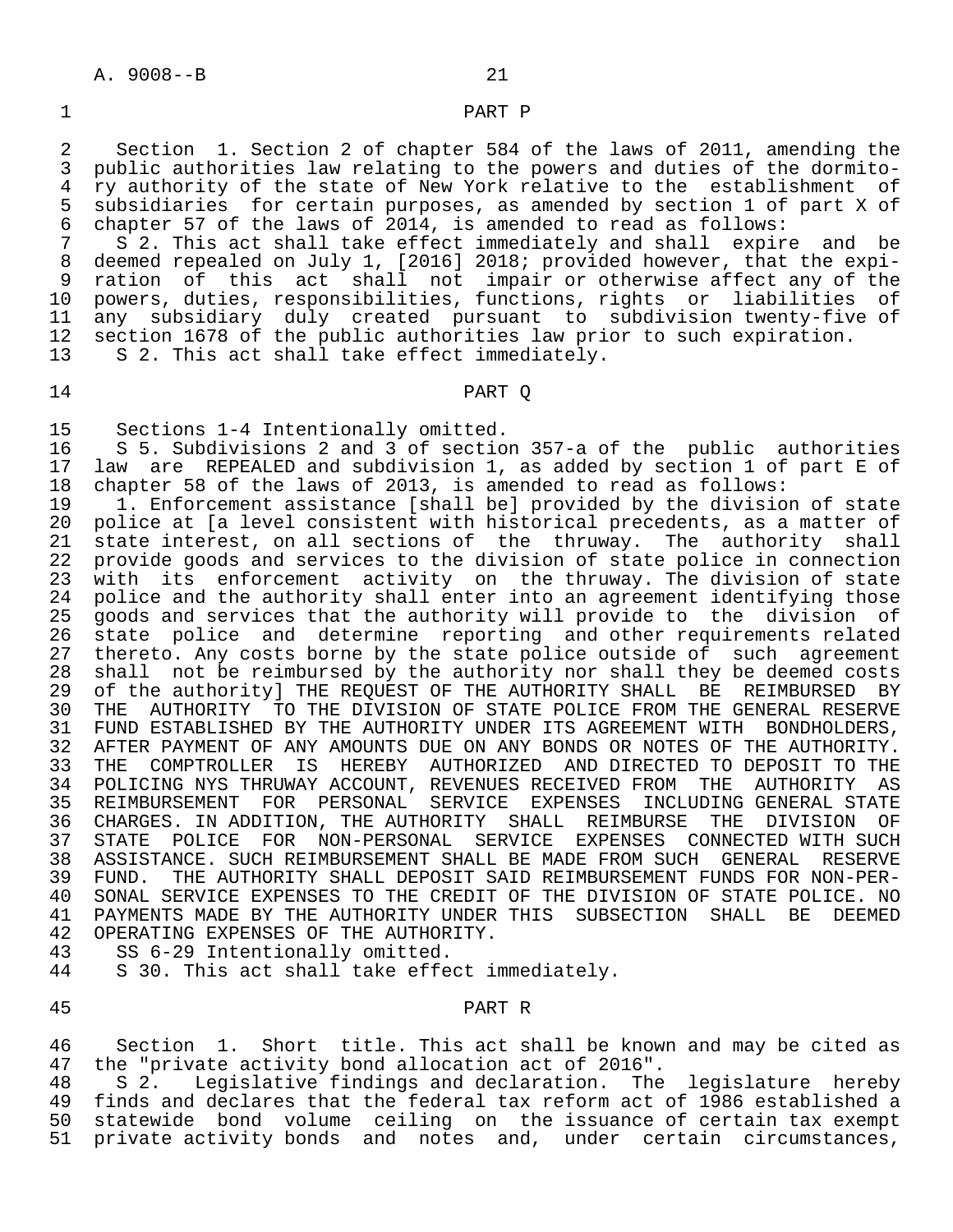1 governmental use bonds and notes issued by the state and its public<br>2 authorities, local governments, agencies which issue on behalf of local 2 authorities, local governments, agencies which issue on behalf of local<br>3 governments, and certain other issuers. The federal tax reform act 3 governments, and certain other issuers. The federal tax reform act 4 establishes a formula for the allocation of the bond volume ceiling<br>5 which was subject to temporary modification by qubernatorial executive 5 which was subject to temporary modification by gubernatorial executive<br>6 order until December 31, 1987. That act also permits state legislatures 6 order until December 31, 1987. That act also permits state legislatures 7 to establish, by statute, an alternative formula for allocating the 8 volume ceiling. Bonds and notes subject to the volume ceiling require 9 an allocation from the state's annual volume ceiling in order to qualify<br>10 for federal tax exemption. 10 for federal tax exemption.<br>11 It is hereby declared to 11 It is hereby declared to be the policy of the state to maximize the<br>12 public benefit through the issuance of private activity bonds for the public benefit through the issuance of private activity bonds for the 13 purposes of, amount other things, allocating a fair share of the bond<br>14 volume ceiling upon initial allocation and from a bond reserve to local volume ceiling upon initial allocation and from a bond reserve to local 15 agencies and for needs identified by local governments; providing hous- 16 ing and promoting economic development; job creation; an economical<br>17 energy supply; and resource recovery and to provide for an orderly and 17 energy supply; and resource recovery and to provide for an orderly and<br>18 efficient volume ceiling allocation process for state and local agencies 18 efficient volume ceiling allocation process for state and local agencies<br>19 by establishing an alternative formula for making such allocations. 19 by establishing an alternative formula for making such allocations.<br>20 S 3. Definitions. As used in this act, unless the context req 20 S 3. Definitions. As used in this act, unless the context requires<br>21 otherwise: 21 otherwise:<br>22 1. "Bond 22 1. "Bonds" means bonds, notes or other obligations.<br>23 2. "Carryforward" means an amount of unused priv 2. "Carryforward" means an amount of unused private activity bond 24 ceiling available to an issuer pursuant to an election filed with the<br>25 internal revenue service pursuant to section 146(f) of the code. internal revenue service pursuant to section  $146(f)$  of the code. 26 3. "Code" means the internal revenue code of 1986, as amended.<br>27 3. "Commissioner" means the commissioner of the New York state 27 4. "Commissioner" means the commissioner of the New York state depart-<br>28 ment of economic development. 28 ment of economic development.<br>29 5. "Covered bonds" means th 29 5. "Covered bonds" means those tax exempt private activity bonds and<br>30 that portion of the non-qualified amount of an issue of governmental use that portion of the non-qualified amount of an issue of governmental use 31 bonds for which an allocation of the statewide ceiling is required for<br>32 the interest earned by holders of such bonds to be excluded from the 32 the interest earned by holders of such bonds to be excluded from the<br>33 gross income of such holders for federal income tax purposes under the 33 gross income of such holders for federal income tax purposes under the 34 code.<br>35 6. 35 6. "Director" means the director of the New York state division of the budget. 37 7. "Issuer" means a local agency, state agency or other issuer. 38 8. "Local agency" means an industrial development agency established 39 or operating pursuant to article 18-A of the general municipal law, the<br>40 Troy industrial development authority and the Auburn industrial develop-40 Troy industrial development authority and the Auburn industrial develop-<br>41 ment authority. 41 ment authority.<br>42 9. "Other iss 42 9. "Other issuer" means any agency, political subdivision or other 43 entity, other than a local agency or state agency, that is authorized to 44 issue covered bonds. 44 issue covered bonds.<br>45 10. "Oualified s 45 10. "Qualified small issue bonds" means qualified small issue bonds, 46 as defined in section 144(a) of the code.<br>47 11. "State agency" means the state of N 11. "State agency" means the state of New York, the New York state 48 energy research and development authority, the New York job development<br>49 authority, the New York state environmental facilities corporation, the 49 authority, the New York state environmental facilities corporation, the<br>50 New York state urban development corporation and its subsidiaries, the 50 New York state urban development corporation and its subsidiaries, the<br>51 Battery Park city authority, the port authority of New York and New Battery Park city authority, the port authority of New York and New 52 Jersey, the power authority of the state of New York, the dormitory<br>53 authority of the state of New York, the New York state housing finance 53 authority of the state of New York, the New York state housing finance<br>54 agency, the state of New York mortgage agency, and any other public agency, the state of New York mortgage agency, and any other public 55 benefit corporation or public authority designated by the governor for 56 the purposes of this act.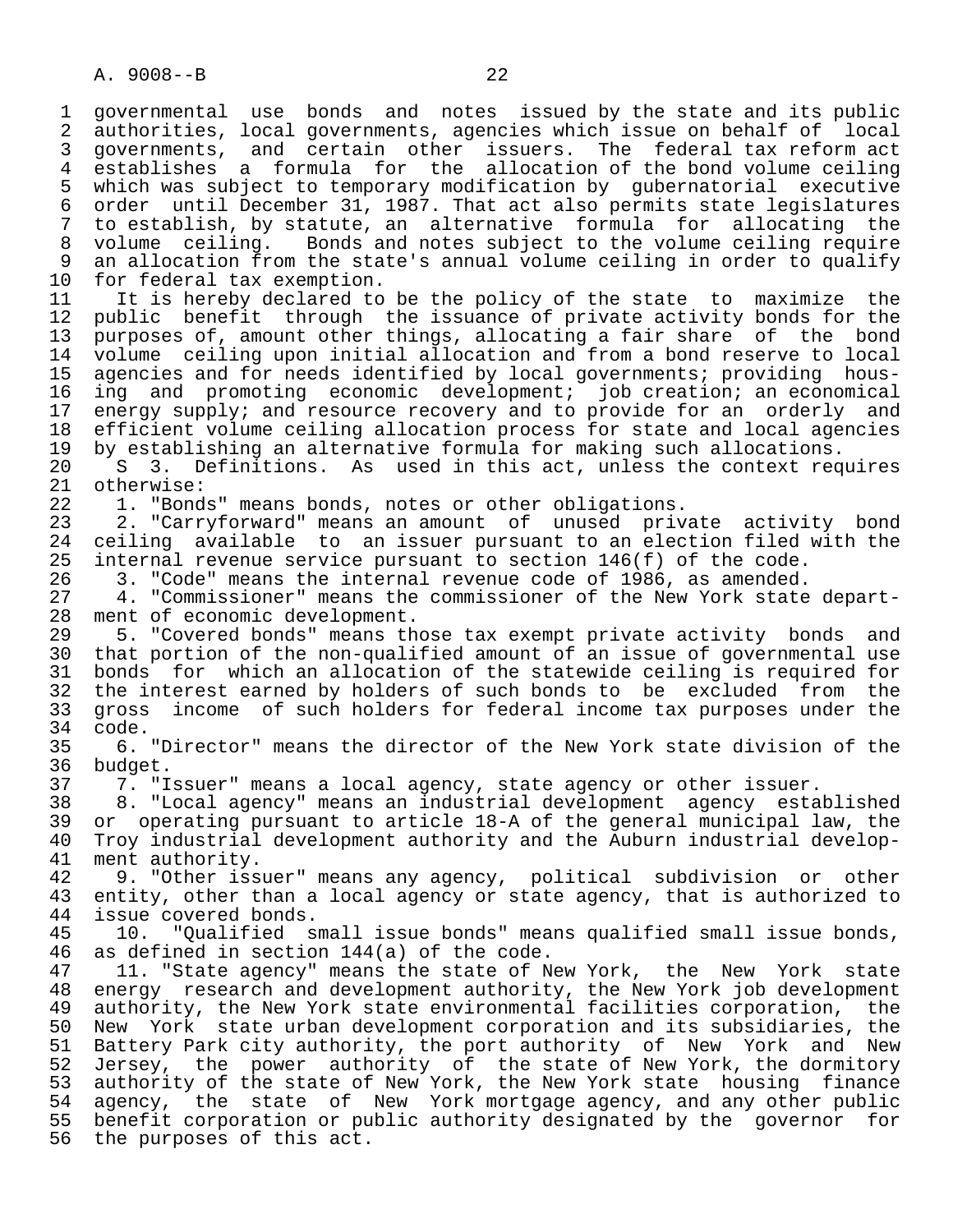1 12. "Statewide ceiling" means for any calendar year the highest state<br>2 ceiling (as such term is used in section 146 of the code) applicable to 2 ceiling (as such term is used in section 146 of the code) applicable to<br>3 New York state. 3 New York state.<br>4 13. "Future a 4 13. "Future allocations" means allocations of statewide ceiling for up<br>5 to two future years. 5 to two future years.<br>6 14. "Multi-vear ho 6 14. "Multi-year housing development project" means a project (a) which 7 qualifies for covered bonds;<br>8 (b) which is to be constru 8 (b) which is to be constructed over two or more years; and<br>9 (c) in which at least twenty percent of the dwelling up 9 (c) in which at least twenty percent of the dwelling units will be 10 occupied by persons and families of low income. 10 occupied by persons and families of low income.<br>11 S 4. Local agency set-aside. A set-aside of 11 S 4. Local agency set-aside. A set-aside of statewide ceiling for<br>12 local agencies for any calendar year shall be an amount which bears the 12 local agencies for any calendar year shall be an amount which bears the<br>13 same ratio to one-third of the statewide ceiling as the population of 13 same ratio to one-third of the statewide ceiling as the population of<br>14 the jurisdiction of such local agency bears to the population of the the jurisdiction of such local agency bears to the population of the 15 entire state. The commissioner shall administer allocations of such 16 set-aside to local agencies.<br>17 S 5. State agency set-asi 17 S 5. State agency set-aside. A set-aside of statewide ceiling for all<br>18 state agencies for any calendar year shall be one-third of the statewide 18 state agencies for any calendar year shall be one-third of the statewide<br>19 ceiling. The director shall administer allocations of such set-aside to 19 ceiling. The director shall administer allocations of such set-aside to<br>20 state agencies and may grant an allocation to any state agency upon 20 state agencies and may grant an allocation to any state agency upon 21 receipt of an application in such form as the director shall require. 22 S 6. Statewide bond reserve. One-third of the statewide ceiling is<br>23 hereby set aside as a statewide bond reserve to be administered by the hereby set aside as a statewide bond reserve to be administered by the 24 director. 1. Allocation of the statewide bond reserve among state agen-<br>25 cies, local agencies and other issuers. The director shall transfer a cies, local agencies and other issuers. The director shall transfer a 26 portion of the statewide bond reserve to the commissioner for allocation<br>27 to and use by local agencies and other issuers in accordance with the 27 to and use by local agencies and other issuers in accordance with the<br>28 terms of this section. The remainder of the statewide bond reserve may 28 terms of this section. The remainder of the statewide bond reserve may<br>29 be allocated by the director to state agencies in accordance with the 29 be allocated by the director to state agencies in accordance with the 30 terms of this section. 30 terms of this section.<br>31 2. Allocation of sta 31 2. Allocation of statewide bond reserve to local agencies or other<br>32 issuers. (a) Local agencies or other issuers may at any time apply to 32 issuers. (a) Local agencies or other issuers may at any time apply to 33 the commissioner for an allocation from the statewide bond reserve. Such<br>34 application shall demonstrate: 34 application shall demonstrate:<br>35 (i) that the requested alloc 35 (i) that the requested allocation is required under the code for the 36 interest earned on the bonds to be excluded from the gross income of 37 bondholders for federal income tax purposes; 37 bondholders for federal income tax purposes;<br>38 (ii) that the local agency's remaining 38 (ii) that the local agency's remaining unused allocation provided 39 pursuant to section four of this act, and other issuer's remaining 40 unused allocation, or any available carryforward will be insufficient<br>41 for the specific project or projects for which the reserve allocation is 41 for the specific project or projects for which the reserve allocation is 42 requested; and 42 requested; and<br>43 (iii) that, 43 (iii) that, except for those allocations made pursuant to section<br>44 twelve of this act to enable carryforward elections, the requested allo-44 twelve of this act to enable carryforward elections, the requested allo-<br>45 cation is reasonably expected to be used during the calendar year, and cation is reasonably expected to be used during the calendar year, and 46 the requested future allocation is reasonably expected to be used in the 47 calendar vear to which the future allocation relates. 47 calendar year to which the future allocation relates.<br>48 (b) In reviewing and approving or disapprovin 48 (b) In reviewing and approving or disapproving applications, the 49 commissioner shall exercise discretion to ensure an equitable distrib-<br>50 ution of allocations from the statewide bond reserve to local agencies 50 ution of allocations from the statewide bond reserve to local agencies<br>51 and other issuers. Prior to making a determination on such applications, 51 and other issuers. Prior to making a determination on such applications,<br>52 the commissioner shall notify and seek the recommendation of the presithe commissioner shall notify and seek the recommendation of the presi- 53 dent and chief executive officer of the New York state housing finance 54 agency in the case of an application related to the issuance of multi-<br>55 family housing or mortgage revenue bonds, and in the case of other

family housing or mortgage revenue bonds, and in the case of other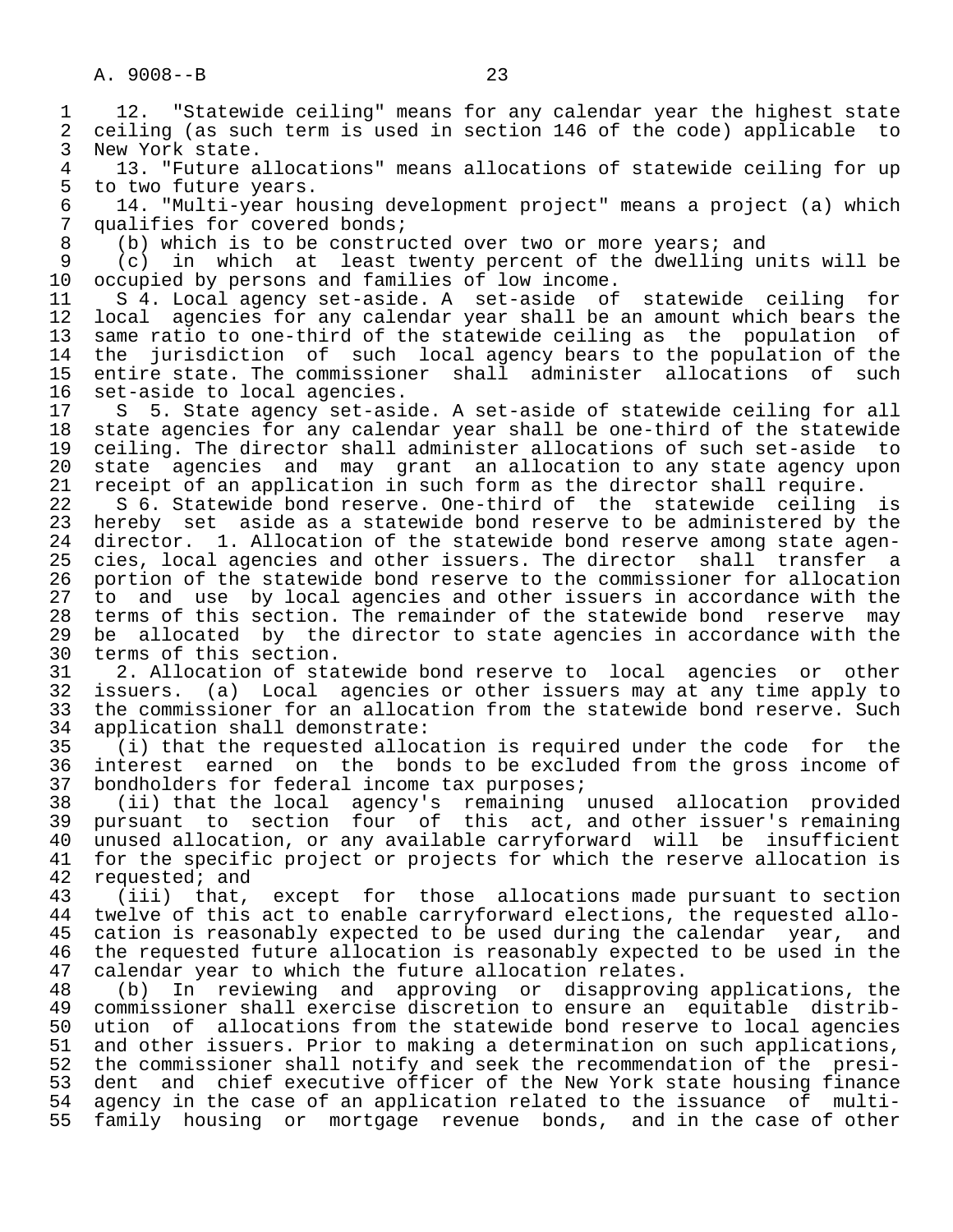1 requests, such state officers, departments, divisions and agencies as 2 the commissioner deems appropriate.<br>3 (c) Applications for allocatio

 3 (c) Applications for allocations shall be made in such form and 4 contain such information and reports as the commissioner shall require.<br>5 3. Allocation of statewide bond reserve to state agencies. The direct

5 3. Allocation of statewide bond reserve to state agencies. The direc-<br>6 tor may make an allocation from the statewide bond reserve to any state 6 tor may make an allocation from the statewide bond reserve to any state 7 agency. Before making any allocation of statewide bond reserve to state 8 agencies the director shall be satisfied: (a) that the allocation is<br>9 required under the code for the interest earned on the bonds to be 9 required under the code for the interest earned on the bonds to be<br>10 excluded from the gross income of bondholders for federal income tax 10 excluded from the gross income of bondholders for federal income tax<br>11 purposes;

11 purposes;<br>12 (b) that 12 (b) that the state agency's remaining unused allocation provided 13 pursuant to section five of this act or any available carryforward will<br>14 be insufficient to accommodate the specific bond issue or issues for 14 be insufficient to accommodate the specific bond issue or issues for<br>15 which the reserve allocation is requested; and 15 which the reserve allocation is requested; and<br>16 (c) that, except for those allocations made;

16 (c) that, except for those allocations made pursuant to section twelve<br>17 of this act to enable carryforward elections, the requested allocation 17 of this act to enable carryforward elections, the requested allocation<br>18 is reasonably expected to be used during the calendar year, and the 18 is reasonably expected to be used during the calendar year, and the<br>19 requested future allocation is reasonably expected to be used in the 19 requested future allocation is reasonably expected to be used in the<br>20 calendar year to which the future allocation relates. 20 calendar year to which the future allocation relates.<br>21 S 7. Access to employment opportunities. 1. All iss

21 S 7. Access to employment opportunities. 1. All issuers shall require<br>22 that any new employment opportunities created in connection with the 22 that any new employment opportunities created in connection with the<br>23 industrial or manufacturing projects financed through the issuance of 23 industrial or manufacturing projects financed through the issuance of<br>24 qualified small issue bonds shall be listed with the New York state 24 qualified small issue bonds shall be listed with the New York state<br>25 department of labor and with the one-stop career center established department of labor and with the one-stop career center established 26 pursuant to the federal workforce investment act (Pub. L. No. 105-220) 27 serving the locality in which the employment opportunities are being<br>28 created. Such listing shall be in a manner and form prescribed by the 28 created. Such listing shall be in a manner and form prescribed by the<br>29 commissioner. All issuers shall further require that for any new employ-29 commissioner. All issuers shall further require that for any new employ-<br>30 ment opportunities created in connection with an industrial or manufac- 30 ment opportunities created in connection with an industrial or manufac- 31 turing project financed through the issuance of qualified small issue<br>32 bonds by such issuer, industrial or manufacturing firms shall first 32 bonds by such issuer, industrial or manufacturing firms shall first<br>33 consider persons eligible to participate in workforce investment act 33 consider persons eligible to participate in workforce investment act 34 (Pub. L. No. 105-220) programs who shall be referred to the industrial 35 or manufacturing firm by one-stop centers in local workforce investment<br>36 areas or by the department of labor. Issuers of qualified small issue areas or by the department of labor. Issuers of qualified small issue 37 bonds are required to monitor compliance with the provisions of this<br>38 section as prescribed by the commissioner. 38 section as prescribed by the commissioner.<br>39 2. Nothing in this section shall be con

39 2. Nothing in this section shall be construed to require users of<br>40 qualified small issue bonds to violate any existing collective bargain-40 qualified small issue bonds to violate any existing collective bargain-<br>41 ing agreement with respect to the hiring of new employees. Failure on 41 ing agreement with respect to the hiring of new employees. Failure on<br>42 the part of any user of qualified small issue bonds to comply with the 42 the part of any user of qualified small issue bonds to comply with the<br>43 requirements of this section shall not affect the allocation of bonding 43 requirements of this section shall not affect the allocation of bonding<br>44 authority to the issuer of the bonds or the validity or tax exempt 44 authority to the issuer of the bonds or the validity or tax exempt<br>45 status of such bonds. 45 status of such bonds.<br>46 S 8. Overlapping ju

46 S 8. Overlapping jurisdictions. In a geographic area represented by a<br>47 county local agency and one or more sub-county local agencies, the allo- 47 county local agency and one or more sub-county local agencies, the allo- 48 cation granted by section four of this act with respect to such area of<br>49 overlapping jurisdiction shall be apportioned one-half to the county 49 overlapping jurisdiction shall be apportioned one-half to the county<br>50 local agency and one-half to the sub-county local agency or agencies. 50 local agency and one-half to the sub-county local agency or agencies.<br>51 Where there is a local agency for the benefit of a village within the 51 Where there is a local agency for the benefit of a village within the<br>52 geographic area of a town for the benefit of which there is a local 52 geographic area of a town for the benefit of which there is a local<br>53 agency, the allocation of the village local agency shall be based on the 53 agency, the allocation of the village local agency shall be based on the<br>54 population of the geographic area of the village, and the allocation of 54 population of the geographic area of the village, and the allocation of<br>55 the town local agency shall be based upon the population of the 55 the town local agency shall be based upon the population of the<br>56 geographic area of the town outside of the village. Notwithstanding the geographic area of the town outside of the village. Notwithstanding the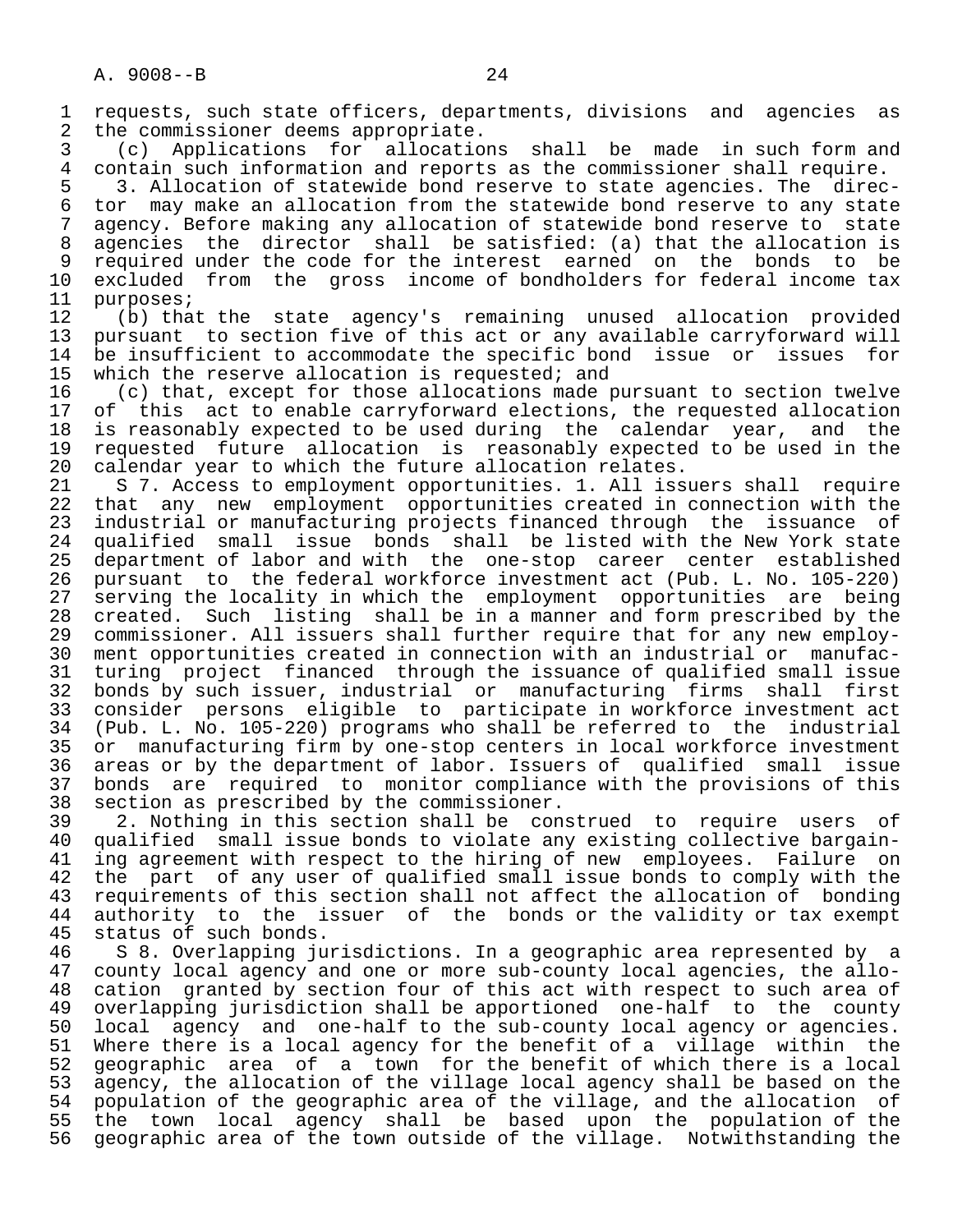1 foregoing, a local agency may surrender all or part of its allocation<br>2 for such calendar vear to another local agency with an overlapping 2 for such calendar year to another local agency with an overlapping<br>3 jurisdiction. Such surrender shall be made at such time and in such 3 jurisdiction. Such surrender shall be made at such time and in such<br>4 manner as the commissioner shall prescribe. 4 manner as the commissioner shall prescribe.<br>5 S 9. Ineligible local agencies. To the e

5 S 9. Ineligible local agencies. To the extent that any allocation of<br>6 the local agency set-aside would be made by this act to a local agency 6 the local agency set-aside would be made by this act to a local agency<br>7 which is ineligible to receive such allocation under the code or under 7 which is ineligible to receive such allocation under the code or under<br>8 regulations interpreting the state volume ceiling provisions of the 8 regulations interpreting the state volume ceiling provisions of the<br>8 code, such allocation shall instead be made to the political subdivision 9 code, such allocation shall instead be made to the political subdivision<br>10 for whose benefit that local agency was created. 10 for whose benefit that local agency was created.<br>11 S 10. Municipal reallocation. The chief execut

11 S 10. Municipal reallocation. The chief executive officer of any poli-<br>12 tical subdivision or, if such political subdivision has no chief execu-12 tical subdivision or, if such political subdivision has no chief execu-<br>13 tive officer, the governing board of the political subdivision for the 13 tive officer, the governing board of the political subdivision for the<br>14 benefit of which a local agency has been established, may withdraw all benefit of which a local agency has been established, may withdraw all 15 or any portion of the allocation granted by section four of this act to<br>16 such local agency. The political subdivision may then reallocate all or 16 such local agency. The political subdivision may then reallocate all or<br>17 any portion of such allocation, as well as all or any portion of the 17 any portion of such allocation, as well as all or any portion of the<br>18 allocation received pursuant to section nine of this act, to itself or 18 allocation received pursuant to section nine of this act, to itself or<br>19 any other issuer established for the benefit of that political subdivi-19 any other issuer established for the benefit of that political subdivi-<br>20 sion or may assign all or any portion of the allocation received pursu-20 sion or may assign all or any portion of the allocation received pursu-<br>21 ant to section nine of this act to the local agency created for its 21 ant to section nine of this act to the local agency created for<br>22 benefit. The chief executive officer or governing board of the politi 22 benefit. The chief executive officer or governing board of the political<br>23 subdivision, as the case may be, shall notify the commissioner of any 23 subdivision, as the case may be, shall notify the commissioner of any 24 such reallocation. 24 such reallocation.<br>25 S 11. Future all

 25 S 11. Future allocations for multi-year housing development projects. 26 1. In addition to other powers granted under this act, the commissioner 27 is authorized to make the following future allocations of statewide<br>28 ceiling for any multi-year housing development project for which the 28 ceiling for any multi-year housing development project for which the 29 commissioner also makes an allocation of statewide ceiling for the<br>30 current vear under this act or for which, in the event of expiration of 30 current year under this act or for which, in the event of expiration of 31 provisions of this act described in section eighteen of this act, an 31 provisions of this act described in section eighteen of this act, an<br>32 allocation of volume cap for a calendar vear subsequent to such expira-32 allocation of volume cap for a calendar year subsequent to such expira-<br>33 tion shall have been made under section 146 of the code: (a) to local 33 tion shall have been made under section 146 of the code: (a) to local<br>34 agencies from the local agency set-aside (but only with the approval of 34 agencies from the local agency set-aside (but only with the approval of<br>35 the chief executive officer of the political subdivision to which the 35 the chief executive officer of the political subdivision to which the<br>36 local agency set-aside relates or the governing body of a political 36 local agency set-aside relates or the governing body of a political 37 subdivision having no chief executive officer) and

 38 (b) to other issuers from that portion, if any, of the statewide bond 39 reserve transferred to the commissioner by the director. Any future<br>40 allocation made by the commissioner shall constitute an allocation of 40 allocation made by the commissioner shall constitute an allocation of<br>41 statewide ceiling for the future year specified by the commissioner and 41 statewide ceiling for the future year specified by the commissioner and<br>42 shall be deemed to have been made on the first day of the future year so 42 shall be deemed to have been made on the first day of the future year so<br>43 specified. 43 specified.<br>44 2. In ad

44 2. In addition to other powers granted under this act, the director is<br>45 authorized to make future allocations of statewide ceiling from the authorized to make future allocations of statewide ceiling from the 46 state agency set-aside or from the statewide bond reserve to state agen-<br>47 cies for any multi-year housing development project for which the direc-47 cies for any multi-year housing development project for which the direc-<br>48 tor also makes an allocation of statewide ceiling from the current year 48 tor also makes an allocation of statewide ceiling from the current year<br>49 under this act or for which, in the event of expiration of provisions of 49 under this act or for which, in the event of expiration of provisions of<br>50 this act described in section eighteen of this act, an allocation of 50 this act described in section eighteen of this act, an allocation of volume cap for a calendar year subsequent to such expiration shall have 52 been made under section 146 of the Code, and is authorized to make<br>53 transfers of the statewide bond reserve to the commissioner for future 53 transfers of the statewide bond reserve to the commissioner for future<br>54 allocations to other issuers for multi-vear housing development projects 54 allocations to other issuers for multi-year housing development projects<br>55 for which the commissioner has made an allocation of statewide ceiling 55 for which the commissioner has made an allocation of statewide ceiling<br>56 for the current year. Any such future allocation or transfer of the for the current year. Any such future allocation or transfer of the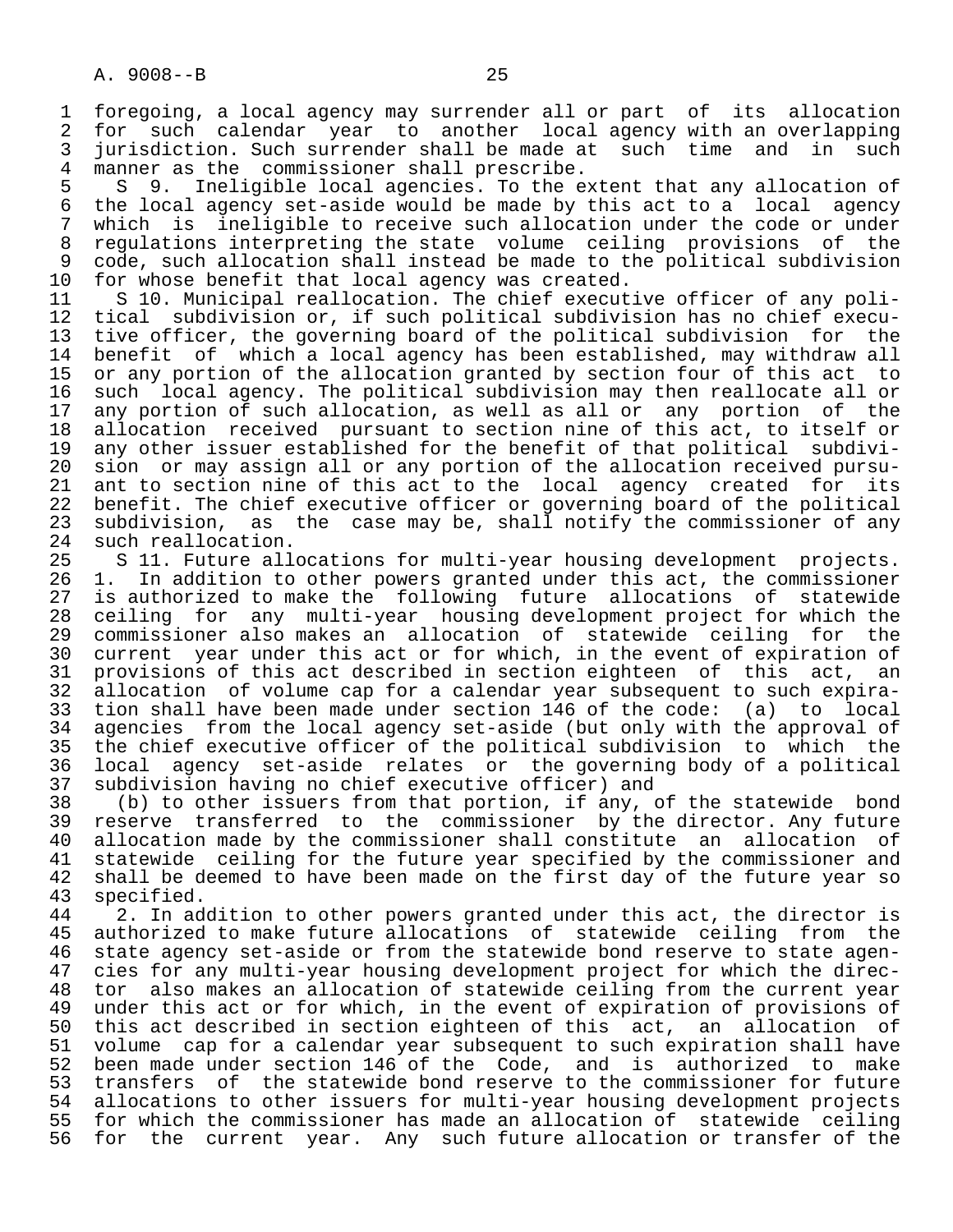1 statewide bond reserve for future allocation made by the director shall<br>2 constitute an allocation of statewide ceiling or transfer of the state-2 constitute an allocation of statewide ceiling or transfer of the state-<br>3 wide bond reserve for the future vears specified by the director and 3 wide bond reserve for the future years specified by the director and<br>4 shall be deemed to have been made on the first day of the future year so 4 shall be deemed to have been made on the first day of the future year so<br>5 specified. 5 specified.<br>6 3.  $(a)$ 

 6 3. (a) If an allocation made with respect to a multi-year housing 7 development project is not used by October fifteenth of the year to<br>8 which the allocation relates, the allocation with respect to the then 8 which the allocation relates, the allocation with respect to the then<br>9 current year shall be subject to recapture in accordance with the 9 current year shall be subject to recapture in accordance with the 10 provisions of section twelve of this act, and in the event of such a 11 recapture, unless a carryforward election by another issuer shall have<br>12 been approved by the commissioner or a carryforward election by a state 12 been approved by the commissioner or a carryforward election by a state<br>13 agency shall have been approved by the director, all future allocations 13 agency shall have been approved by the director, all future allocations<br>14 made with respect to such project pursuant to subdivision one or two of made with respect to such project pursuant to subdivision one or two of

15 this section shall be canceled.<br>16 (b) The commissioner and the 16 (b) The commissioner and the director shall have the authority to make<br>17 future allocations from recaptured current year allocations and canceled 17 future allocations from recaptured current year allocations and canceled<br>18 future allocations to multi-year housing development projects in a 18 future allocations to multi-year housing development projects in a<br>19 manner consistent with the provisions of this act. Any such future allo-19 manner consistent with the provisions of this act. Any such future allo-<br>20 cation shall, unless a carryforward election by another issuer shall 20 cation shall, unless a carryforward election by another issuer shall<br>21 have been approved by the commissioner or a carryforward election by a 21 have been approved by the commissioner or a carryforward election by a<br>22 state agency shall have been approved by the director, be canceled if 22 state agency shall have been approved by the director, be canceled if<br>23 the current year allocation for the project is not used by December 31, 23 the current year allocation for the project is not used by December 31,<br>24 2017.

 $\begin{array}{cc} 24 & 2017 \\ 25 & (c) \end{array}$  25 (c) The commissioner and the director shall establish procedures 26 consistent with the provisions of this act relating to carryforward of<br>27 future allocations. 27 future allocations.<br>28 4. The aggregate

28 4. The aggregate future allocations from either of the two succeeding<br>29 years shall not exceed six hundred fifty million dollars for each such 29 years shall not exceed six hundred fifty million dollars for each such<br>30 year. 30 year.

31 S 12. Year end allocation recapture. On or before October first of<br>32 each year, each state agency shall report to the director and each local 32 each year, each state agency shall report to the director and each local<br>33 agency and each other issuer shall report to the commissioner the amount 33 agency and each other issuer shall report to the commissioner the amount<br>34 of bonds subject to allocation under this act that will be issued prior 34 of bonds subject to allocation under this act that will be issued prior<br>35 to the end of the then current calendar year, and the amount of the 35 to the end of the then current calendar year, and the amount of the<br>36 issuer's then total allocation that will remain unused. As of October issuer's then total allocation that will remain unused. As of October 37 fifteenth of each year, the unused portion of each local agency's and 38 other issuer's then total allocation as reported and the unallocated<br>39 portion of the set-aside for state agencies shall be recaptured and 39 portion of the set-aside for state agencies shall be recaptured and<br>40 added to the statewide bond reserve and shall no longer be available to 40 added to the statewide bond reserve and shall no longer be available to<br>41 covered bond issuers except as otherwise provided herein. From October 41 covered bond issuers except as otherwise provided herein. From October<br>42 fifteenth through the end of the year, each local agency or other issuer 42 fifteenth through the end of the year, each local agency or other issuer<br>43 having an allocation shall immediately report to the commissioner and 43 having an allocation shall immediately report to the commissioner and<br>44 each state agency having an allocation shall immediately report to the 44 each state agency having an allocation shall immediately report to the<br>45 director any changes to the status of its allocation or the status of director any changes to the status of its allocation or the status of 46 projects for which allocations have been made which should affect the<br>47 timing or likelihood of the issuance of covered bonds therefor. If the 47 timing or likelihood of the issuance of covered bonds therefor. If the<br>48 commissioner determines that a local agency or other issuer has overes- 48 commissioner determines that a local agency or other issuer has overes- 49 timated the amount of covered bonds subject to allocation that will be<br>50 issued prior to the end of the calendar year, the commissioner may issued prior to the end of the calendar year, the commissioner may 51 recapture the amount of the allocation to such local agency or other 52 issuer represented by such overestimation by notice to the local agency<br>53 or other issuer, and add such allocation to the statewide bond reserve. 53 or other issuer, and add such allocation to the statewide bond reserve.<br>54 The director may likewise make such determination and recapture with 54 The director may likewise make such determination and recapture with<br>55 respect to state agency allocations. respect to state agency allocations.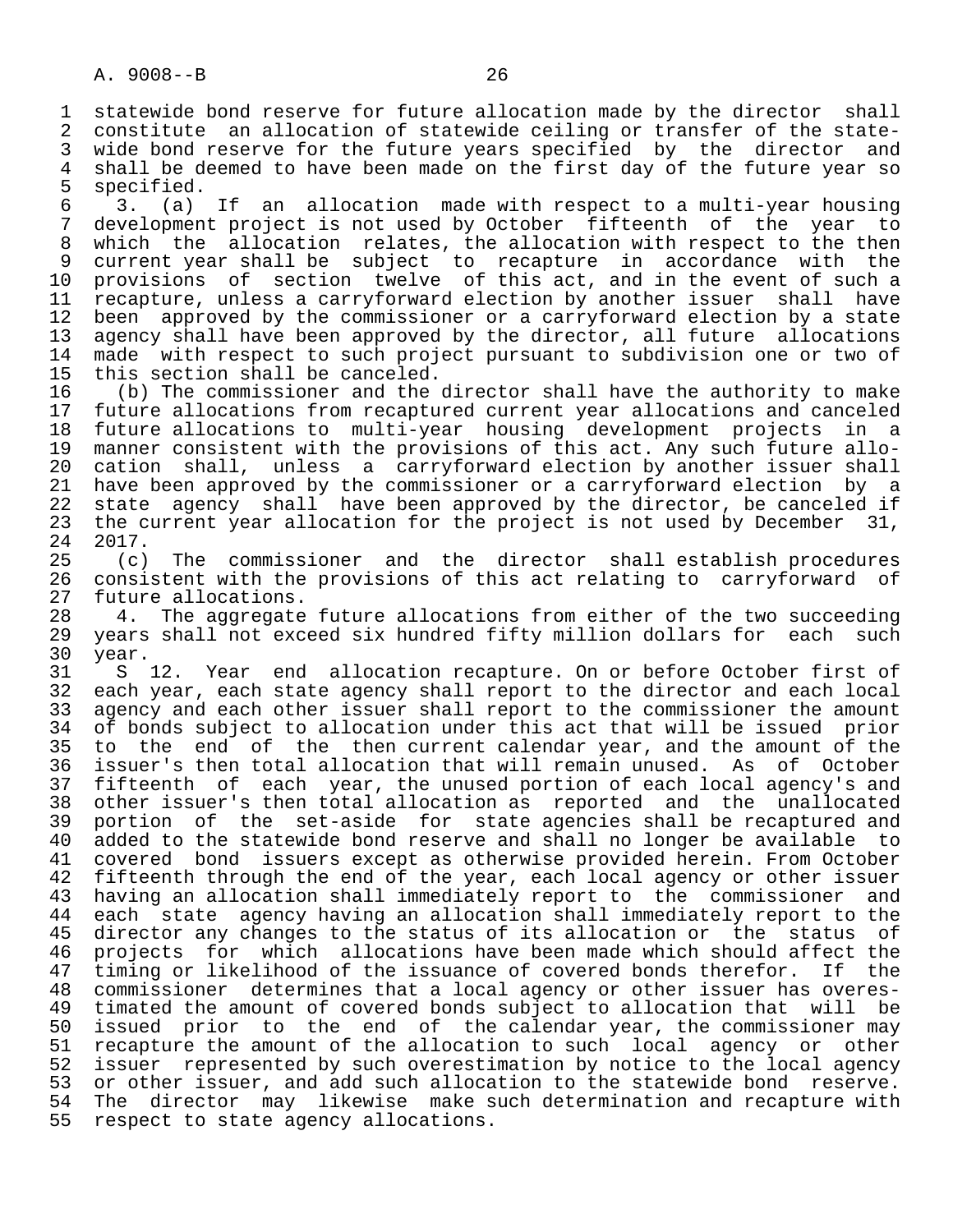1 S 13. Allocation carryforward. 1. No local agency or other issuer 2 shall make a carryforward election utilizing any unused allocation<br>3 (pursuant to section 146(f) of the code) without the prior approval of 3 (pursuant to section 146(f) of the code) without the prior approval of 4 the commissioner. Likewise no state agency shall make or file such an<br>5 election, or elect to issue or carryforward mortgage credit certif-5 election, or elect to issue or carryforward mortgage credit certif-<br>6 icates, without the prior approval of the director. 6 icates, without the prior approval of the director.<br>7 2. On or before November fifteenth of each vear.

7 2. On or before November fifteenth of each year, each state agency<br>8 seeking unused statewide ceiling for use in future years shall make a 8 seeking unused statewide ceiling for use in future years shall make a<br>8 request for an allocation for a carryforward to the director, whose 9 request for an allocation for a carryforward to the director, whose<br>10 approval shall be required before a carryforward election is filed by or 10 approval shall be required before a carryforward election is filed by or<br>11 on behalf of any state agency. A later request may also be considered by 11 on behalf of any state agency. A later request may also be considered by<br>12 the director, who may file a carryforward election for any state agency 12 the director, who may file a carryforward election for any state agency<br>13 with the consent of such agency. 13 with the consent of such agency.<br>14 3. On or before November fifte

14 1. On or before November fifteenth of each year, each local agency or<br>15 other issuer seeking unused statewide ceiling for use in future years 15 other issuer seeking unused statewide ceiling for use in future years<br>16 shall make a request for an allocation for a carryforward to the commis-16 shall make a request for an allocation for a carryforward to the commis-<br>17 sioner, whose approval shall be required before a carryforward election 17 sioner, whose approval shall be required before a carryforward election<br>18 is filed by or on behalf of any local or other agency. A later request 18 is filed by or on behalf of any local or other agency. A later request<br>19 may also be considered by the commissioner. 19 may also be considered by the commissioner.<br>20 S 14. New York state bond allocation poli

20 S 14. New York state bond allocation policy advisory panel. 1. There<br>21 is hereby created a policy advisory panel and process to provide policy 21 is hereby created a policy advisory panel and process to provide policy<br>22 advice regarding the priorities for distribution of the statewide ceil-22 advice regarding the priorities for distribution of the statewide ceil-<br>23 ing. 23 ing.

24 2. The panel shall consist of five members, one-designee-being<br>25 appointed by each of the following: the governor, the temporary presiappointed by each of the following: the governor, the temporary presi-26 dent of the senate, the speaker of the assembly, the minority leader of<br>27 the senate and the minority leader of the assembly. The designee of the 27 the senate and the minority leader of the assembly. The designee of the<br>28 governor shall chair the panel. The panel shall monitor the allocation 28 governor shall chair the panel. The panel shall monitor the allocation<br>29 process through the year, and in that regard, the division of the budget 29 process through the year, and in that regard, the division of the budget<br>20 and the department of economic development shall assist and cooperate 30 and the department of economic development shall assist and cooperate<br>31 with the panel as provided in this section. The advisory process shall 31 with the panel as provided in this section. The advisory process shall<br>32 operate through the issuance of advisory opinions by members of the 32 operate through the issuance of advisory opinions by members of the<br>33 panel as provided in subdivisions six and seven of this section. A meet-33 panel as provided in subdivisions six and seven of this section. A meet-<br>34 ing may be held at the call of the chair with the unanimous consent of 34 ing may be held at the call of the chair with the unanimous consent of 35 the members.

35 the members.<br>36 3.(a) Upon 3.(a) Upon receipt of a request for allocation or a request for 37 approval of a carryforward election from the statewide reserve from a 38 local agency or other issuer, the commissioner shall, within five work- 39 ing days, notify the panel of such request and provide the panel with<br>40 copies of all application materials submitted by the applicant. 40 copies of all application materials submitted by the applicant.<br>41 (b) Upon receipt of a request for allocation or a request for

41 (b) Upon receipt of a request for allocation or a request for approval<br>42 of carryforward election from the statewide reserve from a state agency, 42 of carryforward election from the statewide reserve from a state agency,<br>43 the director shall, within five working days, notify the panel of such 43 the director shall, within five working days, notify the panel of such<br>44 request and provide the panel with copies of all application materials 44 request and provide the panel with copies of all application materials<br>45 submitted by the applicant. 45 submitted by the applicant.<br>46 4. (a) Following receipt

46 4. (a) Following receipt of a request for allocation from a local<br>47 agency or other issuer, the commissioner shall notify the panel of a 47 agency or other issuer, the commissioner shall notify the panel of a<br>48 decision to approve or exclude from further consideration such request. 48 decision to approve or exclude from further consideration such request,<br>49 and the commissioner shall state the reasons. Such notification shall be 49 and the commissioner shall state the reasons. Such notification shall be<br>50 made with or after the transmittal of the information specified in 50 made with or after the transmittal of the information specified in<br>51 subdivision three of this section and at least five working days before 51 subdivision three of this section and at least five working days before<br>52 formal notification is made to the applicant. 52 formal notification is made to the applicant.<br>53 (b) Following receipt of a request for allo

53 (b) Following receipt of a request for allocation from a state agency,<br>54 the director shall notify the panel of a decision to approve or exclude 54 the director shall notify the panel of a decision to approve or exclude<br>55 from further consideration such request, and shall state the reasons. 55 from further consideration such request, and shall state the reasons.<br>56 Such notification shall be made with or after the transmission of the Such notification shall be made with or after the transmission of the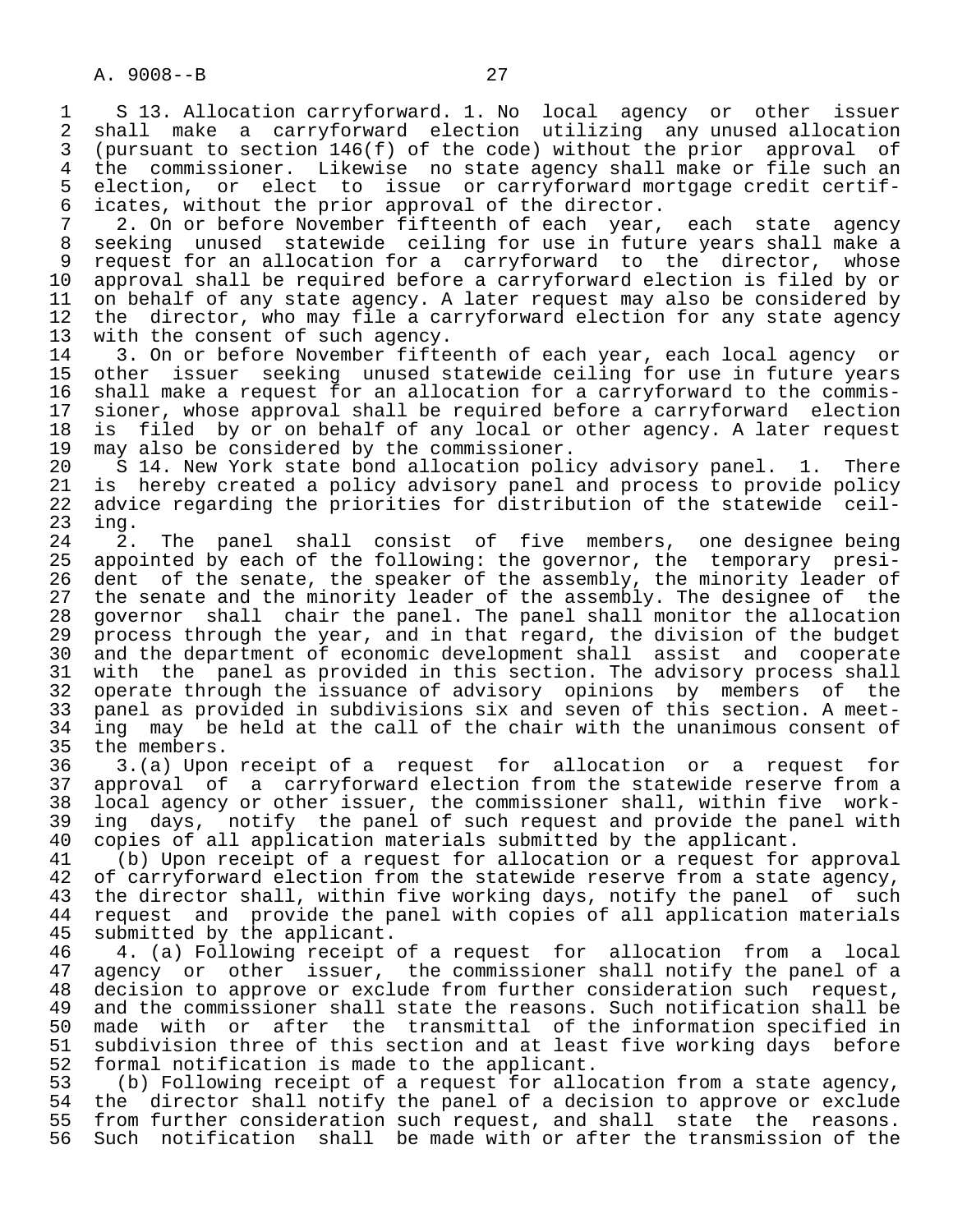3 cy. 4 5. The requirements of subdivisions three and four of this section<br>5 shall not apply to adjustments to allocations due to bond sizing chang-5 shall not apply to adjustments to allocations due to bond sizing chang-<br>6 es. 6 es.

 7 6. In the event that any decision to approve or to exclude from further consideration a request for allocation is made within ten work-9 ing days of the end of the calendar year and in the case of all requests<br>10 for consent to a carryforward election, the commissioner or director, as 10 for consent to a carryforward election, the commissioner or director, as<br>11 is appropriate, shall provide the panel with the longest possible 11 is appropriate, shall provide the panel with the longest possible<br>12 advance notification of the action, consistent with the requirements of 12 advance notification of the action, consistent with the requirements of<br>13 the code, and shall, wherever possible, solicit the opinions of the 13 the code, and shall, wherever possible, solicit the opinions of the<br>14 members of the panel before formally notifying any applicant of the members of the panel before formally notifying any applicant of the 15 action. Such notification may be made by means of telephone communi-<br>16 cation to the members or by written notice delivered to the Albany 16 cation to the members or by written notice delivered to the Albany<br>17 office of the appointing authority of the respective members. 17 office of the appointing authority of the respective members.<br>18 7. Upon notification by the director or the commissioner,

18 1. Upon notification by the director or the commissioner, any member<br>19 of the panel may, within five working days, notify the commissioner or 19 of the panel may, within five working days, notify the commissioner or<br>20 the director of any policy objection concerning the expected action. If 20 the director of any policy objection concerning the expected action. If<br>21 three or more members of the panel shall submit policy objections in 21 three or more members of the panel shall submit policy objections in<br>22 writing to the intended action, the commissioner or the director shall 22 writing to the intended action, the commissioner or the director shall<br>23 respond in writing to the objection prior to taking the intended action 23 respond in writing to the objection prior to taking the intended action<br>24 unless exigent circumstances make it necessary to respond after the 24 unless exigent circumstances make it necessary to respond after the<br>25 action has been taken. action has been taken.

26 8. On or before the first day of July, in any year, the director shall<br>27 report to the members of the New York state bond allocation policy advi-27 report to the members of the New York state bond allocation policy advi-<br>28 sory panel on the actual utilization of volume cap for the issuance of 28 sory panel on the actual utilization of volume cap for the issuance of<br>29 bonds during the prior calendar year and the amount of such cap allo-29 bonds during the prior calendar year and the amount of such cap allo-<br>20 cated for carryforwards for future bond issuance. The report shall 30 cated for carryforwards for future bond issuance. The report shall<br>31 include, for each local agency or other issuer and each state agency the 31 include, for each local agency or other issuer and each state agency the<br>32 initial allocation, the amount of bonds issued subject to the allo-32 initial allocation, the amount of bonds issued subject to the allo-<br>33 cation, the amount of the issuer's allocation that remained unused, the 33 cation, the amount of the issuer's allocation that remained unused, the<br>34 allocation of the statewide bond reserve, carryforward allocations and 34 allocation of the statewide bond reserve, carryforward allocations and<br>35 recapture of allocations. Further, the report shall include projections 35 recapture of allocations. Further, the report shall include projections<br>36 regarding private activity bond issuance for state and local issuers for regarding private activity bond issuance for state and local issuers for 37 the calendar year, as well as any recommendations for legislative 38 action.<br>39 S 15.

39 S 15. Severability. If any clause, sentence, paragraph, section, or<br>40 part of this act shall be adjudged by any court of competent jurisdic-40 part of this act shall be adjudged by any court of competent jurisdic-<br>41 tion to be invalid, such judgment shall not affect, impair, or invali-41 tion to be invalid, such judgment shall not affect, impair, or invali-<br>42 date the remainder thereof, but shall be confined in its operation to 42 date the remainder thereof, but shall be confined in its operation to<br>43 the clause, sentence, paragraph, section, or part thereof directly 43 the clause, sentence, paragraph, section, or part thereof directly<br>44 involved in the controversy in which such judgment shall have been 44 involved in the controversy in which such judgment shall have been<br>45 rendered. rendered.

46 S 16. Notwithstanding any provisions of this act to the contrary (1)<br>47 provided that a local agency or other issuer certifies to the commis- 47 provided that a local agency or other issuer certifies to the commis- 48 sioner on or before October 1, 2016 that it has issued private activity<br>49 bonds described in this section and the amount thereof which used state-49 bonds described in this section and the amount thereof which used state-<br>50 wide ceiling, a commitment or allocation of statewide ceiling to a local 50 wide ceiling, a commitment or allocation of statewide ceiling to a local<br>51 agency or other issuer made to or so used by such local agency or other 51 agency or other issuer made to or so used by such local agency or other<br>52 issuer pursuant to the federal tax reform act of 1986 on or after Janu-52 issuer pursuant to the federal tax reform act of 1986 on or after Janu-<br>53 ary 1, 2016 and prior to the effective date of this act, in an amount 53 ary 1, 2016 and prior to the effective date of this act, in an amount<br>54 which exceeds the local agency set-aside established by section four of 54 which exceeds the local agency set-aside established by section four of<br>55 this act, shall be first chargeable to the statewide bond reserve estab-55 this act, shall be first chargeable to the statewide bond reserve estab-<br>56 lished pursuant to section six of this act, and lished pursuant to section six of this act, and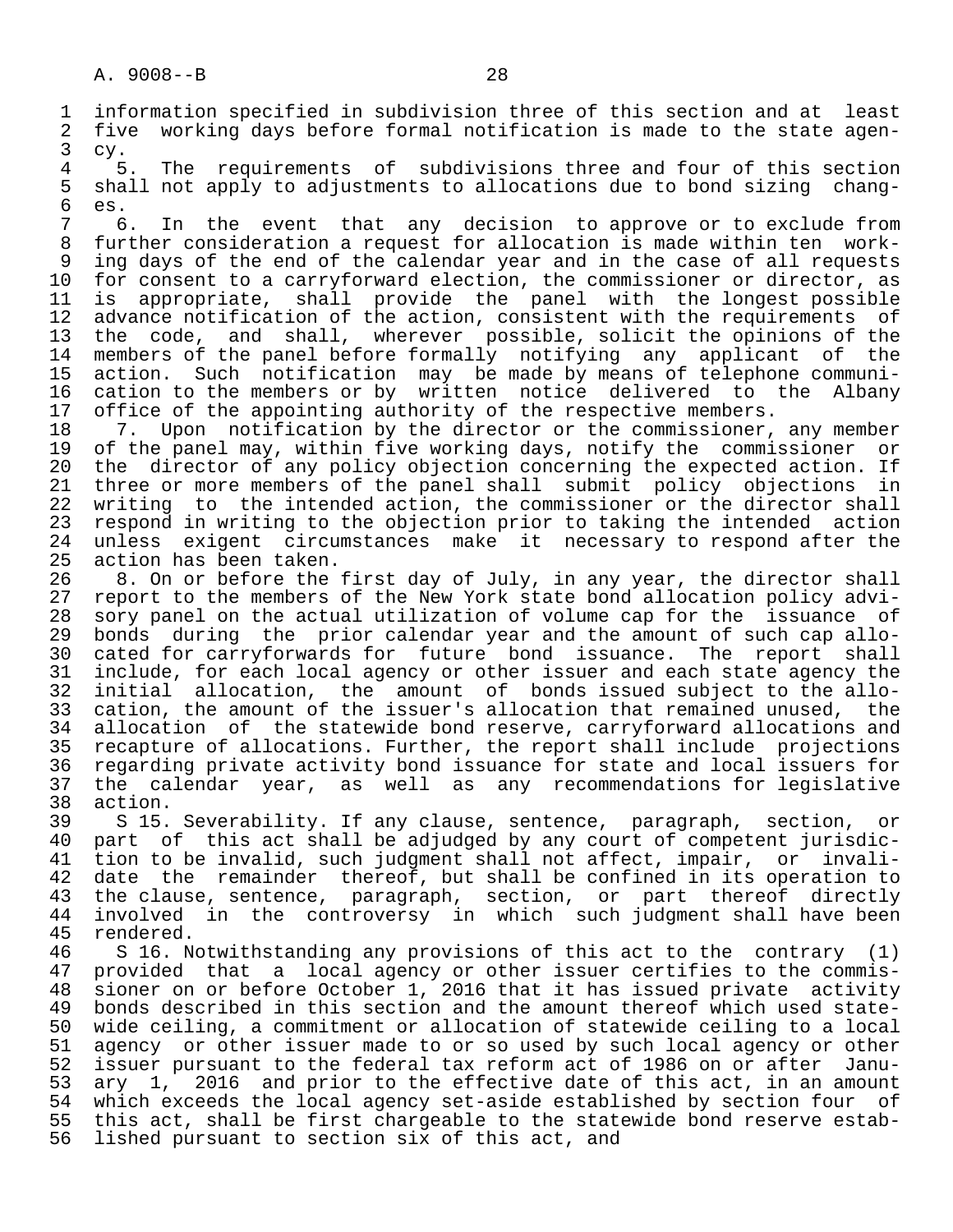A. 9008--B 29

 1 (2) a commitment or allocation of statewide ceiling to a state agency 2 made to or used by such agency pursuant to the internal revenue code, as<br>3 amended, on or after January 1, 2016 and prior to the effective date of 3 amended, on or after January 1, 2016 and prior to the effective date of<br>4 this act, shall be first chargeable to the state agency set-aside estab-4 this act, shall be first chargeable to the state agency set-aside estab-<br>5 lished pursuant to section five of this act, and, thereafter, to the 5 lished pursuant to section five of this act, and, thereafter, to the<br>6 statewide bond reserve established by section six of this act. 6 statewide bond reserve established by section six of this act.<br>7 S 17. Nothing contained in this act shall be deemed to

7 S 17. Nothing contained in this act shall be deemed to supersede,<br>8 alter or impair any allocation used by or committed by the director or 8 alter or impair any allocation used by or committed by the director or<br>9 commissioner to a state or local agency or other issuer pursuant to the 9 commissioner to a state or local agency or other issuer pursuant to the<br>10 federal tax reform act of 1986 and prior to the effective date of this 10 federal tax reform act of 1986 and prior to the effective date of this<br>11 act.

 $11$  act.<br> $12$  S 12 S 18. This act shall take effect immediately; provided, however, that<br>13 sections three through ten, twelve, thirteen and fourteen of this act 13 sections three through ten, twelve, thirteen and fourteen of this act<br>14 shall expire July 1, 2018 when upon such date the provisions of such shall expire July 1, 2018 when upon such date the provisions of such 15 sections shall be deemed repealed; except that the provisions of subdi-<br>16 visions 2 and 3 of section thirteen of this act shall expire and be 16 visions 2 and 3 of section thirteen of this act shall expire and be deemed repealed February 15, 2018.

# 18 PART S

### 19 Intentionally Omitted

### 20 PART T

 21 Section 1. Subdivisions 1 and 2 of section 27-1905 of the environ- 22 mental conservation law, as amended by section 1 of part G of chapter 58<br>23 of the laws of 2013, are amended to read as follows: 23 of the laws of 2013, are amended to read as follows:<br>24 1. Until December thirty-first, two thousand

24 1. Until December thirty-first, two thousand [sixteen] NINETEEN,<br>25 accept from a customer, waste tires of approximately the same size and accept from a customer, waste tires of approximately the same size and 26 in a quantity equal to the number of new tires purchased or installed by 27 the customer; and 27 the customer; and<br>28 2. Until Decembe

28 2. Until December thirty-first, two thousand [sixteen] NINETEEN, post<br>29 written notice in a prominent location, which must be at least eight and 29 written notice in a prominent location, which must be at least eight and<br>30 one-half inches by fourteen inches in size and contain the following 30 one-half inches by fourteen inches in size and contain the following 31 language:<br>32 "New Yo

32 The York State law requires us to accept and manage waste tires from<br>33 vehicles in exchange for an equal number of new tires that we sell or 33 vehicles in exchange for an equal number of new tires that we sell or 34 install. Tire retailers are required to charge a separate and distinct 35 waste tire management and recycling fee of \$2.50 for each new tire sold.<br>36 The retailers in addition are authorized, at their sole discretion, to 36 The retailers in addition are authorized, at their sole discretion, to<br>37 pass on waste tire management and recycling costs to tire purchasers. 37 pass on waste tire management and recycling costs to tire purchasers.<br>38 Such costs may be included as part of the advertised price of the new

38 Such costs may be included as part of the advertised price of the new<br>39 tire, or charged as a separate per-tire charge in an amount not to 39 tire, or charged as a separate per-tire charge in an amount not to<br>40 exceed \$2.50 on each new tire sold." 40 exceed \$2.50 on each new tire sold."

41 The written notice shall also contain one of the following statements<br>42 at the end of the aforementioned language and as part of the notice. 42 at the end of the aforementioned language and as part of the notice,<br>43 which shall accurately indicate the manner in which the tire service 43 which shall accurately indicate the manner in which the tire service<br>44 charges for waste tire management and recycling costs, and the amount of 44 charges for waste tire management and recycling costs, and the amount of 45 any charges that are separately invoiced for such costs: 45 any charges that are separately invoiced for such costs:<br>46 "Our waste tire management and recycling costs are

 46 "Our waste tire management and recycling costs are included in the advertised price of each new tire.", or

48 TWe charge a separate per-tire charge of \$<br>49 that will be listed on your invoice to cover our waste tire management 49 that will be listed on your invoice to cover our waste tire management<br>50 and recycling costs." 50 and recycling costs."<br>51 S 2. Subdivisions 1

51 S 2. Subdivisions 1, 2 and 3 and paragraph (a) of subdivision 6 of<br>52 section 27-1913 of the environmental conservation law, as amended by section 27-1913 of the environmental conservation law, as amended by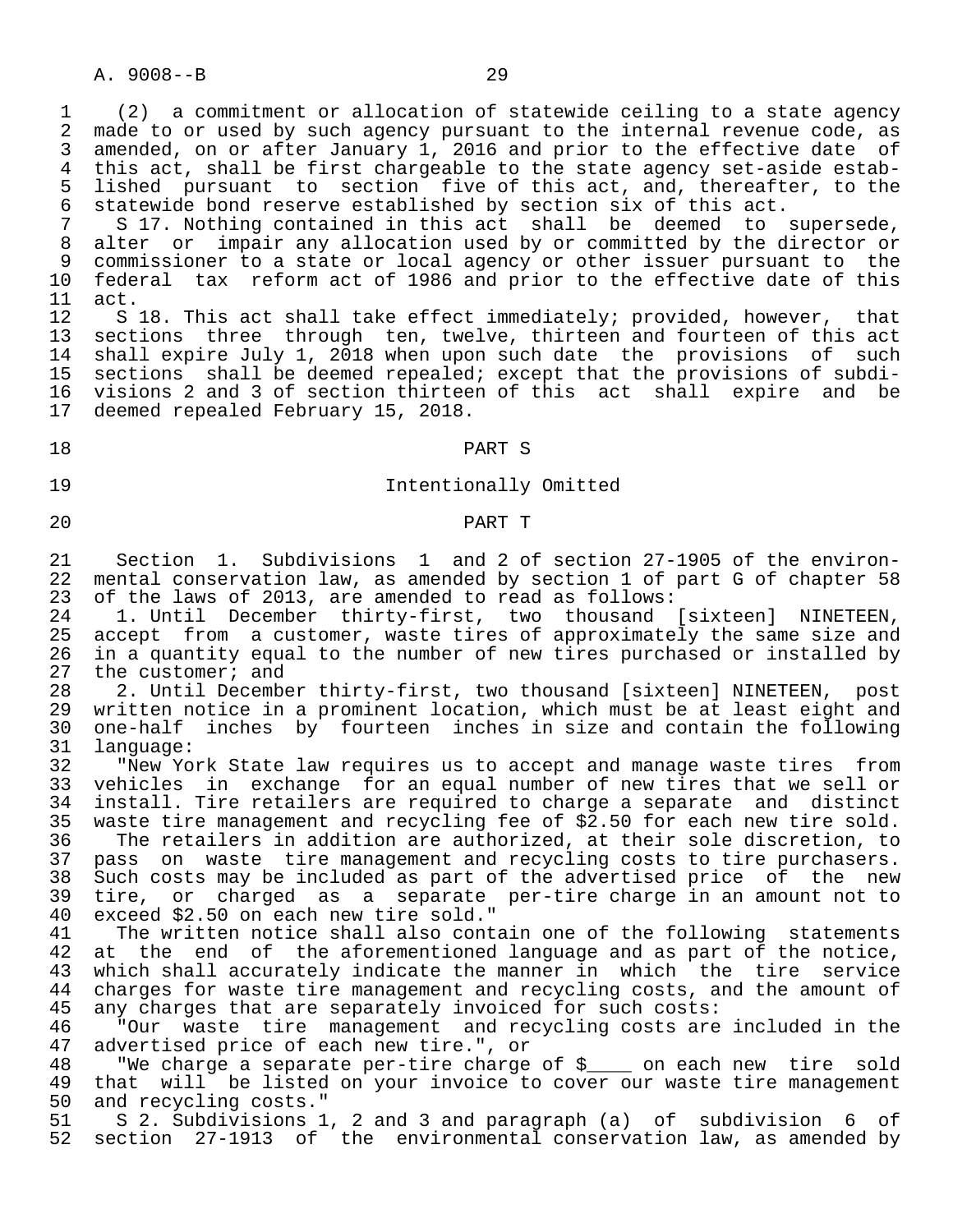A. 9008--B 30 1 section 2 of part G of chapter 58 of the laws of 2013, are amended to 2 read as follows:<br>3 1. Until Dec 3 1. Until December thirty-first, two thousand [sixteen] NINETEEN, a<br>4 waste tire management and recycling fee of two dollars and fifty cents 4 waste tire management and recycling fee of two dollars and fifty cents<br>5 shall be charged on each new tire sold. The fee shall be paid by the 5 shall be charged on each new tire sold. The fee shall be paid by the<br>6 purchaser to the tire service at the time the new tire or new motor 6 purchaser to the tire service at the time the new tire or new motor  $7$  vehicle is purchased. 7 vehicle is purchased.<br>8 The waste tire mana 8 The waste tire management and recycling fee does not apply to:<br>9 (a) recapped or resold tires; 9 (a) recapped or resold tires;<br>10 (b) mail-order sales; or 10 (b) mail-order sales; or<br>11 (c) the sale of new 11 (c) the sale of new motor vehicle tires to a person solely for the<br>12 purpose of resale provided the subsequent retail sale in this state is 12 purpose of resale provided the subsequent retail sale in this state is<br>13 subject to such fee. 13 subject to such fee.<br>14 2. Until Decembe 2. Until December thirty-first, two thousand [sixteen] NINETEEN, the 15 tire service shall collect the waste tire management and recycling fee<br>16 from the purchaser at the time of the sale and shall remit such fee to 16 from the purchaser at the time of the sale and shall remit such fee to<br>17 the department of taxation and finance with the quarterly report filed 17 the department of taxation and finance with the quarterly report filed<br>18 pursuant to subdivision three of this section. 18 pursuant to subdivision three of this section.<br>19 (a) The fee imposed shall be stated as an 19 (a) The fee imposed shall be stated as an invoice item separate and<br>20 distinct from the selling price of the tire. 20 distinct from the selling price of the tire.<br>21 (b) The tire service shall be entitled to

21 (b) The tire service shall be entitled to retain an allowance of twen-<br>22 ty-five cents per tire from fees collected. 22 ty-five cents per tire from fees collected.<br>23 3. Until March thirty-first, two thousand

 23 3. Until March thirty-first, two thousand [seventeen] TWENTY, each 24 tire service maintaining a place of business in this state shall make a<br>25 return to the department of taxation and finance on a quarterly basis. 25 return to the department of taxation and finance on a quarterly basis, 26 with the return for December, January, and February being due on or<br>27 before the immediately following March thirty-first; the return for 27 before the immediately following March thirty-first; the return for<br>28 March, April, and May being due on or before the immediately following 28 March, April, and May being due on or before the immediately following<br>29 June thirtieth; the return for June, July, and August being due on or 29 June thirtieth; the return for June, July, and August being due on or<br>30 before the immediately following September thirtieth; and the return for 30 before the immediately following September thirtieth; and the return for<br>31 September, October, and November being due on or before the immediately 31 September, October, and November being due on or before the immediately<br>32 following December thirty-first. 32 following December thirty-first.<br>33 (a) Each return shall include:

33 (a) Each return shall include:

34 (i) the name of the tire service;<br>35 (ii) the address of the tire serv

35 (ii) the address of the tire service's principal place of business and<br>36 the address of the principal place of business (if that is a different the address of the principal place of business (if that is a different 37 address) from which the tire service engages in the business of making<br>38 retail sales of tires; 38 retail sales of tires;<br>39 (iii) the name and s

39 (iii) the name and signature of the person preparing the return;<br>40 (iv) the total number of new tires sold at retail for the pre 40 (iv) the total number of new tires sold at retail for the preceding<br>41 quarter and the total number of new tires placed on motor vehicles prior 41 quarter and the total number of new tires placed on motor vehicles prior<br>42 to original retail sale; 42 to original retail sale;<br>43 (v) the amount of wast

43 (v) the amount of waste tire management and recycling fees due; and<br>44 (vi) such other reasonable information as the department of taxat

 44 (vi) such other reasonable information as the department of taxation 45 and finance may require.<br>46 (b) Copies of each rep

46 (b) Copies of each report shall be retained by the tire service for<br>47 three vears. 47 three years.<br>48 If a tir

48 If a tire service ceases business, it shall file a final return and<br>49 remit all fees due under this title with the department of taxation and 49 remit all fees due under this title with the department of taxation and<br>50 finance not more than one month after discontinuing that business. 50 finance not more than one month after discontinuing that business.<br>51 (a) Until December thirty-first, two thousand [sixteen] NINETEE

51 (a) Until December thirty-first, two thousand [sixteen] NINETEEN, any<br>52 additional waste tire management and recycling costs of the tire service 52 additional waste tire management and recycling costs of the tire service<br>53 in excess of the amount authorized to be retained pursuant to paragraph 53 in excess of the amount authorized to be retained pursuant to paragraph<br>54 (b) of subdivision two of this section may be included in the published 54 (b) of subdivision two of this section may be included in the published<br>55 selling price of the new tire, or charged as a separate per-tire charge 55 selling price of the new tire, or charged as a separate per-tire charge<br>56 on each new tire sold. When such costs are charged as a separate peron each new tire sold. When such costs are charged as a separate per-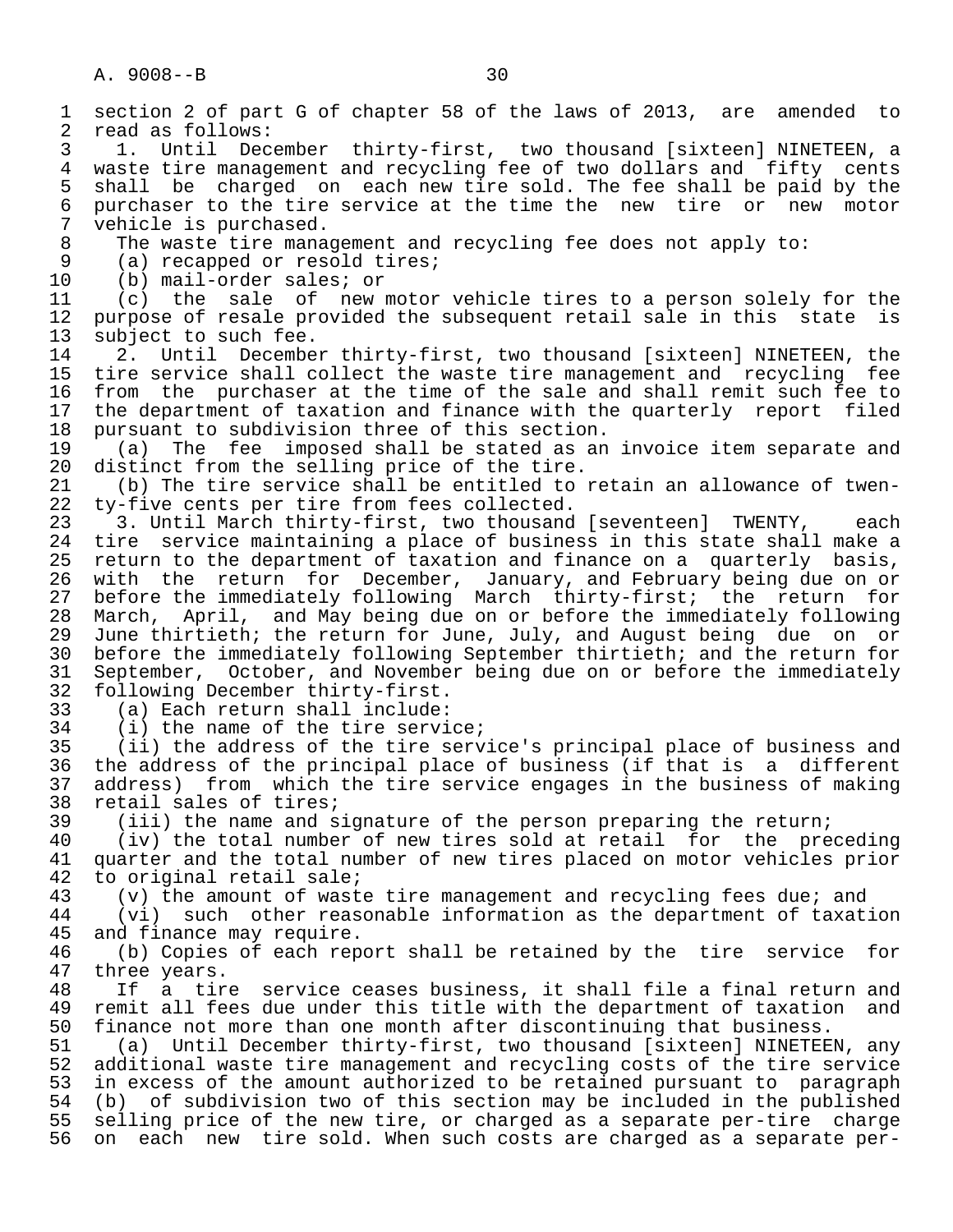1 tire charge: (i) such charge shall be stated as an invoice item separate<br>2 and distinct from the selling price of the tire; (ii) the invoice shall 2 and distinct from the selling price of the tire; (ii) the invoice shall<br>3 state that the charge is imposed at the sole discretion of the tire state that the charge is imposed at the sole discretion of the tire 4 service; and (iii) the amount of such charge shall reflect the actual<br>5 cost to the tire service for the management and recycling of waste tires 5 cost to the tire service for the management and recycling of waste tires<br>6 accepted by the tire service pursuant to section 27-1905 of this title. 6 accepted by the tire service pursuant to section 27-1905 of this title,<br>7 provided however, that in no event shall such charge exceed two dollars 7 provided however, that in no event shall such charge exceed two dollars<br>8 and fifty cents on each new tire sold. 8 and fifty cents on each new tire sold.<br>9 S 3. This act shall take effect imme

S 3. This act shall take effect immediately.

10 PART U

 11 Section 1. Paragraph a of subdivision 2 of section 92-s of the state 12 finance law, as added by chapter 610 of the laws of 1993, is amended to 13 read as follows: 13 read as follows:<br>14 a. The comptro

14 a. The comptroller shall establish the following separate and distinct<br>15 accounts within the environmental protection fund: 15 accounts within the environmental protection fund:<br>16 (i) solid waste account;

16 (i) solid waste account;<br>17 (ii) parks, recreation a

17 (ii) parks, recreation and historic preservation account;<br>18 (iii) open space account; [and]

18 (iii) open space account; [and]<br>19 (iv) CLIMATE CHANGE ACCOUNT; AN

19 (iv) CLIMATE CHANGE ACCOUNT; AND<br>20 (V) environmental protection trai

20 (V) environmental protection transfer account.<br>21 S 2. Paragraphs (b) and (c) of subdivision 6 o

 21 S 2. Paragraphs (b) and (c) of subdivision 6 of section 92-s of the 22 state finance law, as amended by chapter 432 of the laws of 1997, are<br>23 amended to read as follows: 23 amended to read as follows:<br>24 (b) Moneys from the solid

24 (b) Moneys from the solid waste account shall be available, pursuant<br>25 to appropriation and upon certificate of approval of availability by the 25 to appropriation and upon certificate of approval of availability by the<br>26 director of the budget, for any non-hazardous municipal landfill closure 26 director of the budget, for any non-hazardous municipal landfill closure<br>27 project; municipal waste reduction or recycling project, as defined in 27 project; municipal waste reduction or recycling project, as defined in<br>28 article fifty-four of the environmental conservation law; for the 28 article fifty-four of the environmental conservation law; for the<br>29 purposes of section two hundred sixty-one and section-two-hundred 29 purposes of section two hundred sixty-one and section two hundred<br>20 sixty-four of the economic development law; any project for the develop-30 sixty-four of the economic development law; any project for the develop-<br>31 ment, updating or revision of local solid waste management plans pursu- 31 ment, updating or revision of local solid waste management plans pursu- 32 ant to sections 27-0107 and 27-0109 of the environmental conservation<br>33 law; ENVIRONMENTAL JUSTICE PROJECTS AND GRANTS and for the development 33 law; ENVIRONMENTAL JUSTICE PROJECTS AND GRANTS and for the development<br>34 of the pesticide sales and use data base [in conjunction with Cornell 34 of the pesticide sales and use data base [in conjunction with Cornell 35 University] pursuant to title twelve of article thirty-three of the 36 environmental conservation law.<br>37 (c) Moneys from the parks

37 (c) Moneys from the parks, recreation and historic preservation<br>38 account shall be available, pursuant to appropriation, for any municipal 38 account shall be available, pursuant to appropriation, for any municipal<br>39 park project, historic preservation project, urban cultural park 39 park project, historic preservation project, urban cultural park 40 project, waterfront revitalization program, coastal rehabilitation 41 project. PROVIDED, HOWEVER, THAT NO LESS THAN FIFTY PERCENT OF SUCH 42 MONEYS SHALL BE MADE AVAILABLE FOR PROJECTS WHICH ARE IN OR PRIMARILY<br>43 SERVE AREAS WHERE DEMOGRAPHIC AND OTHER RELEVANT DATA FOR SUCH AREAS SERVE AREAS WHERE DEMOGRAPHIC AND OTHER RELEVANT DATA FOR SUCH AREAS 44 DEMONSTRATE THAT THE AREAS ARE DENSELY POPULATED AND HAVE SUSTAINED<br>45 PHYSICAL DETERIORATION, DECAY, NEGLECT OR WHERE A SUBSTANTIAL PROPORTION PHYSICAL DETERIORATION, DECAY, NEGLECT OR WHERE A SUBSTANTIAL PROPORTION 46 OF THE RESIDENTIAL POPULATION IS OF LOW INCOME OR IS OTHERWISE DISADVAN-<br>47 TAGED AND IS UNDERSERVED WITH THE EXISTING RECREATIONAL OPPORTUNITY IN 47 TAGED AND IS UNDERSERVED WITH THE EXISTING RECREATIONAL OPPORTUNITY IN 48 THE AREA. 48 THE AREA.<br>49 S 3.

49 S 3. Subdivisions 1 and 2 of section 54-1101 of the environmental<br>50 conservation law, subdivision 1 as amended by chapter 355 of the laws of 50 conservation law, subdivision 1 as amended by chapter 355 of the laws of 51 2014 and subdivision 2 as amended by chapter 309 of the laws of 1996,<br>52 are amended to read as follows: 52 are amended to read as follows:<br>53 1. The secretary is autho

53 1. The secretary is authorized to provide on a competitive basis,<br>54 within amounts appropriated, state assistance payments AND/OR TECHNICAL within amounts appropriated, state assistance payments AND/OR TECHNICAL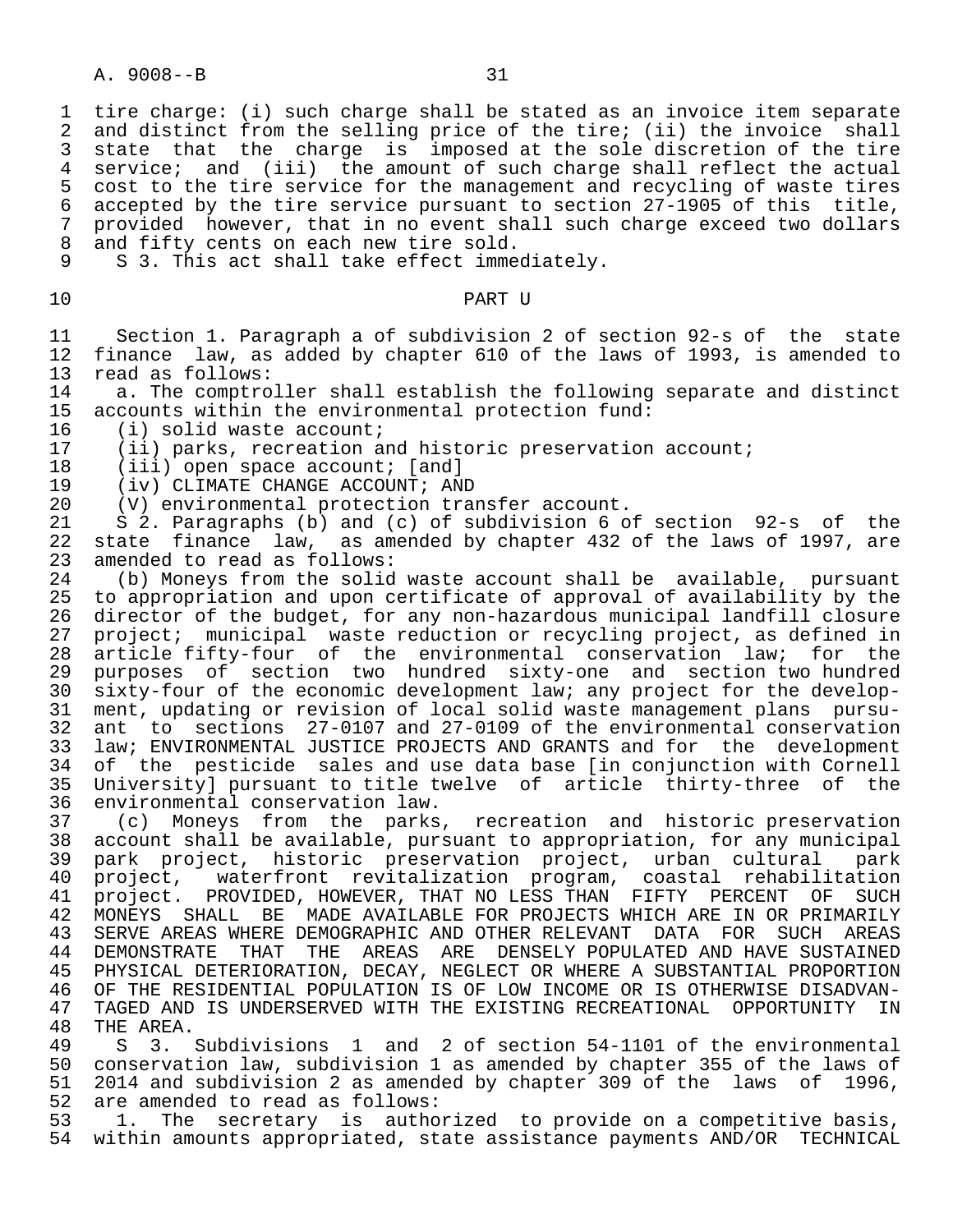1 ASSISTANCE AS DEFINED IN SECTION NINE HUNDRED SEVENTEEN OF THE EXECUTIVE<br>2 LAW, to municipalities toward the [cost] DEVELOPMENT of any local water-2 LAW, to municipalities toward the [cost] DEVELOPMENT of any local water-<br>3 front revitalization program, PURSUANT TO ARTICLE FORTY-TWO OF THE EXECfront revitalization program, PURSUANT TO ARTICLE FORTY-TWO OF THE EXEC- 4 UTIVE LAW including planning projects to mitigate future physical 5 climate risks AND UPDATES TO EXISTING LOCAL WATERFRONT REVITALIZATION<br>6 PROGRAM PLANS TO MITIGATE FUTURE PHYSICAL CLIMATE RISKS. Eligible costs 6 PROGRAM PLANS TO MITIGATE FUTURE PHYSICAL CLIMATE RISKS. Eligible costs<br>7 include planning, studies, preparation of local laws, and construction 7 include planning, studies, preparation of local laws, and construction

8 projects.<br>9 2. Stat 9 2. State assistance payments AND/OR TECHNICAL ASSISTANCE, AS DEFINED<br>10 IN SECTION NINE HUNDRED SEVENTEEN OF THE EXECUTIVE LAW, shall not exceed 10 IN SECTION NINE HUNDRED SEVENTEEN OF THE EXECUTIVE LAW, shall not exceed<br>11 fifty percent of the cost of the program, EXCEPT FOR PROJECTS WHICH ARE 11 fifty percent of the cost of the program, EXCEPT FOR PROJECTS WHICH ARE<br>12 IN OR PRIMARILY SERVE AREAS WHERE DEMOGRAPHIC AND OTHER RELEVANT DATA 12 IN OR PRIMARILY SERVE AREAS WHERE DEMOGRAPHIC AND OTHER RELEVANT DATA 13 FOR SUCH AREAS DEMONSTRATE THAT THE AREAS ARE DENSELY POPULATED AND HAVE<br>14 SUSTAINED PHYSICAL DETERIORATION, DECAY, NEGLECT OR WHERE A SUBSTANTIAL SUSTAINED PHYSICAL DETERIORATION, DECAY, NEGLECT OR WHERE A SUBSTANTIAL 15 PROPORTION OF THE RESIDENTIAL POPULATION IS OF LOW INCOME OR IS OTHER- 16 WISE DISADVANTAGED, IN WHICH CASE STATE ASSISTANCE PAYMENTS AND/OR TECH-<br>17 NICAL ASSISTANCE SHALL NOT EXCEED NINETY PERCENT OF THE COST OF THE 17 NICAL ASSISTANCE SHALL NOT EXCEED NINETY PERCENT OF THE COST OF THE<br>18 PROGRAM. For the purpose of determining the amount of state assistance 18 PROGRAM. For the purpose of determining the amount of state assistance<br>19 payments, costs shall not be more than the amount set forth in the 19 payments, costs shall not be more than the amount set forth in the<br>20 application for state assistance payments approved by the secretary. The 20 application for state assistance payments approved by the secretary. The<br>21 state assistance payments shall be paid on audit and warrant of the 21 state assistance payments shall be paid on audit and warrant of the<br>22 state comptroller on a certificate of availability of the director of 22 state comptroller on a certificate of availability of the director of 23 the budget. the budget.

 24 S 4. Paragraph (a) of subdivision 1 of section 33-1201 of the environ mental conservation law, as added by chapter 279 of the laws of 1996, is 26 amended to read as follows:<br>27 a. The department shall de

27 a. The department shall develop a pesticide sales and use computer<br>28 data base (in conjunction with Cornell University). The data base shall 28 data base [in conjunction with Cornell University]. The data base shall<br>29 be maintained at the department. 29 be maintained at the department.<br>30 S 5. Section 912 of the

30 S 5. Section 912 of the executive law is amended by adding a new<br>31 subdivision 17 to read as follows: 31 subdivision 17 to read as follows:<br>32 17. TO ENCOURAGE STATE AGENCIES

32 17. TO ENCOURAGE STATE AGENCIES AND LOCAL GOVERNMENTS TO CONSIDER<br>33 PHYSICAL CLIMATE RISKS IN PLANNING AND DEVELOPMENT EFFORTS. 33 PHYSICAL CLIMATE RISKS IN PLANNING AND DEVELOPMENT EFFORTS.<br>34 S 6. Paragraphs a and b of subdivision 1 of section 918

 34 S 6. Paragraphs a and b of subdivision 1 of section 918 of the execu- 35 tive law, as added by chapter 840 of the laws of 1981, are amended to 36 read as follows: read as follows:

 37 a. To any local governments, or to two or more local governments, for 38 projects approved by the secretary which lead to preparation of a water- 39 front revitalization program; provided, however, that such grants shall<br>40 not exceed fifty percent of the approved cost of such projects, EXCEPT 40 not exceed fifty percent of the approved cost of such projects, EXCEPT 41 FOR PROJECTS WHICH ARE IN OR PRIMARILY SERVE AREAS WHERE DEMOGRAPHIC AND<br>42 OTHER RELEVANT DATA FOR SUCH AREAS DEMONSTRATE THAT THE AREAS ARE DENSE-42 OTHER RELEVANT DATA FOR SUCH AREAS DEMONSTRATE THAT THE AREAS ARE DENSE-<br>43 LY POPULATED AND HAVE SUSTAINED PHYSICAL DETERIORATION, DECAY, NEGLECT 43 LY POPULATED AND HAVE SUSTAINED PHYSICAL DETERIORATION, DECAY, NEGLECT<br>44 OR WHERE A SUBSTANTIAL PROPORTION OF THE RESIDENTIAL POPULATION IS OF 44 OR WHERE A SUBSTANTIAL PROPORTION OF THE RESIDENTIAL POPULATION IS OF<br>45 LOW INCOME OR IS OTHERWISE DISADVANTAGED, IN WHICH CASE SUCH GRANTS LOW INCOME OR IS OTHERWISE DISADVANTAGED, IN WHICH CASE SUCH GRANTS 46 SHALL NOT EXCEED NINETY PERCENT OF THE APPROVED COST OF SUCH PROJECTS;<br>47 b. To any local government or local government agency for researc

b. To any local government or local government agency for research, 48 design, and other activities which serve to facilitate construction<br>49 projects provided for in an approved waterfront revitalization program; 49 projects provided for in an approved waterfront revitalization program;<br>50 provided, however, THAT SUCH PROJECTS SHALL TAKE INTO ACCOUNT THE FUTURE 50 provided, however, THAT SUCH PROJECTS SHALL TAKE INTO ACCOUNT THE FUTURE<br>51 PHYSICAL CLIMATE RISK DUE TO SEA LEVEL RISE, AND/OR STORM SURGES AND/OR 51 PHYSICAL CLIMATE RISK DUE TO SEA LEVEL RISE, AND/OR STORM SURGES AND/OR 52 FLOODING, BASED ON AVAILABLE DATA PREDICTING THE LIKELIHOOD OF FUTURE 53 EXTREME WEATHER EVENTS INCLUDING HAZARD RISK ANALYSIS DATA IF APPLICABLE<br>54 AND PROVIDED, FURTHER, that such grants or payments shall not exceed ten 54 AND PROVIDED, FURTHER, that such grants or payments shall not exceed ten<br>55 percent of the estimated cost of such construction project. 55 percent of the estimated cost of such construction project.<br>56 S 7. This act shall take effect immediately.

S 7. This act shall take effect immediately.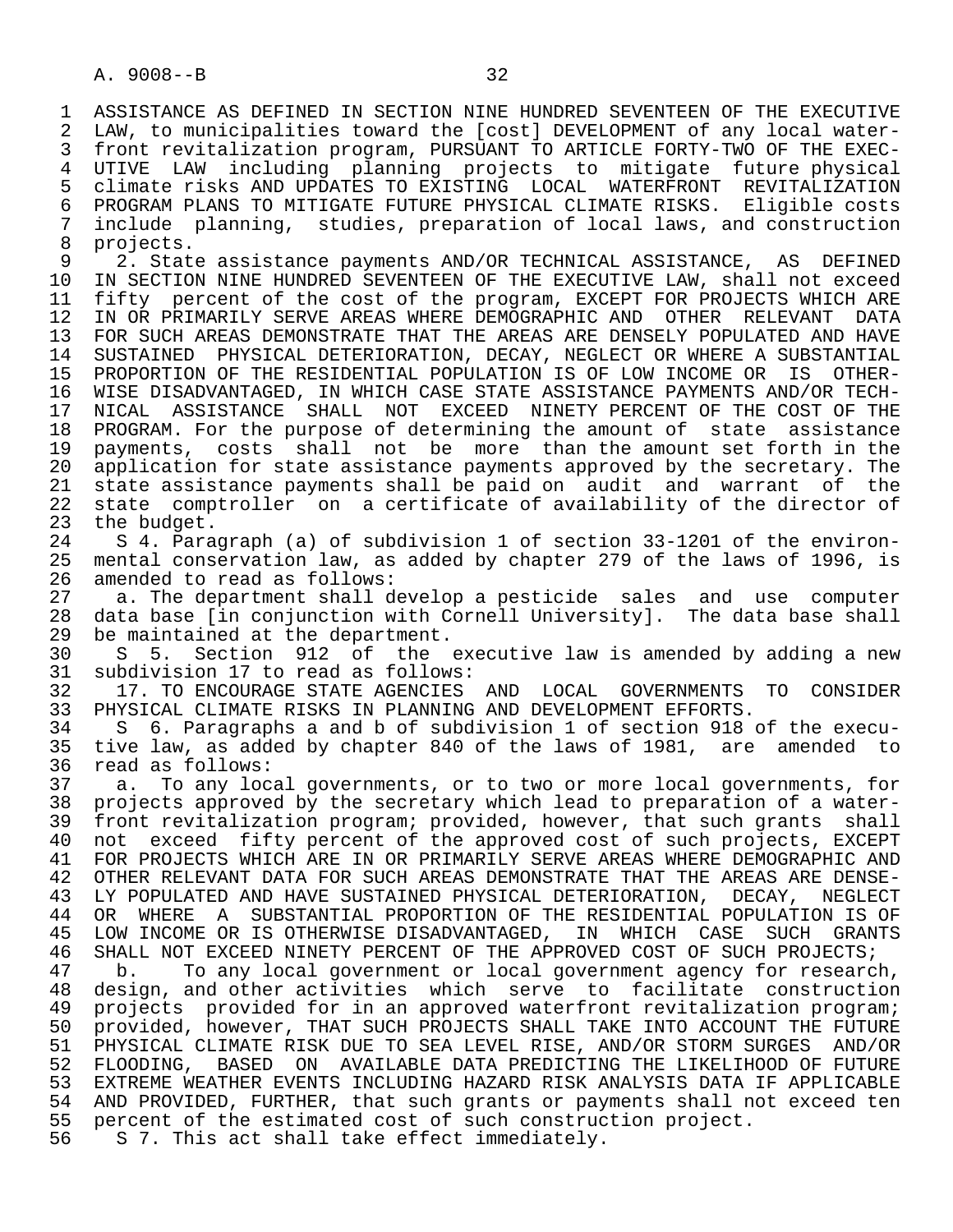### 1 PART V

# 2 Intentionally Omitted

## 3 PART W

 4 Section 1. Section 5 of chapter 77 of the laws of 2010 amending the 5 environmental conservation law and the public health law relating to an<br>6 environmental facility and cancer incidence map, is amended to read as 6 environmental facility and cancer incidence map, is amended to read as<br>7 follows: 7 follows:<br>8 S 5. T

8 S 5. This act shall take effect immediately [and shall expire and be<br>9 deemed repealed March 31, 2016]. 9 deemed repealed March 31, 2016].<br>10 S 2. This act shall take effect

S 2. This act shall take effect immediately.

# 11 PART X

12 Section 1. Zero emissions vehicle and clean-burning fuel vehicle<br>13 rebate program. 1. Definitions. For purposes of this act, the following 13 rebate program. 1. Definitions. For purposes of this act, the following<br>14 terms shall have the following meanings: 14 terms shall have the following meanings:<br>15 a. "Authority" shall mean the New Yo

15 a. "Authority" shall mean the New York state energy research and<br>16 development authority. 16 development authority.<br>17 b. "Eligible infra

17 b. "Eligible infrastructure project" shall mean any facility (not<br>18 including a building and its structural components) that is used primaincluding a building and its structural components) that is used prima-19 rily for the public charging and/or fueling of zero emissions vehicles<br>20 or vehicles utilizing clean-burning fuel that has received required 20 or vehicles utilizing clean-burning fuel that has received required<br>21 federal, state and local permits and authorizations.

21 federal, state and local permits and authorizations.<br>22 c. "Eligible purchase" shall mean the purchase t 22 c. "Eligible purchase" shall mean the purchase to own or lease for a<br>23 period of not less than thirty-six months of a zero emissions vehicle or 23 period of not less than thirty-six months of a zero emissions vehicle or<br>24 a vehicle utilizing clean-burning fuel placed into service on or after 24 a vehicle utilizing clean-burning fuel placed into service on or after<br>25 the effective date of this act at a dealer located within New York. 25 the effective date of this act at a dealer located within New York.<br>26 d. "Zero emissions vehicle" shall mean a vehicle that produces

26 d. "Zero emissions vehicle" shall mean a vehicle that produces zero<br>27 exhaust emissions of any criteria pollutant (or precursor pollutant) or 27 exhaust emissions of any criteria pollutant (or precursor pollutant) or<br>28 greenhouse gas under any possible operational mode or conditions. 28 greenhouse gas under any possible operational mode or conditions.<br>29 e. "Clean-burning fuel" shall mean fuel at least eighty-five

 29 e. "Clean-burning fuel" shall mean fuel at least eighty-five percent 30 of the volume of which consists of hydrogen.<br>31 2. No later than one vear after the effect

31 2. No later than one year after the effective date of this act, the<br>32 authority shall develop a program to encourage the deployment of: 32 authority shall develop a program to encourage the deployment of:<br>33 a. zero emissions vehicles and vehicles utilizing clean-burnin

 33 a. zero emissions vehicles and vehicles utilizing clean-burning fuel; 34 and<br>35 b.

35 b. eligible infrastructure projects which support the deployment of<br>36 zero emission vehicles and vehicles utilizing clean-burning fuel. 36 zero emission vehicles and vehicles utilizing clean-burning fuel.

37 3. The program created pursuant to this act shall offer incentives<br>38 until April 1, 2023 and shall include: 38 until April 1, 2023 and shall include:<br>39 a. rebates for eligible purchases, p

 39 a. rebates for eligible purchases, provided that (i) an individual may receive a maximum of one rebate per year and (ii) a rebate for an eligi-41 ble purchase shall not exceed five thousand dollars; and<br>42 b. rebates for eligible infrastructure projects, pro

42 b. rebates for eligible infrastructure projects, provided that an<br>43 applicant for such eligible infrastructure project rebate may receive a 43 applicant for such eligible infrastructure project rebate may receive a<br>44 maximum rebate of two hundred fifty thousand dollars per facility. 44 maximum rebate of two hundred fifty thousand dollars per facility.<br>45 4. Within one year of the effective date of this act, the aut

45 4. Within one year of the effective date of this act, the authority<br>46 shall promulgate rules to implement and administer this act including shall promulgate rules to implement and administer this act including 47 rules relating to the forms required to claim a rebate, the required<br>48 documentation for establishing eligibility for a rebate, procedures and 48 documentation for establishing eligibility for a rebate, procedures and<br>49 quidelines for claiming a rebate, and the collection of economic impact 49 guidelines for claiming a rebate, and the collection of economic impact<br>50 data from applicants and any other requirements the authority deems data from applicants and any other requirements the authority deems 51 necessary.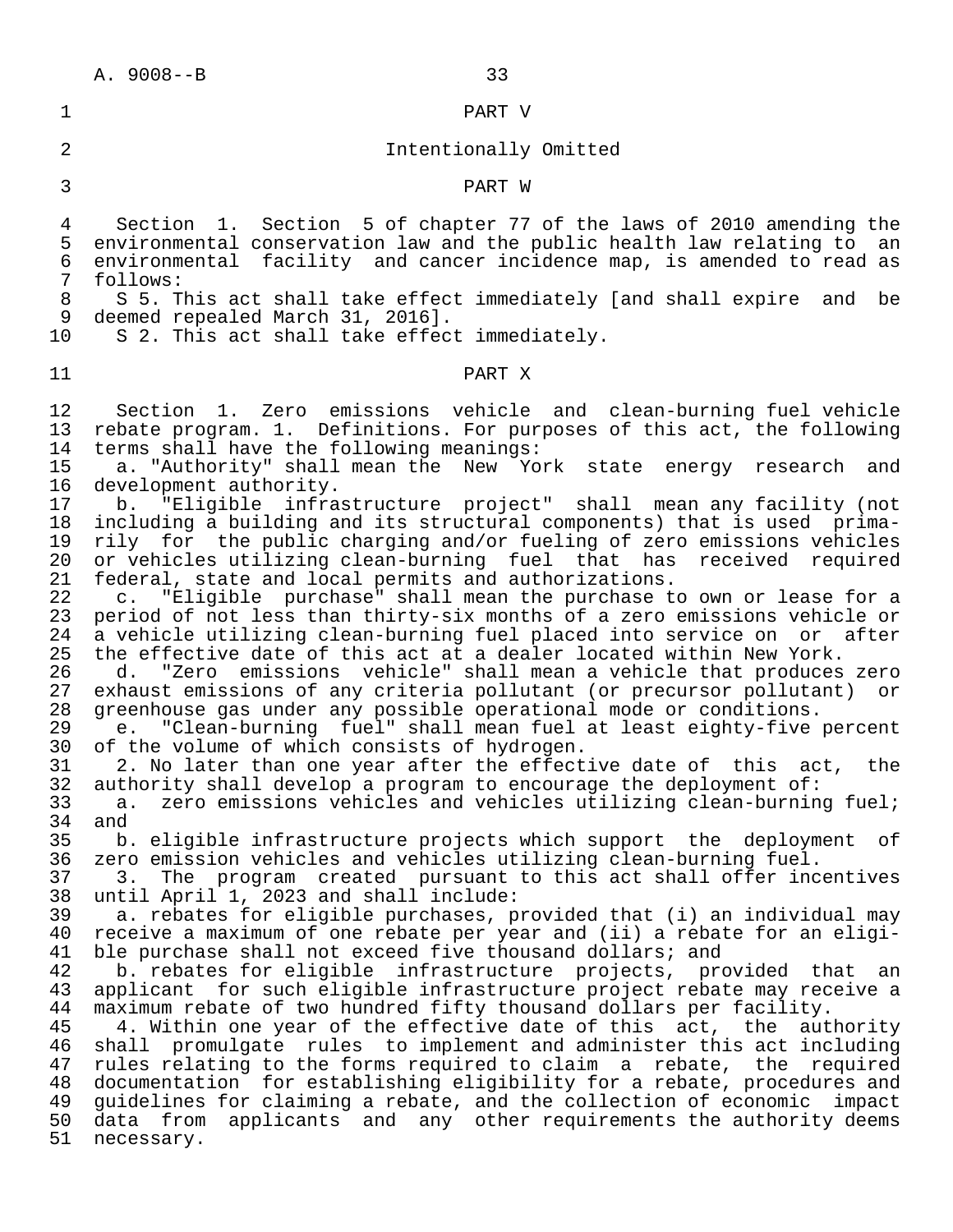1 The authority shall determine and publish on its website on an ongoing<br>2 basis the amount of available funding for rebates remaining in each 2 basis the amount of available funding for rebates remaining in each<br>3 fiscal vear. 3 fiscal year.<br>4 5 No lat

4 5. No later than April 1, 2018 and annually thereafter, the authority<br>5 shall issue a report to the temporary president of the senate, the 5 shall issue a report to the temporary president of the senate, the 6 speaker of the assembly, the chair of the senate committee on energy and 7 telecommunications and the chair of the assembly committee on energy 8 detailing the status of its program to encourage the deployment of zero<br>9 emissions vehicles and vehicles utilizing clean-burning fuel. Such 9 emissions vehicles and vehicles utilizing clean-burning fuel. Such<br>10 report shall include:

10 report shall include:<br>11 a. the amount of fu 11 a. the amount of funding dedicated by the authority for the program in<br>12 the preceding year; 12 the preceding year;<br>13 b. the amount of

13 b. the amount of eligible purchases and eligible infrastructure<br>14 projects for which a rebate was awarded; projects for which a rebate was awarded;

15 c. the amount and geographic distribution of rebates; and<br>16 d. any other information the authority deems necessary.

16 d. any other information the authority deems necessary.<br>17 S 2. This act shall take effect immediately.

S 2. This act shall take effect immediately.

# 18 PART Y

19 Section 1. 1. Legislative findings and intent. The legislature hereby<br>20 finds and declares that the construction of new roadways often generates 20 finds and declares that the construction of new roadways often generates<br>21 additional motor vehicle traffic and fails to alleviate roadway 21 additional motor vehicle traffic and fails to alleviate roadway<br>22 congestion. The legislature further finds and declares that the 22 congestion. The legislature further finds and declares that the<br>23 construction of new mass transit routes and services reduces motor vehi-23 construction of new mass transit routes and services reduces motor vehi-<br>24 cle traffic and alleviates roadway congestion. 24 cle traffic and alleviates roadway congestion.<br>25 2. The metropolitan transportation authority

25 2. The metropolitan transportation authority (MTA) shall conduct a<br>26 comprehensive feasibility study of the reactivation of the Long Island 26 comprehensive feasibility study of the reactivation of the Long Island<br>27 Rail Road Rockaway Beach rail line. The MTA shall submit such study, no 27 Rail Road Rockaway Beach rail line. The MTA shall submit such study, no<br>28 later than March 1, 2017, to the governor, the temporary president of he 28 later than March 1, 2017, to the governor, the temporary president of he<br>29 senate and the speaker of the assembly. 29 senate and the speaker of the assembly.<br>30 3. The MTA shall produce an environme

 30 3. The MTA shall produce an environmental impact statement in accord- 31 ance with article 8 of the environmental conservation law for the<br>32 construction of a light rail system along the west shore of Staten 32 construction of a light rail system along the west shore of Staten<br>33 Island. The MTA shall submit such environmental impact statement, no 33 Island. The MTA shall submit such environmental impact statement, no<br>34 later than 30 days after its completion, to the governor, the temporary later than 30 days after its completion, to the governor, the temporary 35 president of the senate and the speaker of the assembly.<br>36 4. Notwithstanding any provision of any general, speci

 36 4. Notwithstanding any provision of any general, special or local law, 37 ordinance, order, rule, regulation or administrative code to the contra-<br>38 ry, no state funds shall be expended to study the construction of a 38 ry, no state funds shall be expended to study the construction of a<br>39 tunnel from Long Island to connect to any location in Bronx county, 39 tunnel from Long Island to connect to any location in Bronx county,<br>40 Westchester county, or the state of Connecticut. 40 Westchester county, or the state of Connecticut.<br>41 5. For purposes of this act, the term "met

41 5. For purposes of this act, the term "metropolitan transportation<br>42 authority" or "MTA" shall mean the corporation created by section 1263 42 authority" or "MTA" shall mean the corporation created by section 1263<br>43 of the public authorities law. of the public authorities law.

44 S 2. This act shall take effect immediately.

# 45 PART Z

46 Section 1. Subpart H of part C of chapter 20 of the laws of 2015<br>47 appropriating money for certain municipal corporations and school appropriating money for certain municipal corporations and school 48 districts is amended to read as follows:<br>49 Section 1. LEGISLATIVE FINDINGS.

49 Section 1. LEGISLATIVE FINDINGS. A RESULT OF THE CLOSURE OF<br>50 COAL-FIRED ELECTRIC GENERATING POWER PLANTS IS THE SIGNIFICANT REDUCTION 50 COAL-FIRED ELECTRIC GENERATING POWER PLANTS IS THE SIGNIFICANT REDUCTION<br>51 IN THE TAX BASE OF HOST COMMUNITIES. IT IS THE DESIRE AND PURPOSE OF 51 IN THE TAX BASE OF HOST COMMUNITIES. IT IS THE DESIRE AND PURPOSE OF<br>52 THIS ACT TO MITIGATE THE IMPACT OF THE LOSS OF LOCAL TAX BASE. ACCORD-THIS ACT TO MITIGATE THE IMPACT OF THE LOSS OF LOCAL TAX BASE. ACCORD-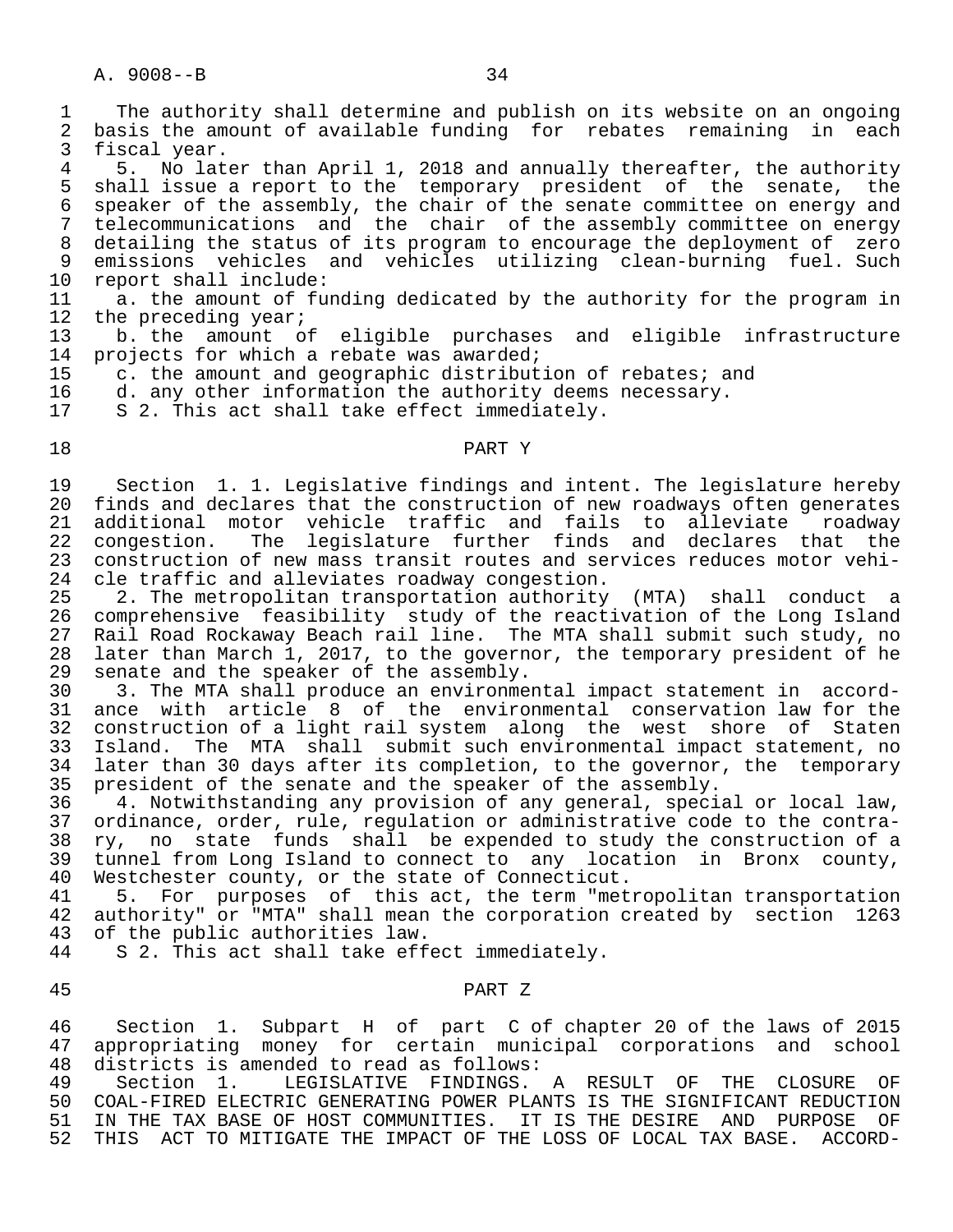1 INGLY, THE LEGISLATURE THEREBY RECOGNIZES THE NECESSITY OF ALLOCATING<br>2 ADDITIONAL MONEYS UNDER THIS SUBPART, THE FOSSIL FUEL ELECTRIC GENER-2 ADDITIONAL MONEYS UNDER THIS SUBPART, THE FOSSIL FUEL ELECTRIC GENER-<br>3 ATION FACILITY CESSATION MITIGATION FUND, IN ORDER TO ASSIST AFFECTED 3 ATION FACILITY CESSATION MITIGATION FUND, IN ORDER TO ASSIST AFFECTED 4 COMMUNITIES.

4 COMMUNITIES.<br>5 S 2. C 5 S 2. Contingent upon available funding, and not to exceed<br>6 [\$19.000.000] \$50.000.000, moneys from the urban-development corporation 6 [\$19,000,000] \$50,000,000, moneys from the urban development corporation 7 shall be available for a [municipal corporation or school district] 8 LOCAL GOVERNMENT ENTITY, WHICH FOR THE PURPOSES OF THIS SECTION SHALL<br>9 MEAN A COUNTY, CITY, TOWN, VILLAGE, SCHOOL DISTRICT OR SPECIAL DISTRICT, 9 MEAN A COUNTY, CITY, TOWN, VILLAGE, SCHOOL DISTRICT OR SPECIAL DISTRICT,<br>10 [as determined by the urban development corporation, I where (i) a fossil 10 [as determined by the urban development corporation,] where (i) a fossil 11 fuel electric generating facility located within such [municipal corpo-<br>12 ration or school district] LOCAL GOVERNMENT ENTITY has [permanently] 12 ration or school district] LOCAL GOVERNMENT ENTITY has [permanently]<br>13 ceased operations, and (ii) the closing of such facility has caused a 13 ceased operations, and (ii) the closing of such facility has caused a<br>14 reduction in the REAL PROPERTY [tax collections and receipts from] TAXES 14 reduction in the REAL PROPERTY [tax collections and receipts from] TAXES 15 OR payments in lieu of taxes [of at least 20%, or any judicial determi- 16 nation concerning a fossil fuel electric generating facility, has caused<br>17 a reduction in the tax collections and receipts from payments in lieu of 17 a reduction in the tax collections and receipts from payments in lieu of<br>18 taxes of at least 20%; provided, however, that the urban development 18 taxes of at least 20%; provided, however, that the urban development 19 corporation shall not provide assistance to a municipal corporation or<br>20 school district for more than five vears, and shall not award in the 20 school district for more than five years, and shall not award in the<br>21 first year more than eighty percent of the loss of revenues from proper-21 first year more than eighty percent of the loss of revenues from proper-<br>22 ty tax and payments in lieu of taxes due to the closure of such facili-22 ty tax and payments in lieu of taxes due to the closure of such facili-<br>23 ty.] IMPOSED UPON SUCH FOSSIL FUEL ELECTRIC GENERATING FACILITY. SUCH ty.] IMPOSED UPON SUCH FOSSIL FUEL ELECTRIC GENERATING FACILITY. SUCH 24 MONEYS SHALL BE PAID ANNUALLY BY THE URBAN DEVELOPMENT CORPORATION TO<br>25 SUCH LOCAL GOVERNMENT ENTITY WITHIN 30 DAYS OF A REDUCTION IN PROPERTY 25 SUCH LOCAL GOVERNMENT ENTITY WITHIN 30 DAYS OF A REDUCTION IN PROPERTY 26 TAXES OR PAYMENTS IN LIEU OF TAXES IMPOSED— UPON SUCH FACILITY AND 27 ATTRIBUTABLE TO THE CESSATION OF OPERATIONS. FOR PURPOSES OF THIS 27 ATTRIBUTABLE TO THE CESSATION OF OPERATIONS. FOR PURPOSES OF THIS<br>28 SECTION, ANY LOCAL GOVERNMENT ENTITY SEEKING ASSISTANCE UNDER THE FOSSIL 28 SECTION, ANY LOCAL GOVERNMENT ENTITY SEEKING ASSISTANCE UNDER THE FOSSIL<br>29 FUEL ELECTRIC GENERATION FACILITY CESSATION MITIGATION FUND MUST SUBMIT 29 FUEL ELECTRIC GENERATION FACILITY CESSATION MITIGATION FUND MUST SUBMIT<br>20 AN ATTESTATION TO THE PUBLIC SERVICE COMMISSION THAT A FACILITY IS NO 30 AN ATTESTATION TO THE PUBLIC SERVICE COMMISSION THAT A FACILITY IS NO<br>31 LONGER PRODUCING ELECTRICITY AND IS NO LONGER PARTICIPATING IN MARKETS 31 LONGER PRODUCING ELECTRICITY AND IS NO LONGER PARTICIPATING IN MARKETS<br>32 OPERATED BY THE BULK SYSTEM OPERATOR SERVING THE STATE OF NEW YORK 32 OPERATED BY THE BULK SYSTEM OPERATOR SERVING THE STATE OF<br>33 (BSO), AFTER RECEIPT OF SUCH ATTESTATION, THE PUBLIC SERVICE 33 (BSO). AFTER RECEIPT OF SUCH ATTESTATION, THE PUBLIC SERVICE COMMISSION<br>34 SHALL CONFIRM SUCH INFORMATION WITH THE BSO. IN THE CASE THAT THE BSO 34 SHALL CONFIRM SUCH INFORMATION WITH THE BSO. IN THE CASE THAT THE BSO<br>35 CONFIRMS TO THE COMMISSION THAT THE FACILITY IS NO LONGER PRODUCING 35 CONFIRMS TO THE COMMISSION THAT THE FACILITY IS NO LONGER PRODUCING<br>36 ELECTRICITY AND PARTICIPATING IN MARKETS OPERATED BY SUCH BSO, IT SHALL 36 ELECTRICITY AND PARTICIPATING IN MARKETS OPERATED BY SUCH BSO, IT SHALL 37 BE DEEMED THAT THE FOSSIL FUEL ELECTRIC GENERATING FACILITY LOCATED<br>38 WITHIN THE LOCAL GOVERNMENT ENTITY HAS CEASED OPERATION. THE AMOUNT OF 38 WITHIN THE LOCAL GOVERNMENT ENTITY HAS CEASED OPERATION. THE AMOUNT OF<br>39 SUCH ANNUAL PAYMENT SHALL BE IN THE AMOUNT OF THE DIFFERENTIAL BETWEEN 39 SUCH ANNUAL PAYMENT SHALL BE IN THE AMOUNT OF THE DIFFERENTIAL BETWEEN<br>40 THE AVERAGE ANNUAL PROPERTY TAXES AND PAYMENTS IN LIEU OF TAXES IMPOSED 40 THE AVERAGE ANNUAL PROPERTY TAXES AND PAYMENTS IN LIEU OF TAXES IMPOSED<br>41 UPON THE FACILITY, EXCLUSIVE OF INTEREST AND PENALTIES, OVER THE PRIOR 41 UPON THE FACILITY, EXCLUSIVE OF INTEREST AND PENALTIES, OVER THE PRIOR<br>42 TEN YEARS AND THE CURRENT PROPERTY TAXES AND PAYMENTS IN LIEU OF TAXES 42 TEN YEARS AND THE CURRENT PROPERTY TAXES AND PAYMENTS IN LIEU OF TAXES<br>43 IMPOSED UPON THE FACILITY, EXCLUSIVE OF INTEREST AND PENALTIES. The 43 IMPOSED UPON THE FACILITY, EXCLUSIVE OF INTEREST AND PENALTIES. The<br>44 total amount awarded from this program shall not exceed [\$19.000.000] 44 total amount awarded from this program shall not exceed [\$19,000,000] \$50,000,000.

46 S [2] 3. Notwithstanding any provision of law to the contrary, as<br>47 deemed feasible and advisable by its trustees, the New York state energy 47 deemed feasible and advisable by its trustees, the New York state energy<br>48 research and development authority is authorized and directed to [(i)] 48 research and development authority is authorized and directed to [(i)]<br>49 make a contribution to the Urban Development Corporation, or as other-49 make a contribution to the Urban Development Corporation, or as other-<br>50 wise directed in writing by the director of the budget, in an amount not 50 wise directed in writing by the director of the budget, in an amount not<br>51 to exceed [\$19,000,000] \$50,000,000 for the state fiscal year commencing 51 to exceed [\$19,000,000] \$50,000,000 for the state fiscal year commencing 52 April 1, 2016.

53 S [3] 4. Notwithstanding any provision of law to the contrary, as<br>54 deemed feasible and advisable by its trustees, the power authority of 54 deemed feasible and advisable by its trustees, the power authority of<br>55 the state of New York is authorized and directed to make a contribution 55 the state of New York is authorized and directed to make a contribution<br>56 to the state treasury to the credit of the general fund, or as otherwise 56 to the state treasury to the credit of the general fund, or as otherwise